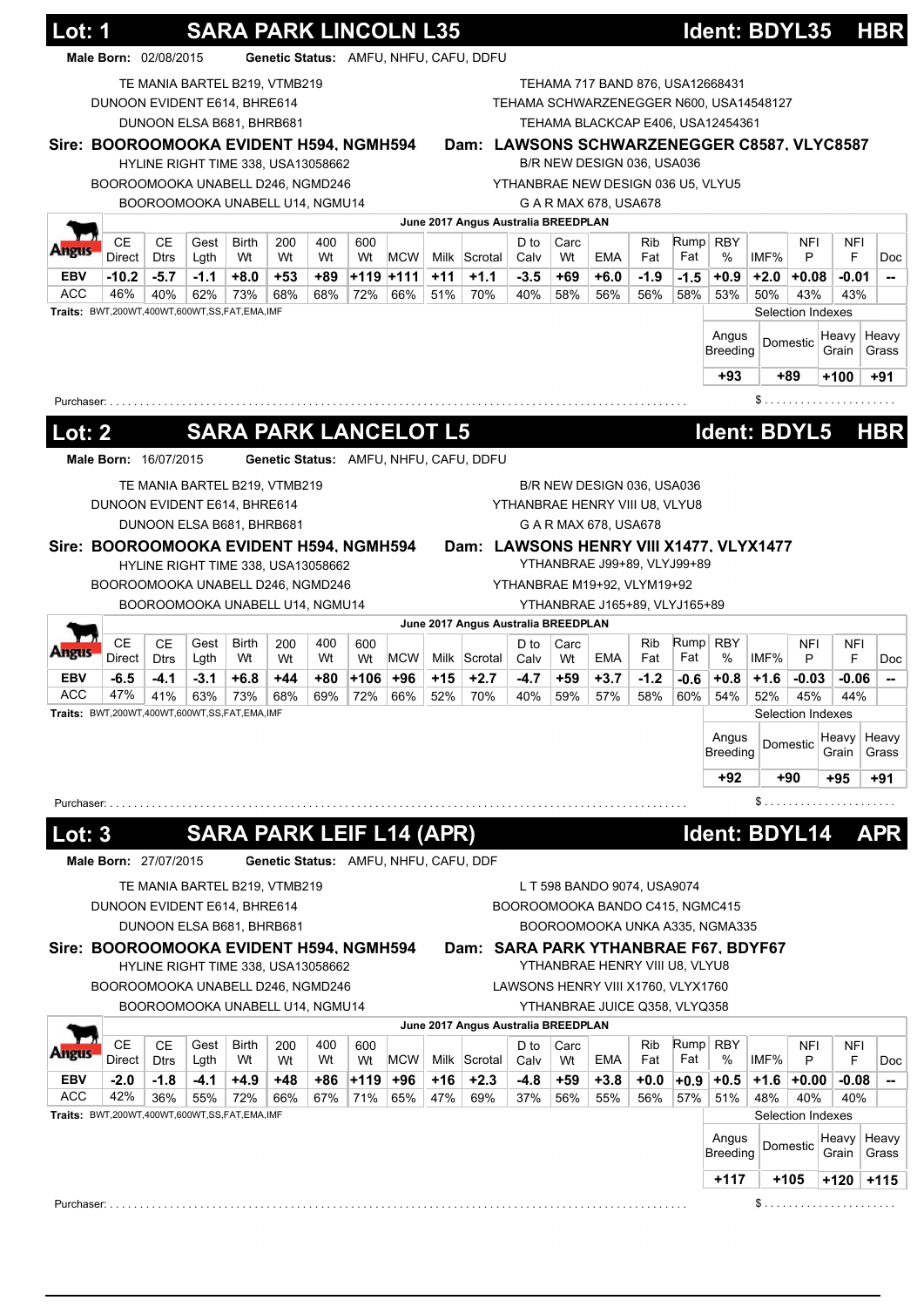|                                                    | Lot: 4                                          |                          |                                       |                                |           |           |               | <b>SARA PARK LEON L69</b> |       |                                        |                |            |                                   |                   |             | <u>ldent: BDYL69</u>                |        |                   |          | <b>HBR</b>                                              |
|----------------------------------------------------|-------------------------------------------------|--------------------------|---------------------------------------|--------------------------------|-----------|-----------|---------------|---------------------------|-------|----------------------------------------|----------------|------------|-----------------------------------|-------------------|-------------|-------------------------------------|--------|-------------------|----------|---------------------------------------------------------|
|                                                    | Male Born: 25/08/2015                           |                          |                                       |                                |           |           |               |                           |       | Genetic Status: AMFU, NHFU, CAFU, DDFU |                |            |                                   |                   |             |                                     |        |                   |          |                                                         |
|                                                    |                                                 |                          | TE MANIA BARTEL B219, VTMB219         |                                |           |           |               |                           |       |                                        |                |            | B/R NEW DESIGN 036, USA036        |                   |             |                                     |        |                   |          |                                                         |
|                                                    | DUNOON EVIDENT E614, BHRE614                    |                          |                                       |                                |           |           |               |                           |       |                                        |                |            | BON VIEW NEW DESIGN 1407, USA1407 |                   |             |                                     |        |                   |          |                                                         |
|                                                    |                                                 |                          | DUNOON ELSA B681, BHRB681             |                                |           |           |               |                           |       |                                        |                |            | BON VIEW PRIDE 664, USA12139985   |                   |             |                                     |        |                   |          |                                                         |
|                                                    | Sire: BOOROOMOOKA EVIDENT H594, NGMH594         |                          |                                       |                                |           |           |               |                           |       | Dam: SARA PARK ROYAL-LINE E16, BDYE16  |                |            |                                   |                   |             |                                     |        |                   |          |                                                         |
|                                                    |                                                 |                          | HYLINE RIGHT TIME 338, USA13058662    |                                |           |           |               |                           |       |                                        |                |            |                                   |                   |             | BALDRIDGE NEBRASKA 901, USA13412671 |        |                   |          |                                                         |
|                                                    | BOOROOMOOKA UNABELL D246, NGMD246               |                          |                                       |                                |           |           |               |                           |       |                                        |                |            | SARA PARK ROYAL-LINE B9, BDYB9    |                   |             |                                     |        |                   |          |                                                         |
|                                                    |                                                 |                          | BOOROOMOOKA UNABELL U14, NGMU14       |                                |           |           |               |                           |       |                                        |                |            | FORRES ROYAL-LINE X103, NFJX103   |                   |             |                                     |        |                   |          |                                                         |
|                                                    |                                                 |                          |                                       |                                |           |           |               |                           |       | June 2017 Angus Australia BREEDPLAN    |                |            |                                   |                   |             |                                     |        |                   |          |                                                         |
| ungus                                              | <b>CE</b><br>Direct                             | <b>CE</b><br><b>Dtrs</b> | Gest<br>Lgth                          | <b>Birth</b><br>Wt             | 200<br>Wt | 400<br>Wt | 600           | <b>MCW</b>                |       | Milk Scrotal                           | D to           | Carc<br>Wt | <b>EMA</b>                        | <b>Rib</b><br>Fat | Rump<br>Fat | <b>RBY</b><br>%                     | IMF%   | <b>NFI</b><br>P   | NFI<br>F | <b>Doc</b>                                              |
| <b>EBV</b>                                         | $+0.1$                                          | $-0.7$                   | $-4.1$                                | $+4.2$                         | +49       | +84       | Wt<br>∣+118 ∣ | +93                       | +16   | $+1.7$                                 | Calv<br>$-3.2$ | +60        | $+5.7$                            | $-1.2$            | $-1.3$      | $+1.1$                              | $+2.3$ | $-0.07$           | $-0.04$  | $\overline{\phantom{a}}$                                |
| ACC                                                | 45%                                             | 40%                      | 56%                                   | 73%                            | 67%       | 68%       | 72%           | 66%                       | 49%   | 70%                                    | 41%            | 58%        | 57%                               | 57%               | 59%         | 53%                                 | 51%    | 44%               | 44%      |                                                         |
|                                                    | Traits: BWT,200WT,400WT,600WT,SS,FAT,EMA,IMF    |                          |                                       |                                |           |           |               |                           |       |                                        |                |            |                                   |                   |             |                                     |        | Selection Indexes |          |                                                         |
|                                                    |                                                 |                          |                                       |                                |           |           |               |                           |       |                                        |                |            |                                   |                   |             | Angus                               |        |                   | Heavy    | Heavy                                                   |
|                                                    |                                                 |                          |                                       |                                |           |           |               |                           |       |                                        |                |            |                                   |                   |             | Breeding                            |        | Domestic          | Grain    | Grass                                                   |
|                                                    |                                                 |                          |                                       |                                |           |           |               |                           |       |                                        |                |            |                                   |                   |             | $+123$                              |        | $+111$            | $+134$   | $+119$                                                  |
| Purchaser: .                                       |                                                 |                          |                                       |                                |           |           |               |                           |       |                                        |                |            |                                   |                   |             |                                     |        |                   |          |                                                         |
|                                                    |                                                 |                          |                                       |                                |           |           |               |                           |       |                                        |                |            |                                   |                   |             |                                     |        |                   |          |                                                         |
| Lot: 5                                             |                                                 |                          |                                       | <b>SARA PARK LUDO L24 (AI)</b> |           |           |               |                           |       |                                        |                |            |                                   |                   |             | Ident: BDYL24                       |        |                   |          | <b>HBR</b>                                              |
|                                                    | Male Born: 28/07/2015                           |                          |                                       |                                |           |           |               |                           |       | Genetic Status: AMFU, NHFU, CAFU, DDFU |                |            |                                   |                   |             |                                     |        |                   |          |                                                         |
|                                                    |                                                 |                          | CONNEALY CONSENSUS, USA15513367       |                                |           |           |               |                           |       |                                        |                |            | L T 598 BANDO 9074, USA9074       |                   |             |                                     |        |                   |          |                                                         |
|                                                    | CONNEALY CONSENSUS 7229, USA16447771            |                          |                                       |                                |           |           |               |                           |       |                                        |                |            | BOOROOMOOKA BANDO C415, NGMC415   |                   |             |                                     |        |                   |          |                                                         |
|                                                    |                                                 |                          | BLUE LILLY OF CONANGA 16, USA15804270 |                                |           |           |               |                           |       |                                        |                |            |                                   |                   |             | BOOROOMOOKA UNKA A335, NGMA335      |        |                   |          |                                                         |
|                                                    | Sire: CONNEALY UNITED 1116, USA17031441         |                          |                                       |                                |           |           |               |                           |       | Dam: SARA PARK EVEL F44, BDYF44        |                |            |                                   |                   |             |                                     |        |                   |          |                                                         |
|                                                    |                                                 |                          | G A R NEW DESIGN 5050, USA13728513    |                                |           |           |               |                           |       |                                        |                |            |                                   |                   |             | PALES HR UNEXPLORED U56, NJUU56     |        |                   |          |                                                         |
|                                                    | BREETA OF CONANGA 5403 985L, USA16468615        |                          |                                       |                                |           |           |               |                           |       |                                        |                |            | SARA PARK EVEL Y15, BDYY15        |                   |             |                                     |        |                   |          |                                                         |
|                                                    |                                                 |                          | BREELA OF CONANGA 3991, USA15150701   |                                |           |           |               |                           |       |                                        |                |            | SARA PARK EVEL S10, BDYS10        |                   |             |                                     |        |                   |          |                                                         |
|                                                    |                                                 |                          |                                       |                                |           |           |               |                           |       | June 2017 Angus Australia BREEDPLAN    |                |            |                                   |                   |             |                                     |        |                   |          |                                                         |
|                                                    | CЕ                                              | CЕ                       | Gest                                  | Birth                          | 200       | 400       | 600           |                           |       |                                        | D to           | Carc       |                                   | Rib               | Rump        | <b>RBY</b>                          |        | <b>NFI</b>        | NFI      |                                                         |
| Angus                                              | Direct                                          | <b>Dtrs</b>              | Lgth                                  | Wt                             | Wt        | Wt        | Wt            | <b>MCW</b>                | Milk  | Scrotal                                | Calv           | Wt         | EMA                               | Fat               | Fat         | %                                   | IMF%   | P                 | F        | <b>Doc</b>                                              |
| <b>EBV</b>                                         | $+0.3$                                          | $+1.2$                   | $-2.1$                                | $+4.6$                         | +46       | +80       |               | +110 +101                 | +16   | $+1.8$                                 | $-2.7$         | $+59$      | $+7.3$                            | -0.8              | $-2.1$      | $+1.5$                              | $+2.0$ | $+0.05$           | $+0.13$  | --                                                      |
| ACC                                                | 41%                                             | 30%                      | 83%                                   | 73%                            | 67%       | 68%       | 71%           | 64%                       | 51%   | 70%                                    | 32%            | 57%        | 56%                               | 57%               | 57%         | 52%                                 | 49%    | 37%               | 37%      |                                                         |
|                                                    | Traits: GL,BWT,200WT,400WT,600WT,SS,FAT,EMA,IMF |                          |                                       |                                |           |           |               |                           |       |                                        |                |            |                                   |                   |             |                                     |        | Selection Indexes |          |                                                         |
|                                                    |                                                 |                          |                                       |                                |           |           |               |                           |       |                                        |                |            |                                   |                   |             | Angus                               |        | Domestic          | Heavy    | Heavy                                                   |
|                                                    |                                                 |                          |                                       |                                |           |           |               |                           |       |                                        |                |            |                                   |                   |             | <b>Breeding</b>                     |        |                   | Grain    | Grass                                                   |
|                                                    |                                                 |                          |                                       |                                |           |           |               |                           |       |                                        |                |            |                                   |                   |             | $+114$                              |        | $+108$            | +123     | $+111$                                                  |
|                                                    |                                                 |                          |                                       |                                |           |           |               |                           |       |                                        |                |            |                                   |                   |             |                                     |        |                   |          |                                                         |
|                                                    |                                                 |                          |                                       |                                |           |           |               |                           |       |                                        |                |            |                                   |                   |             |                                     |        |                   |          |                                                         |
|                                                    |                                                 |                          |                                       |                                |           |           |               |                           |       |                                        |                |            |                                   |                   |             |                                     |        |                   |          |                                                         |
|                                                    |                                                 |                          |                                       | <b>SARA PARK LANIGAN L13</b>   |           |           |               |                           |       |                                        |                |            |                                   |                   |             | Ident: BDYL13                       |        |                   |          |                                                         |
|                                                    | Male Born: 26/07/2015                           |                          |                                       |                                |           |           |               |                           |       | Genetic Status: AMFU, NHFU, CAFU, DDFU |                |            |                                   |                   |             |                                     |        |                   |          |                                                         |
|                                                    |                                                 |                          | TE MANIA BARTEL B219, VTMB219         |                                |           |           |               |                           |       |                                        |                |            |                                   |                   |             | BALDRIDGE NEBRASKA 901, USA13412671 |        |                   |          |                                                         |
|                                                    | DUNOON EVIDENT E614, BHRE614                    |                          |                                       |                                |           |           |               |                           |       |                                        |                |            | SARA PARK BENEDICT B5, BDYB5      |                   |             |                                     |        |                   |          |                                                         |
|                                                    |                                                 |                          | DUNOON ELSA B681, BHRB681             |                                |           |           |               |                           |       |                                        |                |            | TIMBARRA EVEL P19, NJJP19         |                   |             |                                     |        |                   |          |                                                         |
|                                                    | Sire: BOOROOMOOKA EVIDENT H594, NGMH594         |                          |                                       |                                |           |           |               |                           |       | Dam: SARA PARK HEATHER E53, BDYE53     |                |            |                                   |                   |             |                                     |        |                   |          |                                                         |
|                                                    |                                                 |                          | HYLINE RIGHT TIME 338, USA13058662    |                                |           |           |               |                           |       |                                        |                |            | FORRES DESIGN PLUS V42, NFJV42    |                   |             |                                     |        |                   |          |                                                         |
|                                                    | BOOROOMOOKA UNABELL D246, NGMD246               |                          |                                       |                                |           |           |               |                           |       |                                        |                |            | FORRES HEATHER X138, NFJX138      |                   |             |                                     |        |                   |          |                                                         |
|                                                    |                                                 |                          | BOOROOMOOKA UNABELL U14, NGMU14       |                                |           |           |               |                           |       |                                        |                |            | FORRES HEATHER T151, NFJT151      |                   |             |                                     |        |                   |          |                                                         |
|                                                    |                                                 |                          |                                       |                                |           |           |               |                           |       | June 2017 Angus Australia BREEDPLAN    |                |            |                                   |                   |             |                                     |        |                   |          |                                                         |
|                                                    | <b>CE</b>                                       | <b>CE</b>                | Gest                                  | <b>Birth</b>                   | 200       | 400       | 600           |                           |       |                                        | D to           | Carc       |                                   | <b>Rib</b>        | Rump        | <b>RBY</b>                          |        | <b>NFI</b>        | NFI      |                                                         |
|                                                    | Direct                                          | <b>Dtrs</b>              | Lgth                                  | Wt                             | Wt        | Wt        | Wt            | <b>MCW</b>                |       | Milk Scrotal                           | Calv           | Wt         | EMA                               | Fat               | Fat         | %                                   | IMF%   | P                 | F        |                                                         |
|                                                    | $-2.4$                                          | $-3.0$                   | $-3.8$                                | $+5.5$                         | +48       | +80       | ∣+110 ∣       | +96                       | $+12$ | $+2.2$                                 | $-2.4$         | $+57$      | $+4.0$                            | $-1.0$            | -0.5        | $+0.9$                              | $+1.6$ | $-0.06$           | $-0.09$  |                                                         |
|                                                    | 41%                                             | 34%                      | 53%                                   | 72%                            | 67%       | 67%       | 71%           | 65%                       | 49%   | 69%                                    | 36%            | 56%        | 54%                               | 56%               | 57%         | 51%                                 | 48%    | 39%               | 39%      |                                                         |
|                                                    | Traits: BWT,200WT,400WT,600WT,SS,FAT,EMA,IMF    |                          |                                       |                                |           |           |               |                           |       |                                        |                |            |                                   |                   |             |                                     |        | Selection Indexes |          |                                                         |
|                                                    |                                                 |                          |                                       |                                |           |           |               |                           |       |                                        |                |            |                                   |                   |             | Angus                               |        | Domestic          | Heavy    |                                                         |
|                                                    |                                                 |                          |                                       |                                |           |           |               |                           |       |                                        |                |            |                                   |                   |             | <b>Breeding</b>                     |        |                   | Grain    |                                                         |
| Purchaser: .<br><b>Lot: 6</b><br><b>EBV</b><br>ACC |                                                 |                          |                                       |                                |           |           |               |                           |       |                                        |                |            |                                   |                   |             | +99                                 |        | +97               | $+99$    | <b>HBR</b><br>Doc<br>$\sim$<br>Heavy<br>Grass<br>$+100$ |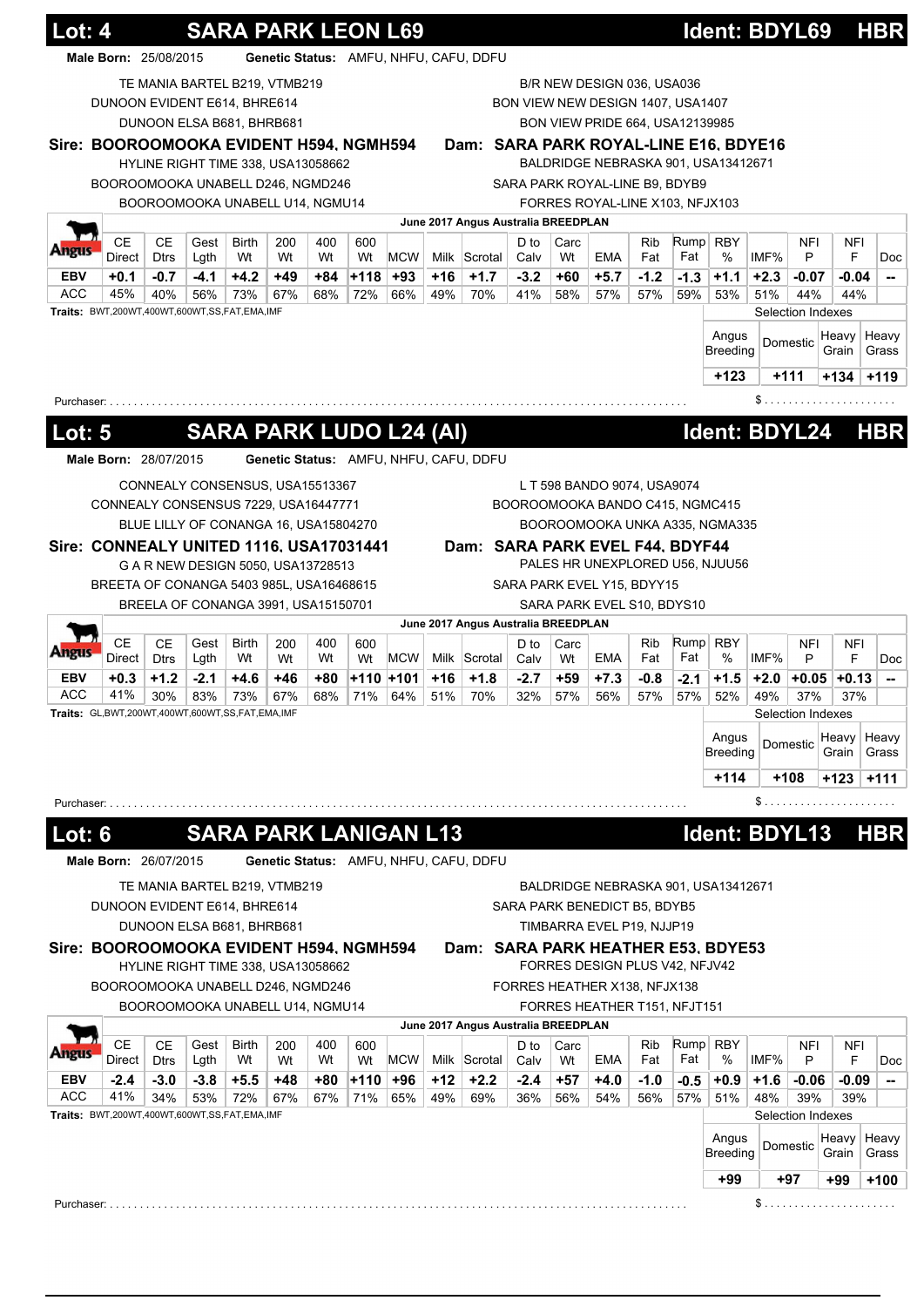| Genetic Status: AMFU, NHFU, CAFU, DDFU<br>Male Born: 26/07/2015<br>CONNEALY CONSENSUS, USA15513367<br>BALDRIDGE NEBRASKA 901, USA13412671<br>CONNEALY CONSENSUS 7229, USA16447771<br>SARA PARK BENEDICT B5, BDYB5<br>BLUE LILLY OF CONANGA 16, USA15804270<br>TIMBARRA EVEL P19, NJJP19<br>Sire: CONNEALY UNITED 1116, USA17031441<br>Dam: SARA PARK WATTLETOP E29, BDYE29<br>ROCKN D AMBUSH 1531, USA1531<br>G A R NEW DESIGN 5050, USA13728513<br>BREETA OF CONANGA 5403 985L, USA16468615<br>WATTLETOP Y083, NWPY083<br>BREELA OF CONANGA 3991, USA15150701<br>WATTLETOP V3, NWPV3<br>June 2017 Angus Australia BREEDPLAN<br>CЕ<br><b>CE</b><br>Rump RBY<br>Gest<br><b>Birth</b><br>400<br><b>Rib</b><br>NFI<br>200<br>600<br>D to<br>Carc<br>NFI<br>IMF%<br><b>MCW</b><br>Milk Scrotal<br>Fat<br>%<br>Direct<br><b>Dtrs</b><br>Lgth<br>Wt<br>Wt<br>EMA<br>Fat<br>F<br>Wt<br>Wt<br>Calv<br>Wt<br>P<br>Doc<br><b>EBV</b><br>$-0.4$<br>$+1.3$<br>$-3.8$<br>$+3.7$<br>+71<br>+76<br>+56<br>+14<br>$+0.7$<br>$-5.1$<br>$+47$<br>$+5.4$<br>$+2.1$<br>$-0.2$<br>$+2.1$<br>+40<br>$+1.3$<br>$+0.24$<br>$+0.31$<br>$\overline{\phantom{a}}$<br><b>ACC</b><br>42%<br>32%<br>83%<br>73%<br>67%<br>71%<br>65%<br>51%<br>71%<br>33%<br>57%<br>56%<br>57%<br>50%<br>68%<br>58%<br>52%<br>38%<br>38%<br>Traits: GL,BWT,200WT,400WT,600WT,SS,FAT,EMA,IMF<br>Selection Indexes<br>Angus<br>Heavy<br>Heavy<br>Domestic<br>Breeding<br>Grain<br>Grass<br>$+92$<br>$+103$<br>+88<br>+93<br>Purchaser:<br><b>SARA PARK LENNOX L23 (AI)</b><br>Ident: BDYL23<br><b>HBR</b><br><b>Lot: 8</b><br>Male Born: 28/07/2015<br>Genetic Status: AMFU, NHFU, CAFU, DDFU<br>S S TRAVELER 6T6, USA6T6<br>G A R PINNACLE, USA7708<br>O S U 6T6 ULTRA, USA11870571<br>LAWSONS TANK X1235, VLYX1235<br>D F EMPRESS 6079, USA6079<br>YTHANBRAE NEW DESIGN 036 U89, VLYU89<br>Sire: B T ULTRAVOX 297E, USA297E<br>Dam: LAWSONS TANK C8384, VLYC8384<br>ROCKN D AMBUSH 1531, USA1531<br>A A R NEW TREND, USA9958<br>FINKS VIXON 788, USA788<br>LAWSONS ROCKN D AMBUSH X387, VLYX387<br>FINKS VIXON 423, USA423<br>YTHANBRAE TRUE BLUE N33 U638, VLYU638<br>June 2017 Angus Australia BREEDPLAN<br><b>CE</b><br><b>CE</b><br>Rump<br>Carc<br><b>RBY</b><br>NFI<br>Gest<br>Birth<br>200<br>400<br>600<br>D to<br>Rib<br><b>NFI</b><br>Fat<br>%<br>IMF%<br>Direct<br><b>Dtrs</b><br>Wt<br>Wt<br>Wt<br><b>MCW</b><br>Milk Scrotal<br>EMA<br>Fat<br>P<br>F<br>Lgth<br>Wt<br>Calv<br>Wt<br>Doc<br>+129 +125<br>$+12$<br><b>EBV</b><br>$-7.4$<br>$-3.7$<br>$-2.1$<br>$+7.5$<br>$+54$<br>+97<br>$+0.9$<br>$-3.2$<br>+68<br>$+4.3$<br>$-0.5$<br>$+2.0$<br>$-0.7$<br>$+0.3$<br>-0.05<br>-0.16<br>$\overline{\phantom{a}}$<br>ACC<br>58%<br>56%<br>84%<br>75%<br>70%<br>71%<br>73%<br>69%<br>62%<br>71%<br>55%<br>65%<br>62%<br>62%<br>63%<br>60%<br>59%<br>56%<br>56%<br>Traits: GL,BWT,200WT,400WT,600WT,SS,FAT,EMA,IMF<br>Selection Indexes<br>Angus<br>Heavy<br>Domestic<br><b>Breeding</b><br>Grain<br>+105<br>+97<br>$+113$<br>$S$<br>Purchaser: $\ldots \ldots \ldots \ldots$<br><b>SARA PARK LAZARUS L15 (AI)</b><br>Ident: BDYL15<br><u> Lot: 9</u><br><b>HBR</b><br>Male Born: 27/07/2015<br>Genetic Status: AMFU, NHFU, CAFU, DDFU<br>CONNEALY CONSENSUS, USA15513367<br>BT RIGHT TIME 24J, USA24J<br>CONNEALY CONSENSUS 7229, USA16447771<br>SARA PARK FERDINAND F12, BDYF12<br>BLUE LILLY OF CONANGA 16, USA15804270<br>SARA PARK NIGHTCAP IVORY C37, BDYC37<br>Sire: CONNEALY UNITED 1116, USA17031441<br>Dam: SARA PARK MAGGIE H56, BDYH56<br>ARDROSSAN ADMIRAL A2, NAQA2<br>G A R NEW DESIGN 5050, USA13728513<br>BREETA OF CONANGA 5403 985L, USA16468615<br>SARA PARK MAGGIE D5, BDYD5<br>BREELA OF CONANGA 3991, USA15150701<br>SARA PARK MAGGIE A9, BDYA9<br>June 2017 Angus Australia BREEDPLAN<br><b>CE</b><br><b>CE</b><br>Rump<br>Gest<br>Birth<br>400<br>Carc<br><b>Rib</b><br><b>RBY</b><br>NFI<br>200<br>600<br>D to<br><b>NFI</b><br>Fat<br>IMF%<br>F<br>Direct<br><b>Dtrs</b><br>Lgth<br>Wt<br><b>MCW</b><br>Milk Scrotal<br>EMA<br>Fat<br>%<br>P<br>Wt<br>Wt<br>Wt<br>Calv<br>Wt<br>$-2.2$<br>$-2.3$<br>$-2.8$<br>$+5.5$<br>$+75$<br>$+95$<br>+82<br>$+15$<br>$+1.0$<br>$-3.8$<br>+59<br>$+8.7$<br>$-0.3$<br>$+1.1$<br>$+2.3$<br>$+0.18$<br>+46<br>$-1.8$<br>$+0.14$<br>40%<br>32%<br>58%<br>69%<br>66%<br>67%<br>70%<br>63%<br>48%<br>32%<br>56%<br>57%<br>49%<br>37%<br>69%<br>56%<br>55%<br>51%<br>37%<br>Traits: BWT,200WT,400WT,600WT,SS,FAT,EMA,IMF<br>Selection Indexes<br>Angus<br>Heavy<br>Domestic<br><b>Breeding</b><br>Grain<br>$+100$<br>$+101$<br>$+106$<br>+98 |                          | Lot: 7 |  |  |  |  | <b>SARA PARK LEGEND L12 (AI)</b> |  |  | Ident: BDYL12 |  | <b>HBR</b>                                              |
|---------------------------------------------------------------------------------------------------------------------------------------------------------------------------------------------------------------------------------------------------------------------------------------------------------------------------------------------------------------------------------------------------------------------------------------------------------------------------------------------------------------------------------------------------------------------------------------------------------------------------------------------------------------------------------------------------------------------------------------------------------------------------------------------------------------------------------------------------------------------------------------------------------------------------------------------------------------------------------------------------------------------------------------------------------------------------------------------------------------------------------------------------------------------------------------------------------------------------------------------------------------------------------------------------------------------------------------------------------------------------------------------------------------------------------------------------------------------------------------------------------------------------------------------------------------------------------------------------------------------------------------------------------------------------------------------------------------------------------------------------------------------------------------------------------------------------------------------------------------------------------------------------------------------------------------------------------------------------------------------------------------------------------------------------------------------------------------------------------------------------------------------------------------------------------------------------------------------------------------------------------------------------------------------------------------------------------------------------------------------------------------------------------------------------------------------------------------------------------------------------------------------------------------------------------------------------------------------------------------------------------------------------------------------------------------------------------------------------------------------------------------------------------------------------------------------------------------------------------------------------------------------------------------------------------------------------------------------------------------------------------------------------------------------------------------------------------------------------------------------------------------------------------------------------------------------------------------------------------------------------------------------------------------------------------------------------------------------------------------------------------------------------------------------------------------------------------------------------------------------------------------------------------------------------------------------------------------------------------------------------------------------------------------------------------------------------------------------------------------------------------------------------------------------------------------------------------------------------------------------------------------------------------------------------------------------------------------------------------------------------------------------------------------------------------------------------------------------------------------------------------------------------------------------------------------------------------------------------------------------------------------------------------------------------------------------------------------------------------------------------------------------------------------------------------------------------------------------------------------------------------------------------------------------------------------|--------------------------|--------|--|--|--|--|----------------------------------|--|--|---------------|--|---------------------------------------------------------|
|                                                                                                                                                                                                                                                                                                                                                                                                                                                                                                                                                                                                                                                                                                                                                                                                                                                                                                                                                                                                                                                                                                                                                                                                                                                                                                                                                                                                                                                                                                                                                                                                                                                                                                                                                                                                                                                                                                                                                                                                                                                                                                                                                                                                                                                                                                                                                                                                                                                                                                                                                                                                                                                                                                                                                                                                                                                                                                                                                                                                                                                                                                                                                                                                                                                                                                                                                                                                                                                                                                                                                                                                                                                                                                                                                                                                                                                                                                                                                                                                                                                                                                                                                                                                                                                                                                                                                                                                                                                                                                                                                               |                          |        |  |  |  |  |                                  |  |  |               |  |                                                         |
|                                                                                                                                                                                                                                                                                                                                                                                                                                                                                                                                                                                                                                                                                                                                                                                                                                                                                                                                                                                                                                                                                                                                                                                                                                                                                                                                                                                                                                                                                                                                                                                                                                                                                                                                                                                                                                                                                                                                                                                                                                                                                                                                                                                                                                                                                                                                                                                                                                                                                                                                                                                                                                                                                                                                                                                                                                                                                                                                                                                                                                                                                                                                                                                                                                                                                                                                                                                                                                                                                                                                                                                                                                                                                                                                                                                                                                                                                                                                                                                                                                                                                                                                                                                                                                                                                                                                                                                                                                                                                                                                                               |                          |        |  |  |  |  |                                  |  |  |               |  |                                                         |
|                                                                                                                                                                                                                                                                                                                                                                                                                                                                                                                                                                                                                                                                                                                                                                                                                                                                                                                                                                                                                                                                                                                                                                                                                                                                                                                                                                                                                                                                                                                                                                                                                                                                                                                                                                                                                                                                                                                                                                                                                                                                                                                                                                                                                                                                                                                                                                                                                                                                                                                                                                                                                                                                                                                                                                                                                                                                                                                                                                                                                                                                                                                                                                                                                                                                                                                                                                                                                                                                                                                                                                                                                                                                                                                                                                                                                                                                                                                                                                                                                                                                                                                                                                                                                                                                                                                                                                                                                                                                                                                                                               |                          |        |  |  |  |  |                                  |  |  |               |  |                                                         |
|                                                                                                                                                                                                                                                                                                                                                                                                                                                                                                                                                                                                                                                                                                                                                                                                                                                                                                                                                                                                                                                                                                                                                                                                                                                                                                                                                                                                                                                                                                                                                                                                                                                                                                                                                                                                                                                                                                                                                                                                                                                                                                                                                                                                                                                                                                                                                                                                                                                                                                                                                                                                                                                                                                                                                                                                                                                                                                                                                                                                                                                                                                                                                                                                                                                                                                                                                                                                                                                                                                                                                                                                                                                                                                                                                                                                                                                                                                                                                                                                                                                                                                                                                                                                                                                                                                                                                                                                                                                                                                                                                               |                          |        |  |  |  |  |                                  |  |  |               |  |                                                         |
|                                                                                                                                                                                                                                                                                                                                                                                                                                                                                                                                                                                                                                                                                                                                                                                                                                                                                                                                                                                                                                                                                                                                                                                                                                                                                                                                                                                                                                                                                                                                                                                                                                                                                                                                                                                                                                                                                                                                                                                                                                                                                                                                                                                                                                                                                                                                                                                                                                                                                                                                                                                                                                                                                                                                                                                                                                                                                                                                                                                                                                                                                                                                                                                                                                                                                                                                                                                                                                                                                                                                                                                                                                                                                                                                                                                                                                                                                                                                                                                                                                                                                                                                                                                                                                                                                                                                                                                                                                                                                                                                                               |                          |        |  |  |  |  |                                  |  |  |               |  |                                                         |
|                                                                                                                                                                                                                                                                                                                                                                                                                                                                                                                                                                                                                                                                                                                                                                                                                                                                                                                                                                                                                                                                                                                                                                                                                                                                                                                                                                                                                                                                                                                                                                                                                                                                                                                                                                                                                                                                                                                                                                                                                                                                                                                                                                                                                                                                                                                                                                                                                                                                                                                                                                                                                                                                                                                                                                                                                                                                                                                                                                                                                                                                                                                                                                                                                                                                                                                                                                                                                                                                                                                                                                                                                                                                                                                                                                                                                                                                                                                                                                                                                                                                                                                                                                                                                                                                                                                                                                                                                                                                                                                                                               |                          |        |  |  |  |  |                                  |  |  |               |  |                                                         |
|                                                                                                                                                                                                                                                                                                                                                                                                                                                                                                                                                                                                                                                                                                                                                                                                                                                                                                                                                                                                                                                                                                                                                                                                                                                                                                                                                                                                                                                                                                                                                                                                                                                                                                                                                                                                                                                                                                                                                                                                                                                                                                                                                                                                                                                                                                                                                                                                                                                                                                                                                                                                                                                                                                                                                                                                                                                                                                                                                                                                                                                                                                                                                                                                                                                                                                                                                                                                                                                                                                                                                                                                                                                                                                                                                                                                                                                                                                                                                                                                                                                                                                                                                                                                                                                                                                                                                                                                                                                                                                                                                               |                          |        |  |  |  |  |                                  |  |  |               |  |                                                         |
|                                                                                                                                                                                                                                                                                                                                                                                                                                                                                                                                                                                                                                                                                                                                                                                                                                                                                                                                                                                                                                                                                                                                                                                                                                                                                                                                                                                                                                                                                                                                                                                                                                                                                                                                                                                                                                                                                                                                                                                                                                                                                                                                                                                                                                                                                                                                                                                                                                                                                                                                                                                                                                                                                                                                                                                                                                                                                                                                                                                                                                                                                                                                                                                                                                                                                                                                                                                                                                                                                                                                                                                                                                                                                                                                                                                                                                                                                                                                                                                                                                                                                                                                                                                                                                                                                                                                                                                                                                                                                                                                                               |                          |        |  |  |  |  |                                  |  |  |               |  |                                                         |
|                                                                                                                                                                                                                                                                                                                                                                                                                                                                                                                                                                                                                                                                                                                                                                                                                                                                                                                                                                                                                                                                                                                                                                                                                                                                                                                                                                                                                                                                                                                                                                                                                                                                                                                                                                                                                                                                                                                                                                                                                                                                                                                                                                                                                                                                                                                                                                                                                                                                                                                                                                                                                                                                                                                                                                                                                                                                                                                                                                                                                                                                                                                                                                                                                                                                                                                                                                                                                                                                                                                                                                                                                                                                                                                                                                                                                                                                                                                                                                                                                                                                                                                                                                                                                                                                                                                                                                                                                                                                                                                                                               |                          |        |  |  |  |  |                                  |  |  |               |  |                                                         |
|                                                                                                                                                                                                                                                                                                                                                                                                                                                                                                                                                                                                                                                                                                                                                                                                                                                                                                                                                                                                                                                                                                                                                                                                                                                                                                                                                                                                                                                                                                                                                                                                                                                                                                                                                                                                                                                                                                                                                                                                                                                                                                                                                                                                                                                                                                                                                                                                                                                                                                                                                                                                                                                                                                                                                                                                                                                                                                                                                                                                                                                                                                                                                                                                                                                                                                                                                                                                                                                                                                                                                                                                                                                                                                                                                                                                                                                                                                                                                                                                                                                                                                                                                                                                                                                                                                                                                                                                                                                                                                                                                               |                          |        |  |  |  |  |                                  |  |  |               |  |                                                         |
|                                                                                                                                                                                                                                                                                                                                                                                                                                                                                                                                                                                                                                                                                                                                                                                                                                                                                                                                                                                                                                                                                                                                                                                                                                                                                                                                                                                                                                                                                                                                                                                                                                                                                                                                                                                                                                                                                                                                                                                                                                                                                                                                                                                                                                                                                                                                                                                                                                                                                                                                                                                                                                                                                                                                                                                                                                                                                                                                                                                                                                                                                                                                                                                                                                                                                                                                                                                                                                                                                                                                                                                                                                                                                                                                                                                                                                                                                                                                                                                                                                                                                                                                                                                                                                                                                                                                                                                                                                                                                                                                                               |                          |        |  |  |  |  |                                  |  |  |               |  |                                                         |
|                                                                                                                                                                                                                                                                                                                                                                                                                                                                                                                                                                                                                                                                                                                                                                                                                                                                                                                                                                                                                                                                                                                                                                                                                                                                                                                                                                                                                                                                                                                                                                                                                                                                                                                                                                                                                                                                                                                                                                                                                                                                                                                                                                                                                                                                                                                                                                                                                                                                                                                                                                                                                                                                                                                                                                                                                                                                                                                                                                                                                                                                                                                                                                                                                                                                                                                                                                                                                                                                                                                                                                                                                                                                                                                                                                                                                                                                                                                                                                                                                                                                                                                                                                                                                                                                                                                                                                                                                                                                                                                                                               |                          |        |  |  |  |  |                                  |  |  |               |  |                                                         |
|                                                                                                                                                                                                                                                                                                                                                                                                                                                                                                                                                                                                                                                                                                                                                                                                                                                                                                                                                                                                                                                                                                                                                                                                                                                                                                                                                                                                                                                                                                                                                                                                                                                                                                                                                                                                                                                                                                                                                                                                                                                                                                                                                                                                                                                                                                                                                                                                                                                                                                                                                                                                                                                                                                                                                                                                                                                                                                                                                                                                                                                                                                                                                                                                                                                                                                                                                                                                                                                                                                                                                                                                                                                                                                                                                                                                                                                                                                                                                                                                                                                                                                                                                                                                                                                                                                                                                                                                                                                                                                                                                               |                          |        |  |  |  |  |                                  |  |  |               |  |                                                         |
|                                                                                                                                                                                                                                                                                                                                                                                                                                                                                                                                                                                                                                                                                                                                                                                                                                                                                                                                                                                                                                                                                                                                                                                                                                                                                                                                                                                                                                                                                                                                                                                                                                                                                                                                                                                                                                                                                                                                                                                                                                                                                                                                                                                                                                                                                                                                                                                                                                                                                                                                                                                                                                                                                                                                                                                                                                                                                                                                                                                                                                                                                                                                                                                                                                                                                                                                                                                                                                                                                                                                                                                                                                                                                                                                                                                                                                                                                                                                                                                                                                                                                                                                                                                                                                                                                                                                                                                                                                                                                                                                                               |                          |        |  |  |  |  |                                  |  |  |               |  |                                                         |
|                                                                                                                                                                                                                                                                                                                                                                                                                                                                                                                                                                                                                                                                                                                                                                                                                                                                                                                                                                                                                                                                                                                                                                                                                                                                                                                                                                                                                                                                                                                                                                                                                                                                                                                                                                                                                                                                                                                                                                                                                                                                                                                                                                                                                                                                                                                                                                                                                                                                                                                                                                                                                                                                                                                                                                                                                                                                                                                                                                                                                                                                                                                                                                                                                                                                                                                                                                                                                                                                                                                                                                                                                                                                                                                                                                                                                                                                                                                                                                                                                                                                                                                                                                                                                                                                                                                                                                                                                                                                                                                                                               |                          |        |  |  |  |  |                                  |  |  |               |  |                                                         |
|                                                                                                                                                                                                                                                                                                                                                                                                                                                                                                                                                                                                                                                                                                                                                                                                                                                                                                                                                                                                                                                                                                                                                                                                                                                                                                                                                                                                                                                                                                                                                                                                                                                                                                                                                                                                                                                                                                                                                                                                                                                                                                                                                                                                                                                                                                                                                                                                                                                                                                                                                                                                                                                                                                                                                                                                                                                                                                                                                                                                                                                                                                                                                                                                                                                                                                                                                                                                                                                                                                                                                                                                                                                                                                                                                                                                                                                                                                                                                                                                                                                                                                                                                                                                                                                                                                                                                                                                                                                                                                                                                               |                          |        |  |  |  |  |                                  |  |  |               |  |                                                         |
|                                                                                                                                                                                                                                                                                                                                                                                                                                                                                                                                                                                                                                                                                                                                                                                                                                                                                                                                                                                                                                                                                                                                                                                                                                                                                                                                                                                                                                                                                                                                                                                                                                                                                                                                                                                                                                                                                                                                                                                                                                                                                                                                                                                                                                                                                                                                                                                                                                                                                                                                                                                                                                                                                                                                                                                                                                                                                                                                                                                                                                                                                                                                                                                                                                                                                                                                                                                                                                                                                                                                                                                                                                                                                                                                                                                                                                                                                                                                                                                                                                                                                                                                                                                                                                                                                                                                                                                                                                                                                                                                                               |                          |        |  |  |  |  |                                  |  |  |               |  |                                                         |
|                                                                                                                                                                                                                                                                                                                                                                                                                                                                                                                                                                                                                                                                                                                                                                                                                                                                                                                                                                                                                                                                                                                                                                                                                                                                                                                                                                                                                                                                                                                                                                                                                                                                                                                                                                                                                                                                                                                                                                                                                                                                                                                                                                                                                                                                                                                                                                                                                                                                                                                                                                                                                                                                                                                                                                                                                                                                                                                                                                                                                                                                                                                                                                                                                                                                                                                                                                                                                                                                                                                                                                                                                                                                                                                                                                                                                                                                                                                                                                                                                                                                                                                                                                                                                                                                                                                                                                                                                                                                                                                                                               |                          |        |  |  |  |  |                                  |  |  |               |  |                                                         |
|                                                                                                                                                                                                                                                                                                                                                                                                                                                                                                                                                                                                                                                                                                                                                                                                                                                                                                                                                                                                                                                                                                                                                                                                                                                                                                                                                                                                                                                                                                                                                                                                                                                                                                                                                                                                                                                                                                                                                                                                                                                                                                                                                                                                                                                                                                                                                                                                                                                                                                                                                                                                                                                                                                                                                                                                                                                                                                                                                                                                                                                                                                                                                                                                                                                                                                                                                                                                                                                                                                                                                                                                                                                                                                                                                                                                                                                                                                                                                                                                                                                                                                                                                                                                                                                                                                                                                                                                                                                                                                                                                               |                          |        |  |  |  |  |                                  |  |  |               |  |                                                         |
|                                                                                                                                                                                                                                                                                                                                                                                                                                                                                                                                                                                                                                                                                                                                                                                                                                                                                                                                                                                                                                                                                                                                                                                                                                                                                                                                                                                                                                                                                                                                                                                                                                                                                                                                                                                                                                                                                                                                                                                                                                                                                                                                                                                                                                                                                                                                                                                                                                                                                                                                                                                                                                                                                                                                                                                                                                                                                                                                                                                                                                                                                                                                                                                                                                                                                                                                                                                                                                                                                                                                                                                                                                                                                                                                                                                                                                                                                                                                                                                                                                                                                                                                                                                                                                                                                                                                                                                                                                                                                                                                                               |                          |        |  |  |  |  |                                  |  |  |               |  |                                                         |
|                                                                                                                                                                                                                                                                                                                                                                                                                                                                                                                                                                                                                                                                                                                                                                                                                                                                                                                                                                                                                                                                                                                                                                                                                                                                                                                                                                                                                                                                                                                                                                                                                                                                                                                                                                                                                                                                                                                                                                                                                                                                                                                                                                                                                                                                                                                                                                                                                                                                                                                                                                                                                                                                                                                                                                                                                                                                                                                                                                                                                                                                                                                                                                                                                                                                                                                                                                                                                                                                                                                                                                                                                                                                                                                                                                                                                                                                                                                                                                                                                                                                                                                                                                                                                                                                                                                                                                                                                                                                                                                                                               |                          |        |  |  |  |  |                                  |  |  |               |  |                                                         |
|                                                                                                                                                                                                                                                                                                                                                                                                                                                                                                                                                                                                                                                                                                                                                                                                                                                                                                                                                                                                                                                                                                                                                                                                                                                                                                                                                                                                                                                                                                                                                                                                                                                                                                                                                                                                                                                                                                                                                                                                                                                                                                                                                                                                                                                                                                                                                                                                                                                                                                                                                                                                                                                                                                                                                                                                                                                                                                                                                                                                                                                                                                                                                                                                                                                                                                                                                                                                                                                                                                                                                                                                                                                                                                                                                                                                                                                                                                                                                                                                                                                                                                                                                                                                                                                                                                                                                                                                                                                                                                                                                               |                          |        |  |  |  |  |                                  |  |  |               |  |                                                         |
|                                                                                                                                                                                                                                                                                                                                                                                                                                                                                                                                                                                                                                                                                                                                                                                                                                                                                                                                                                                                                                                                                                                                                                                                                                                                                                                                                                                                                                                                                                                                                                                                                                                                                                                                                                                                                                                                                                                                                                                                                                                                                                                                                                                                                                                                                                                                                                                                                                                                                                                                                                                                                                                                                                                                                                                                                                                                                                                                                                                                                                                                                                                                                                                                                                                                                                                                                                                                                                                                                                                                                                                                                                                                                                                                                                                                                                                                                                                                                                                                                                                                                                                                                                                                                                                                                                                                                                                                                                                                                                                                                               |                          |        |  |  |  |  |                                  |  |  |               |  |                                                         |
|                                                                                                                                                                                                                                                                                                                                                                                                                                                                                                                                                                                                                                                                                                                                                                                                                                                                                                                                                                                                                                                                                                                                                                                                                                                                                                                                                                                                                                                                                                                                                                                                                                                                                                                                                                                                                                                                                                                                                                                                                                                                                                                                                                                                                                                                                                                                                                                                                                                                                                                                                                                                                                                                                                                                                                                                                                                                                                                                                                                                                                                                                                                                                                                                                                                                                                                                                                                                                                                                                                                                                                                                                                                                                                                                                                                                                                                                                                                                                                                                                                                                                                                                                                                                                                                                                                                                                                                                                                                                                                                                                               |                          |        |  |  |  |  |                                  |  |  |               |  |                                                         |
|                                                                                                                                                                                                                                                                                                                                                                                                                                                                                                                                                                                                                                                                                                                                                                                                                                                                                                                                                                                                                                                                                                                                                                                                                                                                                                                                                                                                                                                                                                                                                                                                                                                                                                                                                                                                                                                                                                                                                                                                                                                                                                                                                                                                                                                                                                                                                                                                                                                                                                                                                                                                                                                                                                                                                                                                                                                                                                                                                                                                                                                                                                                                                                                                                                                                                                                                                                                                                                                                                                                                                                                                                                                                                                                                                                                                                                                                                                                                                                                                                                                                                                                                                                                                                                                                                                                                                                                                                                                                                                                                                               |                          |        |  |  |  |  |                                  |  |  |               |  |                                                         |
|                                                                                                                                                                                                                                                                                                                                                                                                                                                                                                                                                                                                                                                                                                                                                                                                                                                                                                                                                                                                                                                                                                                                                                                                                                                                                                                                                                                                                                                                                                                                                                                                                                                                                                                                                                                                                                                                                                                                                                                                                                                                                                                                                                                                                                                                                                                                                                                                                                                                                                                                                                                                                                                                                                                                                                                                                                                                                                                                                                                                                                                                                                                                                                                                                                                                                                                                                                                                                                                                                                                                                                                                                                                                                                                                                                                                                                                                                                                                                                                                                                                                                                                                                                                                                                                                                                                                                                                                                                                                                                                                                               |                          |        |  |  |  |  |                                  |  |  |               |  |                                                         |
|                                                                                                                                                                                                                                                                                                                                                                                                                                                                                                                                                                                                                                                                                                                                                                                                                                                                                                                                                                                                                                                                                                                                                                                                                                                                                                                                                                                                                                                                                                                                                                                                                                                                                                                                                                                                                                                                                                                                                                                                                                                                                                                                                                                                                                                                                                                                                                                                                                                                                                                                                                                                                                                                                                                                                                                                                                                                                                                                                                                                                                                                                                                                                                                                                                                                                                                                                                                                                                                                                                                                                                                                                                                                                                                                                                                                                                                                                                                                                                                                                                                                                                                                                                                                                                                                                                                                                                                                                                                                                                                                                               |                          |        |  |  |  |  |                                  |  |  |               |  |                                                         |
|                                                                                                                                                                                                                                                                                                                                                                                                                                                                                                                                                                                                                                                                                                                                                                                                                                                                                                                                                                                                                                                                                                                                                                                                                                                                                                                                                                                                                                                                                                                                                                                                                                                                                                                                                                                                                                                                                                                                                                                                                                                                                                                                                                                                                                                                                                                                                                                                                                                                                                                                                                                                                                                                                                                                                                                                                                                                                                                                                                                                                                                                                                                                                                                                                                                                                                                                                                                                                                                                                                                                                                                                                                                                                                                                                                                                                                                                                                                                                                                                                                                                                                                                                                                                                                                                                                                                                                                                                                                                                                                                                               |                          |        |  |  |  |  |                                  |  |  |               |  |                                                         |
|                                                                                                                                                                                                                                                                                                                                                                                                                                                                                                                                                                                                                                                                                                                                                                                                                                                                                                                                                                                                                                                                                                                                                                                                                                                                                                                                                                                                                                                                                                                                                                                                                                                                                                                                                                                                                                                                                                                                                                                                                                                                                                                                                                                                                                                                                                                                                                                                                                                                                                                                                                                                                                                                                                                                                                                                                                                                                                                                                                                                                                                                                                                                                                                                                                                                                                                                                                                                                                                                                                                                                                                                                                                                                                                                                                                                                                                                                                                                                                                                                                                                                                                                                                                                                                                                                                                                                                                                                                                                                                                                                               |                          |        |  |  |  |  |                                  |  |  |               |  |                                                         |
|                                                                                                                                                                                                                                                                                                                                                                                                                                                                                                                                                                                                                                                                                                                                                                                                                                                                                                                                                                                                                                                                                                                                                                                                                                                                                                                                                                                                                                                                                                                                                                                                                                                                                                                                                                                                                                                                                                                                                                                                                                                                                                                                                                                                                                                                                                                                                                                                                                                                                                                                                                                                                                                                                                                                                                                                                                                                                                                                                                                                                                                                                                                                                                                                                                                                                                                                                                                                                                                                                                                                                                                                                                                                                                                                                                                                                                                                                                                                                                                                                                                                                                                                                                                                                                                                                                                                                                                                                                                                                                                                                               |                          |        |  |  |  |  |                                  |  |  |               |  |                                                         |
|                                                                                                                                                                                                                                                                                                                                                                                                                                                                                                                                                                                                                                                                                                                                                                                                                                                                                                                                                                                                                                                                                                                                                                                                                                                                                                                                                                                                                                                                                                                                                                                                                                                                                                                                                                                                                                                                                                                                                                                                                                                                                                                                                                                                                                                                                                                                                                                                                                                                                                                                                                                                                                                                                                                                                                                                                                                                                                                                                                                                                                                                                                                                                                                                                                                                                                                                                                                                                                                                                                                                                                                                                                                                                                                                                                                                                                                                                                                                                                                                                                                                                                                                                                                                                                                                                                                                                                                                                                                                                                                                                               |                          |        |  |  |  |  |                                  |  |  |               |  |                                                         |
|                                                                                                                                                                                                                                                                                                                                                                                                                                                                                                                                                                                                                                                                                                                                                                                                                                                                                                                                                                                                                                                                                                                                                                                                                                                                                                                                                                                                                                                                                                                                                                                                                                                                                                                                                                                                                                                                                                                                                                                                                                                                                                                                                                                                                                                                                                                                                                                                                                                                                                                                                                                                                                                                                                                                                                                                                                                                                                                                                                                                                                                                                                                                                                                                                                                                                                                                                                                                                                                                                                                                                                                                                                                                                                                                                                                                                                                                                                                                                                                                                                                                                                                                                                                                                                                                                                                                                                                                                                                                                                                                                               |                          |        |  |  |  |  |                                  |  |  |               |  |                                                         |
|                                                                                                                                                                                                                                                                                                                                                                                                                                                                                                                                                                                                                                                                                                                                                                                                                                                                                                                                                                                                                                                                                                                                                                                                                                                                                                                                                                                                                                                                                                                                                                                                                                                                                                                                                                                                                                                                                                                                                                                                                                                                                                                                                                                                                                                                                                                                                                                                                                                                                                                                                                                                                                                                                                                                                                                                                                                                                                                                                                                                                                                                                                                                                                                                                                                                                                                                                                                                                                                                                                                                                                                                                                                                                                                                                                                                                                                                                                                                                                                                                                                                                                                                                                                                                                                                                                                                                                                                                                                                                                                                                               |                          |        |  |  |  |  |                                  |  |  |               |  |                                                         |
|                                                                                                                                                                                                                                                                                                                                                                                                                                                                                                                                                                                                                                                                                                                                                                                                                                                                                                                                                                                                                                                                                                                                                                                                                                                                                                                                                                                                                                                                                                                                                                                                                                                                                                                                                                                                                                                                                                                                                                                                                                                                                                                                                                                                                                                                                                                                                                                                                                                                                                                                                                                                                                                                                                                                                                                                                                                                                                                                                                                                                                                                                                                                                                                                                                                                                                                                                                                                                                                                                                                                                                                                                                                                                                                                                                                                                                                                                                                                                                                                                                                                                                                                                                                                                                                                                                                                                                                                                                                                                                                                                               |                          |        |  |  |  |  |                                  |  |  |               |  |                                                         |
|                                                                                                                                                                                                                                                                                                                                                                                                                                                                                                                                                                                                                                                                                                                                                                                                                                                                                                                                                                                                                                                                                                                                                                                                                                                                                                                                                                                                                                                                                                                                                                                                                                                                                                                                                                                                                                                                                                                                                                                                                                                                                                                                                                                                                                                                                                                                                                                                                                                                                                                                                                                                                                                                                                                                                                                                                                                                                                                                                                                                                                                                                                                                                                                                                                                                                                                                                                                                                                                                                                                                                                                                                                                                                                                                                                                                                                                                                                                                                                                                                                                                                                                                                                                                                                                                                                                                                                                                                                                                                                                                                               |                          |        |  |  |  |  |                                  |  |  |               |  |                                                         |
|                                                                                                                                                                                                                                                                                                                                                                                                                                                                                                                                                                                                                                                                                                                                                                                                                                                                                                                                                                                                                                                                                                                                                                                                                                                                                                                                                                                                                                                                                                                                                                                                                                                                                                                                                                                                                                                                                                                                                                                                                                                                                                                                                                                                                                                                                                                                                                                                                                                                                                                                                                                                                                                                                                                                                                                                                                                                                                                                                                                                                                                                                                                                                                                                                                                                                                                                                                                                                                                                                                                                                                                                                                                                                                                                                                                                                                                                                                                                                                                                                                                                                                                                                                                                                                                                                                                                                                                                                                                                                                                                                               |                          |        |  |  |  |  |                                  |  |  |               |  |                                                         |
|                                                                                                                                                                                                                                                                                                                                                                                                                                                                                                                                                                                                                                                                                                                                                                                                                                                                                                                                                                                                                                                                                                                                                                                                                                                                                                                                                                                                                                                                                                                                                                                                                                                                                                                                                                                                                                                                                                                                                                                                                                                                                                                                                                                                                                                                                                                                                                                                                                                                                                                                                                                                                                                                                                                                                                                                                                                                                                                                                                                                                                                                                                                                                                                                                                                                                                                                                                                                                                                                                                                                                                                                                                                                                                                                                                                                                                                                                                                                                                                                                                                                                                                                                                                                                                                                                                                                                                                                                                                                                                                                                               |                          |        |  |  |  |  |                                  |  |  |               |  |                                                         |
|                                                                                                                                                                                                                                                                                                                                                                                                                                                                                                                                                                                                                                                                                                                                                                                                                                                                                                                                                                                                                                                                                                                                                                                                                                                                                                                                                                                                                                                                                                                                                                                                                                                                                                                                                                                                                                                                                                                                                                                                                                                                                                                                                                                                                                                                                                                                                                                                                                                                                                                                                                                                                                                                                                                                                                                                                                                                                                                                                                                                                                                                                                                                                                                                                                                                                                                                                                                                                                                                                                                                                                                                                                                                                                                                                                                                                                                                                                                                                                                                                                                                                                                                                                                                                                                                                                                                                                                                                                                                                                                                                               |                          |        |  |  |  |  |                                  |  |  |               |  |                                                         |
|                                                                                                                                                                                                                                                                                                                                                                                                                                                                                                                                                                                                                                                                                                                                                                                                                                                                                                                                                                                                                                                                                                                                                                                                                                                                                                                                                                                                                                                                                                                                                                                                                                                                                                                                                                                                                                                                                                                                                                                                                                                                                                                                                                                                                                                                                                                                                                                                                                                                                                                                                                                                                                                                                                                                                                                                                                                                                                                                                                                                                                                                                                                                                                                                                                                                                                                                                                                                                                                                                                                                                                                                                                                                                                                                                                                                                                                                                                                                                                                                                                                                                                                                                                                                                                                                                                                                                                                                                                                                                                                                                               |                          |        |  |  |  |  |                                  |  |  |               |  |                                                         |
|                                                                                                                                                                                                                                                                                                                                                                                                                                                                                                                                                                                                                                                                                                                                                                                                                                                                                                                                                                                                                                                                                                                                                                                                                                                                                                                                                                                                                                                                                                                                                                                                                                                                                                                                                                                                                                                                                                                                                                                                                                                                                                                                                                                                                                                                                                                                                                                                                                                                                                                                                                                                                                                                                                                                                                                                                                                                                                                                                                                                                                                                                                                                                                                                                                                                                                                                                                                                                                                                                                                                                                                                                                                                                                                                                                                                                                                                                                                                                                                                                                                                                                                                                                                                                                                                                                                                                                                                                                                                                                                                                               |                          |        |  |  |  |  |                                  |  |  |               |  |                                                         |
|                                                                                                                                                                                                                                                                                                                                                                                                                                                                                                                                                                                                                                                                                                                                                                                                                                                                                                                                                                                                                                                                                                                                                                                                                                                                                                                                                                                                                                                                                                                                                                                                                                                                                                                                                                                                                                                                                                                                                                                                                                                                                                                                                                                                                                                                                                                                                                                                                                                                                                                                                                                                                                                                                                                                                                                                                                                                                                                                                                                                                                                                                                                                                                                                                                                                                                                                                                                                                                                                                                                                                                                                                                                                                                                                                                                                                                                                                                                                                                                                                                                                                                                                                                                                                                                                                                                                                                                                                                                                                                                                                               |                          |        |  |  |  |  |                                  |  |  |               |  |                                                         |
|                                                                                                                                                                                                                                                                                                                                                                                                                                                                                                                                                                                                                                                                                                                                                                                                                                                                                                                                                                                                                                                                                                                                                                                                                                                                                                                                                                                                                                                                                                                                                                                                                                                                                                                                                                                                                                                                                                                                                                                                                                                                                                                                                                                                                                                                                                                                                                                                                                                                                                                                                                                                                                                                                                                                                                                                                                                                                                                                                                                                                                                                                                                                                                                                                                                                                                                                                                                                                                                                                                                                                                                                                                                                                                                                                                                                                                                                                                                                                                                                                                                                                                                                                                                                                                                                                                                                                                                                                                                                                                                                                               |                          |        |  |  |  |  |                                  |  |  |               |  |                                                         |
|                                                                                                                                                                                                                                                                                                                                                                                                                                                                                                                                                                                                                                                                                                                                                                                                                                                                                                                                                                                                                                                                                                                                                                                                                                                                                                                                                                                                                                                                                                                                                                                                                                                                                                                                                                                                                                                                                                                                                                                                                                                                                                                                                                                                                                                                                                                                                                                                                                                                                                                                                                                                                                                                                                                                                                                                                                                                                                                                                                                                                                                                                                                                                                                                                                                                                                                                                                                                                                                                                                                                                                                                                                                                                                                                                                                                                                                                                                                                                                                                                                                                                                                                                                                                                                                                                                                                                                                                                                                                                                                                                               |                          |        |  |  |  |  |                                  |  |  |               |  |                                                         |
|                                                                                                                                                                                                                                                                                                                                                                                                                                                                                                                                                                                                                                                                                                                                                                                                                                                                                                                                                                                                                                                                                                                                                                                                                                                                                                                                                                                                                                                                                                                                                                                                                                                                                                                                                                                                                                                                                                                                                                                                                                                                                                                                                                                                                                                                                                                                                                                                                                                                                                                                                                                                                                                                                                                                                                                                                                                                                                                                                                                                                                                                                                                                                                                                                                                                                                                                                                                                                                                                                                                                                                                                                                                                                                                                                                                                                                                                                                                                                                                                                                                                                                                                                                                                                                                                                                                                                                                                                                                                                                                                                               |                          |        |  |  |  |  |                                  |  |  |               |  |                                                         |
|                                                                                                                                                                                                                                                                                                                                                                                                                                                                                                                                                                                                                                                                                                                                                                                                                                                                                                                                                                                                                                                                                                                                                                                                                                                                                                                                                                                                                                                                                                                                                                                                                                                                                                                                                                                                                                                                                                                                                                                                                                                                                                                                                                                                                                                                                                                                                                                                                                                                                                                                                                                                                                                                                                                                                                                                                                                                                                                                                                                                                                                                                                                                                                                                                                                                                                                                                                                                                                                                                                                                                                                                                                                                                                                                                                                                                                                                                                                                                                                                                                                                                                                                                                                                                                                                                                                                                                                                                                                                                                                                                               |                          |        |  |  |  |  |                                  |  |  |               |  |                                                         |
|                                                                                                                                                                                                                                                                                                                                                                                                                                                                                                                                                                                                                                                                                                                                                                                                                                                                                                                                                                                                                                                                                                                                                                                                                                                                                                                                                                                                                                                                                                                                                                                                                                                                                                                                                                                                                                                                                                                                                                                                                                                                                                                                                                                                                                                                                                                                                                                                                                                                                                                                                                                                                                                                                                                                                                                                                                                                                                                                                                                                                                                                                                                                                                                                                                                                                                                                                                                                                                                                                                                                                                                                                                                                                                                                                                                                                                                                                                                                                                                                                                                                                                                                                                                                                                                                                                                                                                                                                                                                                                                                                               |                          |        |  |  |  |  |                                  |  |  |               |  |                                                         |
|                                                                                                                                                                                                                                                                                                                                                                                                                                                                                                                                                                                                                                                                                                                                                                                                                                                                                                                                                                                                                                                                                                                                                                                                                                                                                                                                                                                                                                                                                                                                                                                                                                                                                                                                                                                                                                                                                                                                                                                                                                                                                                                                                                                                                                                                                                                                                                                                                                                                                                                                                                                                                                                                                                                                                                                                                                                                                                                                                                                                                                                                                                                                                                                                                                                                                                                                                                                                                                                                                                                                                                                                                                                                                                                                                                                                                                                                                                                                                                                                                                                                                                                                                                                                                                                                                                                                                                                                                                                                                                                                                               |                          |        |  |  |  |  |                                  |  |  |               |  |                                                         |
|                                                                                                                                                                                                                                                                                                                                                                                                                                                                                                                                                                                                                                                                                                                                                                                                                                                                                                                                                                                                                                                                                                                                                                                                                                                                                                                                                                                                                                                                                                                                                                                                                                                                                                                                                                                                                                                                                                                                                                                                                                                                                                                                                                                                                                                                                                                                                                                                                                                                                                                                                                                                                                                                                                                                                                                                                                                                                                                                                                                                                                                                                                                                                                                                                                                                                                                                                                                                                                                                                                                                                                                                                                                                                                                                                                                                                                                                                                                                                                                                                                                                                                                                                                                                                                                                                                                                                                                                                                                                                                                                                               |                          |        |  |  |  |  |                                  |  |  |               |  |                                                         |
|                                                                                                                                                                                                                                                                                                                                                                                                                                                                                                                                                                                                                                                                                                                                                                                                                                                                                                                                                                                                                                                                                                                                                                                                                                                                                                                                                                                                                                                                                                                                                                                                                                                                                                                                                                                                                                                                                                                                                                                                                                                                                                                                                                                                                                                                                                                                                                                                                                                                                                                                                                                                                                                                                                                                                                                                                                                                                                                                                                                                                                                                                                                                                                                                                                                                                                                                                                                                                                                                                                                                                                                                                                                                                                                                                                                                                                                                                                                                                                                                                                                                                                                                                                                                                                                                                                                                                                                                                                                                                                                                                               |                          |        |  |  |  |  |                                  |  |  |               |  |                                                         |
|                                                                                                                                                                                                                                                                                                                                                                                                                                                                                                                                                                                                                                                                                                                                                                                                                                                                                                                                                                                                                                                                                                                                                                                                                                                                                                                                                                                                                                                                                                                                                                                                                                                                                                                                                                                                                                                                                                                                                                                                                                                                                                                                                                                                                                                                                                                                                                                                                                                                                                                                                                                                                                                                                                                                                                                                                                                                                                                                                                                                                                                                                                                                                                                                                                                                                                                                                                                                                                                                                                                                                                                                                                                                                                                                                                                                                                                                                                                                                                                                                                                                                                                                                                                                                                                                                                                                                                                                                                                                                                                                                               |                          |        |  |  |  |  |                                  |  |  |               |  |                                                         |
|                                                                                                                                                                                                                                                                                                                                                                                                                                                                                                                                                                                                                                                                                                                                                                                                                                                                                                                                                                                                                                                                                                                                                                                                                                                                                                                                                                                                                                                                                                                                                                                                                                                                                                                                                                                                                                                                                                                                                                                                                                                                                                                                                                                                                                                                                                                                                                                                                                                                                                                                                                                                                                                                                                                                                                                                                                                                                                                                                                                                                                                                                                                                                                                                                                                                                                                                                                                                                                                                                                                                                                                                                                                                                                                                                                                                                                                                                                                                                                                                                                                                                                                                                                                                                                                                                                                                                                                                                                                                                                                                                               |                          |        |  |  |  |  |                                  |  |  |               |  |                                                         |
|                                                                                                                                                                                                                                                                                                                                                                                                                                                                                                                                                                                                                                                                                                                                                                                                                                                                                                                                                                                                                                                                                                                                                                                                                                                                                                                                                                                                                                                                                                                                                                                                                                                                                                                                                                                                                                                                                                                                                                                                                                                                                                                                                                                                                                                                                                                                                                                                                                                                                                                                                                                                                                                                                                                                                                                                                                                                                                                                                                                                                                                                                                                                                                                                                                                                                                                                                                                                                                                                                                                                                                                                                                                                                                                                                                                                                                                                                                                                                                                                                                                                                                                                                                                                                                                                                                                                                                                                                                                                                                                                                               |                          |        |  |  |  |  |                                  |  |  |               |  |                                                         |
|                                                                                                                                                                                                                                                                                                                                                                                                                                                                                                                                                                                                                                                                                                                                                                                                                                                                                                                                                                                                                                                                                                                                                                                                                                                                                                                                                                                                                                                                                                                                                                                                                                                                                                                                                                                                                                                                                                                                                                                                                                                                                                                                                                                                                                                                                                                                                                                                                                                                                                                                                                                                                                                                                                                                                                                                                                                                                                                                                                                                                                                                                                                                                                                                                                                                                                                                                                                                                                                                                                                                                                                                                                                                                                                                                                                                                                                                                                                                                                                                                                                                                                                                                                                                                                                                                                                                                                                                                                                                                                                                                               |                          |        |  |  |  |  |                                  |  |  |               |  |                                                         |
|                                                                                                                                                                                                                                                                                                                                                                                                                                                                                                                                                                                                                                                                                                                                                                                                                                                                                                                                                                                                                                                                                                                                                                                                                                                                                                                                                                                                                                                                                                                                                                                                                                                                                                                                                                                                                                                                                                                                                                                                                                                                                                                                                                                                                                                                                                                                                                                                                                                                                                                                                                                                                                                                                                                                                                                                                                                                                                                                                                                                                                                                                                                                                                                                                                                                                                                                                                                                                                                                                                                                                                                                                                                                                                                                                                                                                                                                                                                                                                                                                                                                                                                                                                                                                                                                                                                                                                                                                                                                                                                                                               |                          |        |  |  |  |  |                                  |  |  |               |  |                                                         |
|                                                                                                                                                                                                                                                                                                                                                                                                                                                                                                                                                                                                                                                                                                                                                                                                                                                                                                                                                                                                                                                                                                                                                                                                                                                                                                                                                                                                                                                                                                                                                                                                                                                                                                                                                                                                                                                                                                                                                                                                                                                                                                                                                                                                                                                                                                                                                                                                                                                                                                                                                                                                                                                                                                                                                                                                                                                                                                                                                                                                                                                                                                                                                                                                                                                                                                                                                                                                                                                                                                                                                                                                                                                                                                                                                                                                                                                                                                                                                                                                                                                                                                                                                                                                                                                                                                                                                                                                                                                                                                                                                               |                          |        |  |  |  |  |                                  |  |  |               |  |                                                         |
|                                                                                                                                                                                                                                                                                                                                                                                                                                                                                                                                                                                                                                                                                                                                                                                                                                                                                                                                                                                                                                                                                                                                                                                                                                                                                                                                                                                                                                                                                                                                                                                                                                                                                                                                                                                                                                                                                                                                                                                                                                                                                                                                                                                                                                                                                                                                                                                                                                                                                                                                                                                                                                                                                                                                                                                                                                                                                                                                                                                                                                                                                                                                                                                                                                                                                                                                                                                                                                                                                                                                                                                                                                                                                                                                                                                                                                                                                                                                                                                                                                                                                                                                                                                                                                                                                                                                                                                                                                                                                                                                                               | <b>EBV</b><br><b>ACC</b> |        |  |  |  |  |                                  |  |  |               |  | Heavy<br>Grass<br>$+102$<br>Doc<br>--<br>Heavy<br>Grass |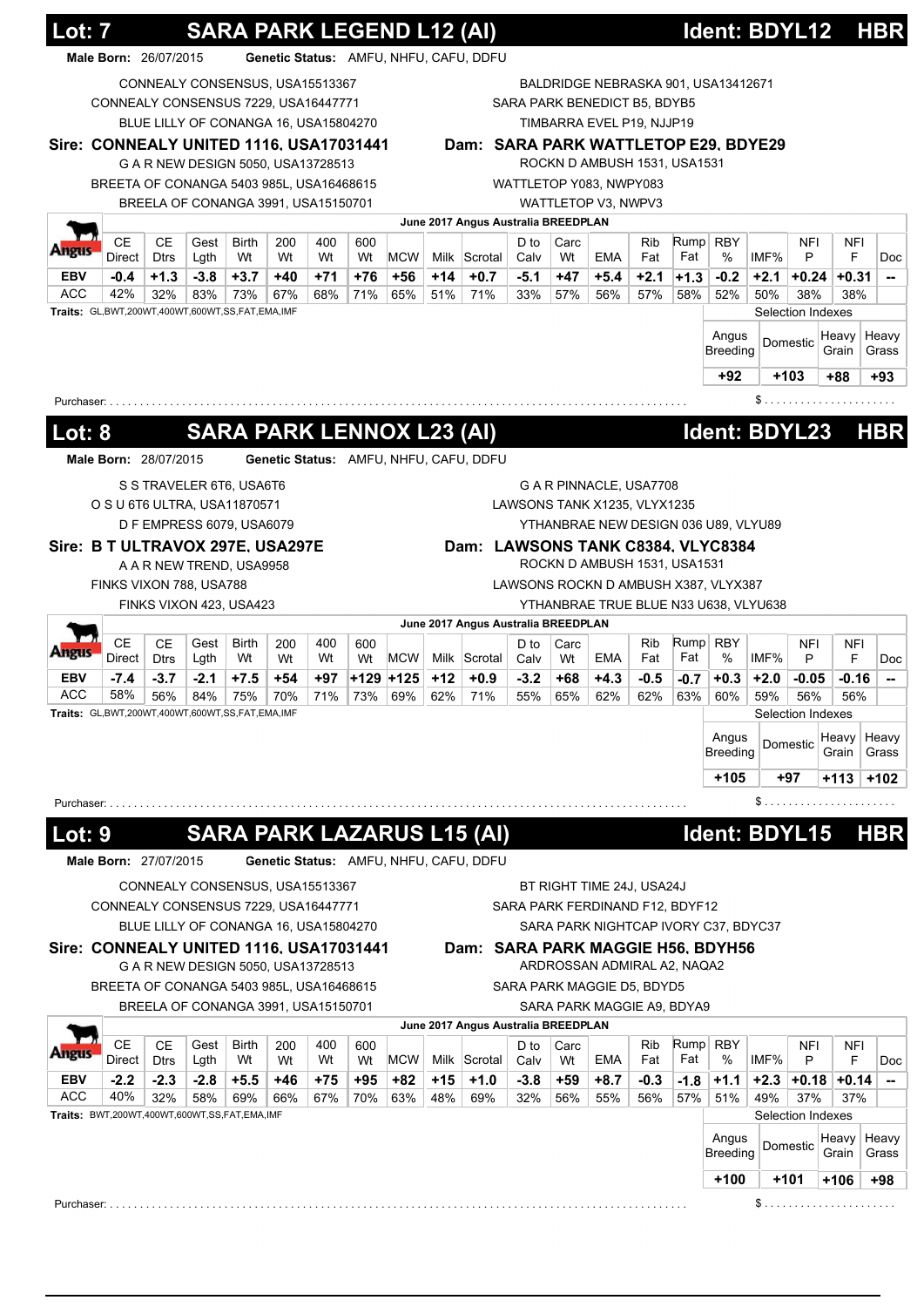|                                                                      |                                                     |               |               |                                       |            | SARA PARK LLOYD L11 (AI) |              |              |            |                                        |             |            |                                    |               |               |                                       |               |                          |                |                                                                                              |
|----------------------------------------------------------------------|-----------------------------------------------------|---------------|---------------|---------------------------------------|------------|--------------------------|--------------|--------------|------------|----------------------------------------|-------------|------------|------------------------------------|---------------|---------------|---------------------------------------|---------------|--------------------------|----------------|----------------------------------------------------------------------------------------------|
|                                                                      | Male Born: 26/07/2015                               |               |               |                                       |            |                          |              |              |            | Genetic Status: AMFU, NHFU, CAFU, DDFU |             |            |                                    |               |               |                                       |               |                          |                |                                                                                              |
|                                                                      |                                                     |               |               | CONNEALY CONSENSUS, USA15513367       |            |                          |              |              |            |                                        |             |            |                                    |               |               | BALDRIDGE NEBRASKA 901, USA13412671   |               |                          |                |                                                                                              |
|                                                                      | CONNEALY CONSENSUS 7229, USA16447771                |               |               |                                       |            |                          |              |              |            |                                        |             |            | SARA PARK BENEDICT B5, BDYB5       |               |               |                                       |               |                          |                |                                                                                              |
|                                                                      |                                                     |               |               | BLUE LILLY OF CONANGA 16, USA15804270 |            |                          |              |              |            |                                        |             |            | TIMBARRA EVEL P19, NJJP19          |               |               |                                       |               |                          |                |                                                                                              |
|                                                                      | Sire: CONNEALY UNITED 1116, USA17031441             |               |               |                                       |            |                          |              |              |            |                                        |             |            |                                    |               |               | Dam: SARA PARK YTHANBRAE F52, BDYF52  |               |                          |                |                                                                                              |
|                                                                      |                                                     |               |               | G A R NEW DESIGN 5050, USA13728513    |            |                          |              |              |            |                                        |             |            | YTHANBRAE HENRY VIII U8, VLYU8     |               |               |                                       |               |                          |                |                                                                                              |
|                                                                      | BREETA OF CONANGA 5403 985L, USA16468615            |               |               |                                       |            |                          |              |              |            |                                        |             |            | LAWSONS HENRY VIII Y1012, VLYY1012 |               |               |                                       |               |                          |                |                                                                                              |
|                                                                      |                                                     |               |               | BREELA OF CONANGA 3991, USA15150701   |            |                          |              |              |            |                                        |             |            |                                    |               |               | YTHANBRAE TRUE BLUE N33 U691, VLYU691 |               |                          |                |                                                                                              |
|                                                                      |                                                     |               |               |                                       |            |                          |              |              |            | June 2017 Angus Australia BREEDPLAN    |             |            |                                    |               |               |                                       |               |                          |                |                                                                                              |
| ware                                                                 | <b>CE</b>                                           | <b>CE</b>     | Gest          | <b>Birth</b>                          | 200        | 400                      | 600          |              |            |                                        | D to        | Carc       |                                    | <b>Rib</b>    |               | Rump RBY                              |               | <b>NFI</b>               | NFI            |                                                                                              |
|                                                                      | Direct                                              | <b>Dtrs</b>   | Lgth          | Wt                                    | Wt         | Wt                       | Wt           | <b>MCW</b>   |            | Milk Scrotal<br>$+1.7$                 | Calv        | Wt         | EMA                                | Fat           | Fat           | %                                     | IMF%          | P                        | F              | Doc                                                                                          |
| <b>EBV</b><br><b>ACC</b>                                             | $-0.3$<br>42%                                       | $+0.5$<br>32% | $-4.6$<br>83% | $+3.6$<br>73%                         | +37<br>67% | +59<br>68%               | $+71$<br>71% | $+47$<br>65% | +13<br>51% | 70%                                    | -5.4<br>33% | +41<br>57% | $+5.7$<br>56%                      | $+2.6$<br>58% | $+1.8$<br>58% | $-0.5$<br>52%                         | $+2.3$<br>50% | $+0.36$<br>38%           | $+0.48$<br>38% | --                                                                                           |
|                                                                      | Traits: GL,BWT,200WT,400WT,600WT,SS,FAT,EMA,IMF     |               |               |                                       |            |                          |              |              |            |                                        |             |            |                                    |               |               |                                       |               | Selection Indexes        |                |                                                                                              |
|                                                                      |                                                     |               |               |                                       |            |                          |              |              |            |                                        |             |            |                                    |               |               | Angus                                 |               |                          | Heavy          | Heavy                                                                                        |
|                                                                      |                                                     |               |               |                                       |            |                          |              |              |            |                                        |             |            |                                    |               |               | <b>Breeding</b>                       |               | Domestic                 | Grain          | Grass                                                                                        |
|                                                                      |                                                     |               |               |                                       |            |                          |              |              |            |                                        |             |            |                                    |               |               | $+89$                                 |               | $+94$                    | $+85$          | $+90$                                                                                        |
|                                                                      |                                                     |               |               |                                       |            |                          |              |              |            |                                        |             |            |                                    |               |               |                                       |               |                          |                |                                                                                              |
|                                                                      | Purchaser:                                          |               |               |                                       |            |                          |              |              |            |                                        |             |            |                                    |               |               |                                       |               |                          |                |                                                                                              |
| Lot: 11                                                              |                                                     |               |               | <b>SARA PARK LINWOOD L95</b>          |            |                          |              |              |            |                                        |             |            |                                    |               |               | Ident: BDYL95                         |               |                          |                | <b>HBR</b>                                                                                   |
|                                                                      |                                                     |               |               |                                       |            |                          |              |              |            |                                        |             |            |                                    |               |               |                                       |               |                          |                |                                                                                              |
|                                                                      | Male Born: 03/10/2015                               |               |               |                                       |            |                          |              |              |            | Genetic Status: AMFU, NHFU, CAFU, DDC  |             |            |                                    |               |               |                                       |               |                          |                |                                                                                              |
|                                                                      |                                                     |               |               | TE MANIA BARTEL B219, VTMB219         |            |                          |              |              |            |                                        |             |            |                                    |               |               | ARDROSSAN DIRECTION W109, NAQW109     |               |                          |                |                                                                                              |
|                                                                      | DUNOON EVIDENT E614, BHRE614                        |               |               |                                       |            |                          |              |              |            |                                        |             |            | ARDROSSAN ADMIRAL A2, NAQA2        |               |               |                                       |               |                          |                |                                                                                              |
|                                                                      |                                                     |               |               | DUNOON ELSA B681, BHRB681             |            |                          |              |              |            |                                        |             |            |                                    |               |               | KENNY'S CREEK ROSEBUD W171, NDIW171   |               |                          |                |                                                                                              |
|                                                                      | Sire: BOOROOMOOKA EVIDENT H594, NGMH594             |               |               |                                       |            |                          |              |              |            | Dam: SARA PARK BEV E22, BDYE22         |             |            |                                    |               |               |                                       |               |                          |                |                                                                                              |
|                                                                      |                                                     |               |               | HYLINE RIGHT TIME 338, USA13058662    |            |                          |              |              |            |                                        |             |            | RIPPLE VALE SCOOT S140, QRVS140    |               |               |                                       |               |                          |                |                                                                                              |
|                                                                      | BOOROOMOOKA UNABELL D246, NGMD246                   |               |               |                                       |            |                          |              |              |            |                                        |             |            | SARA PARK BEV Z7, BDYZ7            |               |               |                                       |               |                          |                |                                                                                              |
|                                                                      |                                                     |               |               | BOOROOMOOKA UNABELL U14, NGMU14       |            |                          |              |              |            |                                        |             |            | SARA PARK BEV U6, BDYU6            |               |               |                                       |               |                          |                |                                                                                              |
|                                                                      |                                                     |               |               |                                       |            |                          |              |              |            | June 2017 Angus Australia BREEDPLAN    |             |            |                                    |               |               |                                       |               |                          |                |                                                                                              |
|                                                                      |                                                     |               |               |                                       |            | 400                      | 600          |              |            |                                        | D to        | Carc       |                                    | Rib           |               | Rump   RBY                            |               | <b>NFI</b>               | NFI            |                                                                                              |
|                                                                      | <b>CE</b>                                           | <b>CE</b>     | Gest          | Birth                                 | 200        |                          |              |              |            |                                        |             |            |                                    |               |               |                                       |               |                          |                |                                                                                              |
|                                                                      | Direct                                              | <b>Dtrs</b>   | Lgth          | Wt                                    | Wt         | Wt                       | Wt           | <b>MCW</b>   |            | Milk Scrotal                           | Calv        | Wt         | EMA                                | Fat           | Fat           | $\%$                                  | IMF%          | P                        | F              |                                                                                              |
|                                                                      | $-4.1$                                              | -4.1          | $-4.2$        | $+6.0$                                | +51        | +89                      |              | +117 +109    | $+17$      | $+1.9$                                 | $-3.7$      | +67        | $+5.5$                             | $-1.3$        | $-1.8$        | $+1.4$                                | $+1.6$        | $-0.04$                  | $-0.01$        |                                                                                              |
|                                                                      | 44%<br>Traits: BWT,200WT,400WT,600WT,SS,FAT,EMA,IMF | 39%           | 53%           | 70%                                   | 66%        | 66%                      | 69%          | 64%          | 49%        | 67%                                    | 40%         | 57%        | 55%                                | 55%           | 56%           | 52%                                   | 49%           | 42%<br>Selection Indexes | 42%            |                                                                                              |
|                                                                      |                                                     |               |               |                                       |            |                          |              |              |            |                                        |             |            |                                    |               |               |                                       |               |                          |                |                                                                                              |
|                                                                      |                                                     |               |               |                                       |            |                          |              |              |            |                                        |             |            |                                    |               |               | Angus<br><b>Breeding</b>              |               | Domestic                 | Heavy<br>Grain |                                                                                              |
|                                                                      |                                                     |               |               |                                       |            |                          |              |              |            |                                        |             |            |                                    |               |               |                                       |               |                          |                |                                                                                              |
|                                                                      |                                                     |               |               |                                       |            |                          |              |              |            |                                        |             |            |                                    |               |               | $+104$                                |               | +101                     | +109           |                                                                                              |
|                                                                      |                                                     |               |               |                                       |            |                          |              |              |            |                                        |             |            |                                    |               |               |                                       |               |                          |                |                                                                                              |
|                                                                      |                                                     |               |               |                                       |            |                          |              |              |            |                                        |             |            |                                    |               |               |                                       |               |                          |                |                                                                                              |
|                                                                      |                                                     |               |               | <b>SARA PARK LOGAN L103</b>           |            |                          |              |              |            |                                        |             |            |                                    |               |               | Ident: BDYL103                        |               |                          |                |                                                                                              |
|                                                                      | Male Born: 02/11/2015                               |               |               |                                       |            |                          |              |              |            | Genetic Status: AMFU, NHFU, CAFU, DDFU |             |            |                                    |               |               |                                       |               |                          |                |                                                                                              |
|                                                                      |                                                     |               |               | TE MANIA BARTEL B219, VTMB219         |            |                          |              |              |            |                                        |             |            | L T 598 BANDO 9074, USA9074        |               |               |                                       |               |                          |                |                                                                                              |
|                                                                      | DUNOON EVIDENT E614, BHRE614                        |               |               |                                       |            |                          |              |              |            |                                        |             |            | BOOROOMOOKA BANDO C415, NGMC415    |               |               |                                       |               |                          |                |                                                                                              |
|                                                                      |                                                     |               |               | DUNOON ELSA B681, BHRB681             |            |                          |              |              |            |                                        |             |            |                                    |               |               | BOOROOMOOKA UNKA A335, NGMA335        |               |                          |                |                                                                                              |
| EBV                                                                  |                                                     |               |               |                                       |            |                          |              |              |            |                                        |             |            |                                    |               |               |                                       |               |                          |                |                                                                                              |
|                                                                      | Sire: BOOROOMOOKA EVIDENT H594, NGMH594             |               |               | HYLINE RIGHT TIME 338, USA13058662    |            |                          |              |              |            | Dam: SARA PARK TANK F22, BDYF22        |             |            | LAWSONS TANK X1235, VLYX1235       |               |               |                                       |               |                          |                |                                                                                              |
|                                                                      | BOOROOMOOKA UNABELL D246, NGMD246                   |               |               |                                       |            |                          |              |              |            |                                        |             |            | LAWSONS TANK C8526, VLYC8526       |               |               |                                       |               |                          |                |                                                                                              |
|                                                                      |                                                     |               |               | BOOROOMOOKA UNABELL U14, NGMU14       |            |                          |              |              |            |                                        |             |            |                                    |               |               | LAWSONS HENRY VIII X1584, VLYX1584    |               |                          |                |                                                                                              |
|                                                                      |                                                     |               |               |                                       |            |                          |              |              |            | June 2017 Angus Australia BREEDPLAN    |             |            |                                    |               |               |                                       |               |                          |                |                                                                                              |
|                                                                      | <b>CE</b>                                           | <b>CE</b>     | Gest          | <b>Birth</b>                          |            | 400                      | 600          |              |            |                                        | D to        | Carc       |                                    | <b>Rib</b>    |               |                                       |               |                          | <b>NFI</b>     |                                                                                              |
|                                                                      | Direct                                              | <b>Dtrs</b>   | Lgth          | Wt                                    | 200<br>Wt  | Wt                       | Wt           | <b>MCW</b>   |            | Milk Scrotal                           | Calv        | Wt         | EMA                                | Fat           | Fat           | Rump   RBY<br>%                       | IMF%          | NFI<br>P                 | F              |                                                                                              |
|                                                                      | -6.9                                                | $-3.2$        | $-2.0$        | $+6.5$                                | +49        | +87                      | $+118$       | +99          | +15        | $+2.3$                                 | $-3.8$      | +65        | $+6.7$                             | $-2.2$        | $-2.1$        | $+1.8$                                | $+1.8$        | $-0.09$                  | $-0.07$        |                                                                                              |
|                                                                      | 42%                                                 | 36%           | 54%           | 62%                                   | 63%        | 64%                      | 68%          | 62%          | 46%        | 66%                                    | 36%         | 55%        | 53%                                | 54%           | 55%           | 50%                                   | 48%           | 40%                      | 40%            |                                                                                              |
|                                                                      | Traits: BWT,200WT,400WT,600WT,SS,FAT,EMA,IMF        |               |               |                                       |            |                          |              |              |            |                                        |             |            |                                    |               |               |                                       |               | Selection Indexes        |                |                                                                                              |
|                                                                      |                                                     |               |               |                                       |            |                          |              |              |            |                                        |             |            |                                    |               |               | Angus                                 |               |                          | Heavy          |                                                                                              |
| ungus<br>ACC<br>Purchaser: .<br><u> Lot: 12</u><br><b>EBV</b><br>ACC |                                                     |               |               |                                       |            |                          |              |              |            |                                        |             |            |                                    |               |               | <b>Breeding</b>                       |               | Domestic                 | Grain          |                                                                                              |
|                                                                      |                                                     |               |               |                                       |            |                          |              |              |            |                                        |             |            |                                    |               |               | $+108$                                |               | +101                     | +117           | Doc<br>--<br>Heavy<br>Grass<br>$+102$<br><b>HBR</b><br>Doc<br>--<br>Heavy<br>Grass<br>$+105$ |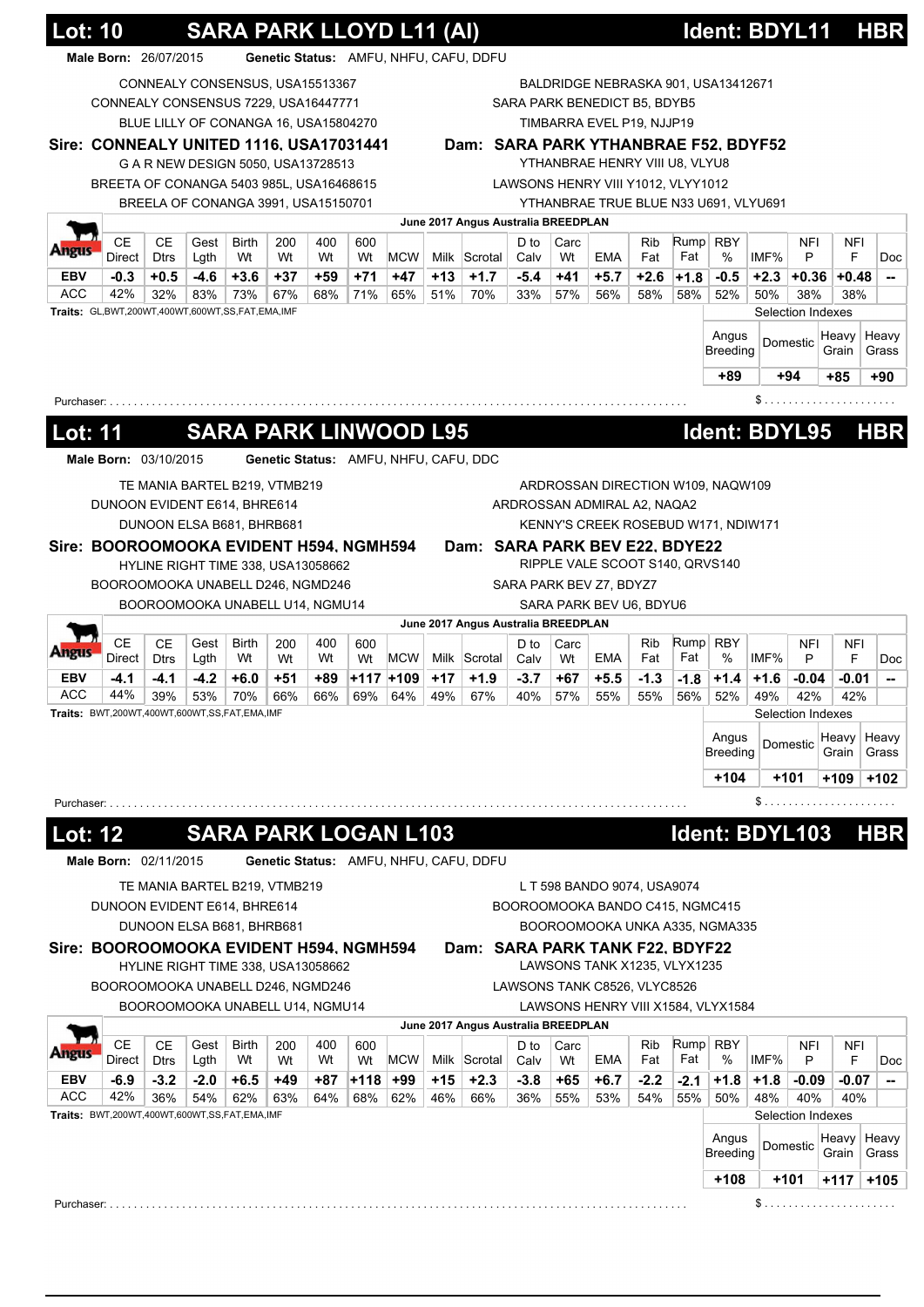|                                                     | <b>Lot: 13</b>        |                   |                    |                                                                       |              |            |               |              |              |                                        | <b>SARA PARK PREDESTINED L43 (APR)</b> |              |                                   |               |               | Ident: BDYL43                        |               |                       |           | <b>APR</b>                                            |
|-----------------------------------------------------|-----------------------|-------------------|--------------------|-----------------------------------------------------------------------|--------------|------------|---------------|--------------|--------------|----------------------------------------|----------------------------------------|--------------|-----------------------------------|---------------|---------------|--------------------------------------|---------------|-----------------------|-----------|-------------------------------------------------------|
|                                                     | Male Born: 03/08/2015 |                   |                    |                                                                       |              |            |               |              |              | Genetic Status: AMFU, NHFU, CAFU, DDF  |                                        |              |                                   |               |               |                                      |               |                       |           |                                                       |
|                                                     |                       |                   |                    | S A V FINAL ANSWER 0035, USA0035                                      |              |            |               |              |              |                                        |                                        |              | BT RIGHT TIME 24J, USA24J         |               |               |                                      |               |                       |           |                                                       |
|                                                     |                       |                   |                    | S A V PIONEER 7301, USA15688392                                       |              |            |               |              |              |                                        |                                        |              | SARA PARK FERDINAND F12, BDYF12   |               |               |                                      |               |                       |           |                                                       |
|                                                     |                       |                   |                    | S A V BLACKBIRD 5297, USA15108071                                     |              |            |               |              |              |                                        |                                        |              |                                   |               |               | SARA PARK NIGHTCAP IVORY C37, BDYC37 |               |                       |           |                                                       |
|                                                     |                       |                   |                    | Sire: WAITARA PIO FEDERAL F73, BSCF73                                 |              |            |               |              |              | Dam: SARA PARK PREDESTINED H62, BDYH62 |                                        |              | G A R PREDESTINED, USA13395344    |               |               |                                      |               |                       |           |                                                       |
|                                                     |                       |                   |                    | BON VIEW NEW DESIGN 1407, USA1407<br>WAITARA 1407 PAGEANT Z66, BSCZ66 |              |            |               |              |              |                                        |                                        |              | LAWSONS C8608, VLYC8608           |               |               |                                      |               |                       |           |                                                       |
|                                                     |                       |                   | FORRES T34, NFJT34 |                                                                       |              |            |               |              |              |                                        |                                        |              | LAWSONS HENRY VIII X864, VLYX864  |               |               |                                      |               |                       |           |                                                       |
|                                                     |                       |                   |                    |                                                                       |              |            |               |              |              | June 2017 Angus Australia BREEDPLAN    |                                        |              |                                   |               |               |                                      |               |                       |           |                                                       |
| ungus                                               | СE                    | CЕ                | Gest               | <b>Birth</b>                                                          | 200          | 400        | 600           |              |              |                                        | D to                                   | Carc         |                                   | Rib           |               | $Rump$ RBY                           |               | NFI                   | NFI       |                                                       |
|                                                     | Direct                | <b>Dtrs</b>       | Lgth               | Wt                                                                    | Wt           | Wt         | Wt            | <b>MCW</b>   |              | Milk Scrotal                           | Calv                                   | Wt           | <b>EMA</b>                        | Fat           | Fat           | %                                    | IMF%          | P                     | F         |                                                       |
| EBV<br>ACC                                          | $+1.1$<br>47%         | $+1.4$<br>40%     | $-2.8$<br>59%      | $+3.4$<br>72%                                                         | $+47$<br>69% | +87<br>70% | $+110$<br>73% | $+82$<br>67% | $+20$<br>53% | $+1.7$<br>71%                          | $-5.5$<br>40%                          | $+68$<br>61% | $+6.2$<br>60%                     | $+0.4$<br>61% | $-0.4$<br>62% | $+0.6$<br>56%                        | $+1.4$<br>56% | $+0.10 + 0.18$<br>47% | 50%       |                                                       |
|                                                     |                       |                   |                    | Traits: BWT,200WT,400WT,600WT,SS,FAT,EMA,IMF                          |              |            |               |              |              |                                        |                                        |              |                                   |               |               |                                      |               | Selection Indexes     |           |                                                       |
|                                                     |                       |                   |                    |                                                                       |              |            |               |              |              |                                        |                                        |              |                                   |               |               | Angus                                |               |                       | Heavy     | Heavy                                                 |
|                                                     |                       |                   |                    |                                                                       |              |            |               |              |              |                                        |                                        |              |                                   |               |               | <b>Breeding</b>                      |               | Domestic              | Grain     | Grass                                                 |
|                                                     |                       |                   |                    |                                                                       |              |            |               |              |              |                                        |                                        |              |                                   |               |               | $+118$                               |               | $+114$                | +118 +117 |                                                       |
| Purchaser: .                                        |                       |                   |                    |                                                                       |              |            |               |              |              |                                        |                                        |              |                                   |               |               |                                      | \$            |                       |           |                                                       |
|                                                     |                       |                   |                    |                                                                       |              |            |               |              |              |                                        |                                        |              |                                   |               |               |                                      |               |                       |           |                                                       |
| <u> Lot: 14</u>                                     |                       |                   |                    | <b>SARA PARK LAWTON L37 (AI)</b>                                      |              |            |               |              |              |                                        |                                        |              |                                   |               |               | Ident: BDYL37                        |               |                       |           | <b>HBR</b>                                            |
|                                                     | Male Born: 02/08/2015 |                   |                    |                                                                       |              |            |               |              |              | Genetic Status: AMFU, NHFU, CAF, DDFU  |                                        |              |                                   |               |               |                                      |               |                       |           |                                                       |
|                                                     |                       |                   |                    | RANGATIRA ZODIAC, NZE15819000700                                      |              |            |               |              |              |                                        |                                        |              | S A F FAME, USA3107               |               |               |                                      |               |                       |           |                                                       |
|                                                     |                       |                   |                    | RANGATIRO GERONIMO 843, NZE15819003843                                |              |            |               |              |              |                                        |                                        |              | RIPPLE VALE SCOOT S140, QRVS140   |               |               |                                      |               |                       |           |                                                       |
|                                                     |                       |                   |                    | RANGATIRA 143, NZE15819196143                                         |              |            |               |              |              |                                        |                                        |              |                                   |               |               | RIPPLE VALE LASSIE H65+88, QRVH65+88 |               |                       |           |                                                       |
|                                                     |                       |                   |                    | Sire: KAHARAU PRINCE 354, NZE17683006354                              |              |            |               |              |              | Dam: SARA PARK SCAT C3, BDYC3          |                                        |              |                                   |               |               |                                      |               |                       |           |                                                       |
|                                                     |                       |                   |                    | KAHARAU CRESCENDO 792, NZE17683000792                                 |              |            |               |              |              |                                        |                                        |              |                                   |               |               | PALES HR UNEXPLORED U56, NJUU56      |               |                       |           |                                                       |
|                                                     |                       |                   |                    | KAHARAU 7124, NZE176831037124                                         |              |            |               |              |              |                                        |                                        |              | SARA PARK SCAT Y6, BDYY6          |               |               |                                      |               |                       |           |                                                       |
|                                                     |                       |                   |                    | KAHARAU 5859, NZE176831975859                                         |              |            |               |              |              |                                        |                                        |              | SARA PARK SCAT T3, BDYT3          |               |               |                                      |               |                       |           |                                                       |
|                                                     |                       |                   |                    |                                                                       |              |            |               |              |              | June 2017 Angus Australia BREEDPLAN    |                                        |              |                                   |               |               |                                      |               |                       |           |                                                       |
|                                                     | <b>CE</b>             | СE<br><b>Dtrs</b> | Gest<br>Lgth       | Birth<br>Wt                                                           | 200<br>Wt    | 400<br>Wt  | 600<br>Wt     | <b>MCW</b>   |              | Milk Scrotal                           | D to<br>Calv                           | Carc<br>Wt   | EMA                               | Rib<br>Fat    | Fat           | $Rump$ RBY<br>%                      | IMF%          | NFI<br>P              | NFI<br>F  |                                                       |
|                                                     |                       |                   |                    |                                                                       |              | +72        | +94           | $+98$        | $+13$        | $+1.6$                                 | $-0.7$                                 | +47          | $+1.1$                            | $+0.2$        | $-0.1$        | $-0.5$                               | $+0.5$        | $-0.07$               | $-0.14$   |                                                       |
|                                                     | Direct                |                   |                    |                                                                       |              |            |               |              |              |                                        |                                        |              |                                   |               |               |                                      |               |                       |           |                                                       |
|                                                     | $+2.0$<br>47%         | $+0.8$<br>36%     | $-2.5$<br>83%      | $+2.9$<br>74%                                                         | $+36$<br>69% | 70%        | 73%           | 68%          | 59%          | 72%                                    | 36%                                    | 60%          | 59%                               | 60%           | 61%           | 55%                                  | 53%           | 41%                   | 41%       |                                                       |
|                                                     |                       |                   |                    | Traits: GL,BWT,200WT,400WT,600WT,SS,FAT,EMA,IMF                       |              |            |               |              |              |                                        |                                        |              |                                   |               |               |                                      |               | Selection Indexes     |           |                                                       |
|                                                     |                       |                   |                    |                                                                       |              |            |               |              |              |                                        |                                        |              |                                   |               |               | Angus                                |               |                       | Heavy     |                                                       |
|                                                     |                       |                   |                    |                                                                       |              |            |               |              |              |                                        |                                        |              |                                   |               |               | Breeding                             |               | Domestic              | Grain     |                                                       |
|                                                     |                       |                   |                    |                                                                       |              |            |               |              |              |                                        |                                        |              |                                   |               |               | +68                                  |               | +82                   | $+53$     |                                                       |
|                                                     |                       |                   |                    |                                                                       |              |            |               |              |              |                                        |                                        |              |                                   |               |               |                                      | \$            |                       |           |                                                       |
|                                                     |                       |                   |                    |                                                                       |              |            |               |              |              |                                        |                                        |              |                                   |               |               |                                      |               |                       |           |                                                       |
|                                                     |                       |                   |                    | <b>SARA PARK LEX L65</b>                                              |              |            |               |              |              |                                        |                                        |              |                                   |               |               | Ident: BDYL65                        |               |                       |           |                                                       |
|                                                     | Male Born: 22/08/2015 |                   |                    |                                                                       |              |            |               |              |              | Genetic Status: AMFU, NHFU, CAFU, DDC  |                                        |              |                                   |               |               |                                      |               |                       |           |                                                       |
|                                                     |                       |                   |                    | S A V FINAL ANSWER 0035, USA0035                                      |              |            |               |              |              |                                        |                                        |              | B/R NEW DESIGN 036, USA036        |               |               |                                      |               |                       |           |                                                       |
|                                                     |                       |                   |                    | S A V PIONEER 7301, USA15688392                                       |              |            |               |              |              |                                        |                                        |              | BON VIEW NEW DESIGN 1407, USA1407 |               |               |                                      |               |                       |           |                                                       |
|                                                     |                       |                   |                    | SAV BLACKBIRD 5297, USA15108071                                       |              |            |               |              |              |                                        |                                        |              | BON VIEW PRIDE 664, USA12139985   |               |               |                                      |               |                       |           |                                                       |
|                                                     |                       |                   |                    | Sire: WAITARA PIO FEDERAL F73, BSCF73                                 |              |            |               |              |              | Dam: SARA PARK BURNETTE H12, BDYH12    |                                        |              |                                   |               |               |                                      |               |                       |           |                                                       |
|                                                     |                       |                   |                    | BON VIEW NEW DESIGN 1407, USA1407                                     |              |            |               |              |              |                                        |                                        |              | ARDROSSAN ADMIRAL A2, NAQA2       |               |               |                                      |               |                       |           |                                                       |
|                                                     |                       |                   |                    | WAITARA 1407 PAGEANT Z66, BSCZ66                                      |              |            |               |              |              |                                        |                                        |              | FORRES BURNETTE C28, NFJC28       |               |               |                                      |               |                       |           |                                                       |
|                                                     |                       |                   | FORRES T34, NFJT34 |                                                                       |              |            |               |              |              |                                        |                                        |              | FORRES BURNETTE A19, NFJA19       |               |               |                                      |               |                       |           |                                                       |
|                                                     |                       |                   |                    |                                                                       |              |            |               |              |              | June 2017 Angus Australia BREEDPLAN    |                                        |              |                                   |               |               |                                      |               |                       |           |                                                       |
|                                                     | <b>CE</b>             | СE                | Gest               | Birth                                                                 | 200          | 400        | 600           |              |              |                                        | D to                                   | Carc         |                                   | Rib           |               | $Rump$ RBY                           |               | NFI                   | NFI       |                                                       |
|                                                     | Direct                | <b>Dtrs</b>       | Lgth               | Wt                                                                    | Wt           | Wt         | Wt            | <b>MCW</b>   |              | Milk Scrotal                           | Calv                                   | Wt           | EMA                               | Fat           | Fat           | %                                    | IMF%          | P                     | F         |                                                       |
|                                                     | $+2.2$<br>51%         | $+1.8$<br>46%     | $-3.2$<br>65%      | $+3.5$<br>72%                                                         | +51<br>70%   | +91<br>71% | $+125$<br>74% | $+96$<br>68% | +20<br>56%   | $+2.3$<br>72%                          | $-5.1$<br>45%                          | $+74$<br>63% | $+6.6$<br>63%                     | $-0.7$<br>64% | $-2.4$<br>64% | $+0.9$<br>59%                        | $+1.7$<br>59% | $+0.18$ +0.25<br>51%  | 54%       |                                                       |
|                                                     |                       |                   |                    | Traits: BWT,200WT,400WT,600WT,SS,FAT,EMA,IMF                          |              |            |               |              |              |                                        |                                        |              |                                   |               |               |                                      |               | Selection Indexes     |           |                                                       |
|                                                     |                       |                   |                    |                                                                       |              |            |               |              |              |                                        |                                        |              |                                   |               |               | Angus                                |               |                       | Heavy     |                                                       |
|                                                     |                       |                   |                    |                                                                       |              |            |               |              |              |                                        |                                        |              |                                   |               |               | Breeding                             |               | Domestic              | Grain     |                                                       |
| EBV<br>ACC<br>Purchaser: .<br>Lot: 15<br>EBV<br>ACC |                       |                   |                    |                                                                       |              |            |               |              |              |                                        |                                        |              |                                   |               |               | $+130$                               |               | $+118$                | +138 +127 | Heavy<br>Grass<br>+79<br><b>HBR</b><br>Heavy<br>Grass |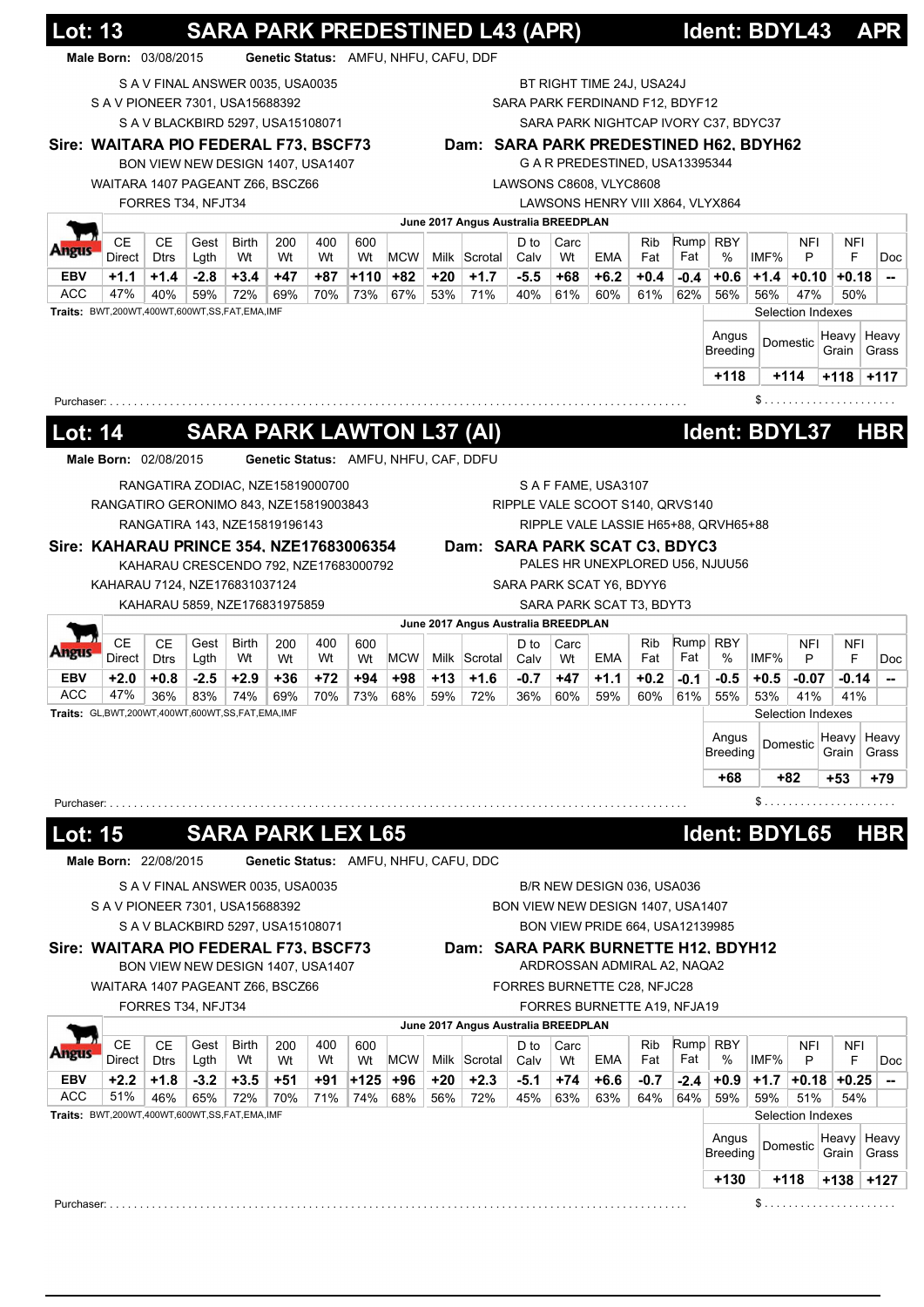|                                                     |                                                     | Male Born: 27/07/2015 |              |                                       |           |           |           |                                       |       | Genetic Status: AMFU, NHFU, CAFU, DDFU |              |            |                                |                               |        |                                             |        |                   |                    |                                                                                        |
|-----------------------------------------------------|-----------------------------------------------------|-----------------------|--------------|---------------------------------------|-----------|-----------|-----------|---------------------------------------|-------|----------------------------------------|--------------|------------|--------------------------------|-------------------------------|--------|---------------------------------------------|--------|-------------------|--------------------|----------------------------------------------------------------------------------------|
|                                                     |                                                     |                       |              |                                       |           |           |           |                                       |       |                                        |              |            |                                |                               |        |                                             |        |                   |                    |                                                                                        |
|                                                     |                                                     |                       |              | CONNEALY CONSENSUS, USA15513367       |           |           |           |                                       |       |                                        |              |            | LEACHMAN RIGHT TIME, USA2700   |                               |        |                                             |        |                   |                    |                                                                                        |
|                                                     | CONNEALY CONSENSUS 7229, USA16447771                |                       |              | BLUE LILLY OF CONANGA 16, USA15804270 |           |           |           |                                       |       |                                        |              |            | BT RIGHT TIME 24J, USA24J      |                               |        | SITZ EVERELDA ENTENSE 1905, USA1905         |        |                   |                    |                                                                                        |
|                                                     | Sire: CONNEALY UNITED 1116, USA17031441             |                       |              |                                       |           |           |           |                                       |       | Dam: SARA PARK EVEL H27, BDYH27        |              |            |                                |                               |        |                                             |        |                   |                    |                                                                                        |
|                                                     |                                                     |                       |              | G A R NEW DESIGN 5050, USA13728513    |           |           |           |                                       |       |                                        |              |            |                                |                               |        | PALES HR UNEXPLORED U56, NJUU56             |        |                   |                    |                                                                                        |
|                                                     | BREETA OF CONANGA 5403 985L, USA16468615            |                       |              |                                       |           |           |           |                                       |       |                                        |              |            | SARA PARK EVEL Y15, BDYY15     |                               |        |                                             |        |                   |                    |                                                                                        |
|                                                     |                                                     |                       |              | BREELA OF CONANGA 3991, USA15150701   |           |           |           |                                       |       |                                        |              |            | SARA PARK EVEL S10, BDYS10     |                               |        |                                             |        |                   |                    |                                                                                        |
|                                                     |                                                     |                       |              |                                       |           |           |           |                                       |       | June 2017 Angus Australia BREEDPLAN    |              |            |                                |                               |        |                                             |        |                   |                    |                                                                                        |
|                                                     | <b>CE</b>                                           | CЕ                    | Gest         | <b>Birth</b>                          | 200       | 400       | 600       |                                       |       |                                        | D to         | Carc       |                                | <b>Rib</b>                    | Rump   | <b>RBY</b>                                  |        | <b>NFI</b>        | <b>NFI</b>         |                                                                                        |
| monic                                               | Direct                                              | <b>Dtrs</b>           | Lgth         | Wt                                    | Wt        | Wt        | Wt        | <b>MCW</b>                            |       | Milk Scrotal                           | Calv         | Wt         | <b>EMA</b>                     | Fat                           | Fat    | %                                           | IMF%   | P                 | F                  | Doc                                                                                    |
| <b>EBV</b>                                          | $-2.7$                                              | $-1.3$                | $-0.4$       | $+4.4$                                | $+38$     | +66       | +81       | $+63$                                 | $+15$ | $+1.0$                                 | $-4.9$       | +46        | $+8.2$                         | $+2.0$                        | $+1.5$ | $+0.3$                                      |        |                   | $+1.8$ +0.15 +0.26 | --                                                                                     |
| <b>ACC</b>                                          | 43%<br>Traits: BWT,200WT,400WT,600WT,SS,FAT,EMA,IMF | 35%                   | 62%          | 71%                                   | 67%       | 68%       | 71%       | 64%                                   | 50%   | 70%                                    | 35%          | 58%        | 57%                            | 57%                           | 55%    | 52%                                         | 51%    | 39%               | 40%                |                                                                                        |
|                                                     |                                                     |                       |              |                                       |           |           |           |                                       |       |                                        |              |            |                                |                               |        |                                             |        | Selection Indexes |                    |                                                                                        |
|                                                     |                                                     |                       |              |                                       |           |           |           |                                       |       |                                        |              |            |                                |                               |        | Angus<br><b>Breeding</b>                    |        | Domestic          | Heavy<br>Grain     | Heavy<br>Grass                                                                         |
|                                                     |                                                     |                       |              |                                       |           |           |           |                                       |       |                                        |              |            |                                |                               |        |                                             |        |                   |                    |                                                                                        |
|                                                     |                                                     |                       |              |                                       |           |           |           |                                       |       |                                        |              |            |                                |                               |        | +92                                         |        | +95               | $+87$              | +93                                                                                    |
|                                                     | Purchaser: $\ldots \ldots \ldots$                   |                       |              |                                       |           |           |           |                                       |       |                                        |              |            |                                |                               |        |                                             |        |                   | \$                 |                                                                                        |
| <u> Lot: 19</u>                                     |                                                     |                       |              | <b>SARA PARK LAYTON L85</b>           |           |           |           |                                       |       |                                        |              |            |                                |                               |        | Ident: BDYL85                               |        |                   |                    | <b>HBR</b>                                                                             |
|                                                     | Male Born: 11/09/2015                               |                       |              |                                       |           |           |           | Genetic Status: AMFU, NHFU, CAFU, DDF |       |                                        |              |            |                                |                               |        |                                             |        |                   |                    |                                                                                        |
|                                                     |                                                     |                       |              |                                       |           |           |           |                                       |       |                                        |              |            |                                |                               |        |                                             |        |                   |                    |                                                                                        |
|                                                     |                                                     |                       |              | TE MANIA BARTEL B219, VTMB219         |           |           |           |                                       |       |                                        |              |            |                                |                               |        | TEHAMA 717 BAND 876, USA12668431            |        |                   |                    |                                                                                        |
|                                                     | DUNOON EVIDENT E614, BHRE614                        |                       |              |                                       |           |           |           |                                       |       |                                        |              |            |                                |                               |        | TEHAMA SCHWARZENEGGER N600, USA14548127     |        |                   |                    |                                                                                        |
|                                                     |                                                     |                       |              | DUNOON ELSA B681, BHRB681             |           |           |           |                                       |       |                                        |              |            |                                |                               |        | TEHAMA BLACKCAP E406, USA12454361           |        |                   |                    |                                                                                        |
|                                                     | Sire: BOOROOMOOKA EVIDENT H594, NGMH594             |                       |              |                                       |           |           |           |                                       |       |                                        |              |            |                                |                               |        | Dam: LAWSONS SCHWARZENEGGER C8351, VLYC8351 |        |                   |                    |                                                                                        |
|                                                     |                                                     |                       |              | HYLINE RIGHT TIME 338, USA13058662    |           |           |           |                                       |       |                                        |              |            | G A R BINGO 4192, USA4192      |                               |        |                                             |        |                   |                    |                                                                                        |
|                                                     |                                                     |                       |              |                                       |           |           |           |                                       |       |                                        |              |            |                                |                               |        |                                             |        |                   |                    |                                                                                        |
|                                                     | BOOROOMOOKA UNABELL D246, NGMD246                   |                       |              |                                       |           |           |           |                                       |       |                                        |              |            |                                | YTHANBRAE BINGO V218, VLYV218 |        |                                             |        |                   |                    |                                                                                        |
|                                                     |                                                     |                       |              | BOOROOMOOKA UNABELL U14, NGMU14       |           |           |           |                                       |       |                                        |              |            |                                |                               |        | YTHANBRAE NEW DESIGN 036 T295, VLYT295      |        |                   |                    |                                                                                        |
|                                                     |                                                     |                       |              |                                       |           |           |           |                                       |       | June 2017 Angus Australia BREEDPLAN    |              |            |                                |                               |        |                                             |        |                   |                    |                                                                                        |
|                                                     | СE<br>Direct                                        | CЕ<br><b>Dtrs</b>     | Gest<br>Lgth | Birth<br>Wt                           | 200<br>Wt | 400<br>Wt | 600<br>Wt | <b>MCW</b>                            |       | Milk Scrotal                           | D to<br>Calv | Carc<br>Wt | EMA                            | Rib<br>Fat                    | Fat    | Rump RBY<br>$\%$                            | IMF%   | <b>NFI</b><br>P   | NFI<br>F           |                                                                                        |
|                                                     | $-3.9$                                              | $-3.2$                | $-3.6$       | $+4.9$                                | +43       | $+74$     | +91       | +88                                   | $+16$ | $+1.5$                                 | $-3.7$       | +58        | $+8.0$                         | $-1.8$                        | $-1.8$ | $+1.6$                                      | $+1.6$ | $+0.07$           | +0.18              |                                                                                        |
|                                                     | 44%                                                 | 38%                   | 61%          | 71%                                   | 67%       | 67%       | 71%       | 65%                                   | 50%   | 70%                                    | 38%          | 57%        | 55%                            | 55%                           | 57%    | 51%                                         | 49%    | 41%               | 42%                |                                                                                        |
|                                                     | Traits: BWT,200WT,400WT,600WT,SS,FAT,EMA,IMF        |                       |              |                                       |           |           |           |                                       |       |                                        |              |            |                                |                               |        |                                             |        | Selection Indexes |                    |                                                                                        |
|                                                     |                                                     |                       |              |                                       |           |           |           |                                       |       |                                        |              |            |                                |                               |        | Angus                                       |        | Domestic          | Heavy              |                                                                                        |
|                                                     |                                                     |                       |              |                                       |           |           |           |                                       |       |                                        |              |            |                                |                               |        | <b>Breeding</b>                             |        |                   | Grain              |                                                                                        |
|                                                     |                                                     |                       |              |                                       |           |           |           |                                       |       |                                        |              |            |                                |                               |        | +88                                         |        | +95               | +88                |                                                                                        |
|                                                     |                                                     |                       |              |                                       |           |           |           |                                       |       |                                        |              |            |                                |                               |        |                                             | $\S$   |                   | .                  |                                                                                        |
|                                                     |                                                     |                       |              |                                       |           |           |           |                                       |       |                                        |              |            |                                |                               |        |                                             |        |                   |                    |                                                                                        |
|                                                     |                                                     |                       |              | <b>SARA PARK LARS L40 (AI)</b>        |           |           |           |                                       |       |                                        |              |            |                                |                               |        | Ident: BDYL40                               |        |                   |                    |                                                                                        |
|                                                     | Male Born: 03/08/2015                               |                       |              |                                       |           |           |           |                                       |       | Genetic Status: AMFU, NHFU, CAFU, DDFU |              |            |                                |                               |        |                                             |        |                   |                    |                                                                                        |
|                                                     |                                                     |                       |              | RANGATIRA ZODIAC, NZE15819000700      |           |           |           |                                       |       |                                        |              |            | SITZ ALLIANCE 6595, USA6595    |                               |        |                                             |        |                   |                    |                                                                                        |
|                                                     | RANGATIRO GERONIMO 843, NZE15819003843              |                       |              |                                       |           |           |           |                                       |       |                                        |              |            | TOEBBEN ALLIANCE C902, USAC902 |                               |        |                                             |        |                   |                    |                                                                                        |
|                                                     |                                                     |                       |              | RANGATIRA 143, NZE15819196143         |           |           |           |                                       |       |                                        |              |            | TOEBBEN ROSETTA 055E, USA055E  |                               |        |                                             |        |                   |                    |                                                                                        |
| ungus<br>EBV<br>ACC<br>Purchaser:<br><b>Lot: 20</b> | Sire: KAHARAU PRINCE 354, NZE17683006354            |                       |              |                                       |           |           |           |                                       |       |                                        |              |            |                                |                               |        | Dam: COOLARMAGH SALLSON B89, BRCB89         |        |                   |                    |                                                                                        |
|                                                     |                                                     |                       |              | KAHARAU CRESCENDO 792, NZE17683000792 |           |           |           |                                       |       |                                        |              |            | GLENOCH KAPUTAR+90, QBGK23+90  |                               |        |                                             |        |                   |                    |                                                                                        |
|                                                     | KAHARAU 7124, NZE176831037124                       |                       |              |                                       |           |           |           |                                       |       |                                        |              |            |                                |                               |        | BOOROOMOOKA SALLSON S189, NGMS189           |        |                   |                    |                                                                                        |
|                                                     |                                                     |                       |              | KAHARAU 5859, NZE176831975859         |           |           |           |                                       |       |                                        |              |            |                                |                               |        | GULDAMULDA KIMONO K3+90, NHMK3+90           |        |                   |                    |                                                                                        |
|                                                     |                                                     |                       |              |                                       |           |           |           |                                       |       | June 2017 Angus Australia BREEDPLAN    |              |            |                                |                               |        |                                             |        |                   |                    |                                                                                        |
|                                                     | <b>CE</b>                                           | <b>CE</b>             | Gest         | Birth                                 | 200       | 400       | 600       |                                       |       |                                        | D to         | Carc       |                                | Rib                           | Rump   | <b>RBY</b>                                  |        | NFI               | NFI                |                                                                                        |
|                                                     | Direct                                              | <b>Dtrs</b>           | Lgth         | Wt                                    | Wt        | Wt        | Wt        | <b>MCW</b>                            |       | Milk Scrotal                           | Calv         | Wt         | EMA                            | Fat                           | Fat    | %                                           | IMF%   | P                 | F                  |                                                                                        |
|                                                     | $+0.6$                                              | -0.5                  | $-2.2$       | $+2.7$                                | +30       | +64       | +81       | $+77$                                 | +14   | $+0.7$                                 | $+0.0$       | $+42$      | $+0.9$                         | $+0.4$                        | $-0.3$ | -0.7                                        | $+0.4$ | $-0.12$           | $-0.13$            |                                                                                        |
|                                                     | 48%                                                 | 38%                   | 83%          | 73%                                   | 68%       | 69%       | 71%       | 65%                                   | 58%   | 70%                                    | 37%          | 59%        | 57%                            | 57%                           | 58%    | 53%                                         | 51%    | 40%               | 41%                |                                                                                        |
| EBV<br>ACC                                          | Traits: GL,BWT,200WT,400WT,600WT,SS,FAT,EMA,IMF     |                       |              |                                       |           |           |           |                                       |       |                                        |              |            |                                |                               |        |                                             |        | Selection Indexes |                    |                                                                                        |
|                                                     |                                                     |                       |              |                                       |           |           |           |                                       |       |                                        |              |            |                                |                               |        | Angus                                       |        | Domestic          | Heavy              |                                                                                        |
|                                                     |                                                     |                       |              |                                       |           |           |           |                                       |       |                                        |              |            |                                |                               |        | <b>Breeding</b><br>+51                      |        | +72               | Grain<br>+31       | Doc<br>--<br>Heavy<br>Grass<br>+88<br><b>HBR</b><br>Doc<br>--<br>Heavy<br>Grass<br>+64 |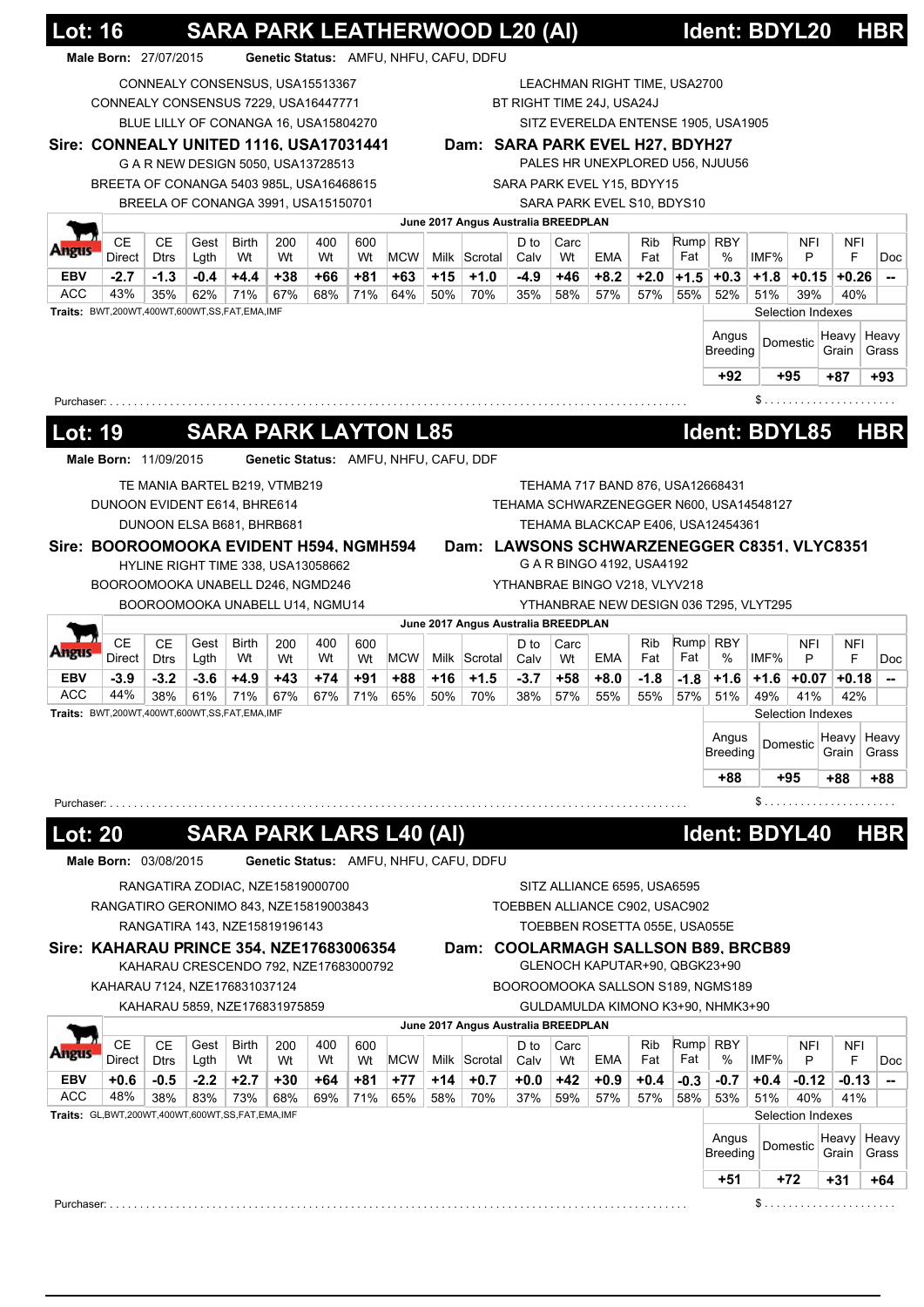|                                                                          |                                                     |                          |              |                                      |                                       | <b>SARA PARK LAWSON L74</b> |           |             |       |                                        |              |            |                                |            |             | Ident: BDYL74                                                                  |                   |                 | <b>HBR</b>      |                                                                                                                           |
|--------------------------------------------------------------------------|-----------------------------------------------------|--------------------------|--------------|--------------------------------------|---------------------------------------|-----------------------------|-----------|-------------|-------|----------------------------------------|--------------|------------|--------------------------------|------------|-------------|--------------------------------------------------------------------------------|-------------------|-----------------|-----------------|---------------------------------------------------------------------------------------------------------------------------|
|                                                                          | Male Born: 28/08/2015                               |                          |              |                                      | Genetic Status: AMF, NHFU, CAFU, DDFU |                             |           |             |       |                                        |              |            |                                |            |             |                                                                                |                   |                 |                 |                                                                                                                           |
|                                                                          |                                                     |                          |              | PAPA EQUATOR 2928, USA2928           |                                       |                             |           |             |       |                                        |              |            |                                |            |             | G A R EXPECTATION 4915, USA12548568                                            |                   |                 |                 |                                                                                                                           |
|                                                                          | STONEY POINT FEVER PITCH F93, SGMF93                |                          |              | HOFF BLACKBIRD 594 5218, USA15141038 |                                       |                             |           |             |       |                                        |              |            |                                |            |             | LAWSONS BEYOND EXPECTATION W821, VLYW821<br>G A R NEW DESIGN K199, USA13396942 |                   |                 |                 |                                                                                                                           |
|                                                                          | Sire: RAFF FEVER PITCH J64, QRFJ64                  |                          |              |                                      |                                       |                             |           |             |       |                                        |              |            |                                |            |             | Dam: SARA PARK NIGHTCAP IVORY D51, BDYD51                                      |                   |                 |                 |                                                                                                                           |
|                                                                          |                                                     |                          |              | HYLINE RIGHT WAY 781, USA14037894    |                                       |                             |           |             |       |                                        |              |            | B T ULTRAVOX 297E, USA297E     |            |             |                                                                                |                   |                 |                 |                                                                                                                           |
|                                                                          | RAFF DORIS D338, QRFD338                            |                          |              |                                      |                                       |                             |           |             |       |                                        |              |            |                                |            |             | SARA PARK NIGHTCAP IVORY Z12, BDYZ12                                           |                   |                 |                 |                                                                                                                           |
|                                                                          |                                                     |                          |              | RAFF DORIS W10, QRFW10               |                                       |                             |           |             |       |                                        |              |            |                                |            |             | SARA PARK NIGHTCAP IVORY V11, BDYV11                                           |                   |                 |                 |                                                                                                                           |
|                                                                          |                                                     |                          |              |                                      |                                       |                             |           |             |       | June 2017 Angus Australia BREEDPLAN    |              |            |                                |            |             |                                                                                |                   |                 |                 |                                                                                                                           |
|                                                                          | <b>CE</b><br>Direct                                 | <b>CE</b><br><b>Dtrs</b> | Gest<br>Lgth | Birth<br>Wt                          | 200<br>Wt                             | 400<br>Wt                   | 600<br>Wt | <b>MCW</b>  |       | Milk Scrotal                           | D to<br>Calv | Carc<br>Wt | EMA                            | Rib<br>Fat | Rump<br>Fat | <b>RBY</b><br>%                                                                | IMF%              | <b>NFI</b><br>P | NFI<br>F        | Doc                                                                                                                       |
| EBV                                                                      | $+0.2$                                              | $-0.1$                   | $-4.2$       | $+5.7$                               | $+55$                                 | $+98$                       |           | +140 +138   | $+18$ | $+2.3$                                 | $-1.7$       | $+78$      | $+2.7$                         | +0.0       | $+0.3$      | $+0.2$                                                                         | $+1.0$            | $-0.02$         | $-0.12$         | $\overline{\phantom{a}}$                                                                                                  |
| <b>ACC</b>                                                               | 39%                                                 | 30%                      | 48%          | 72%                                  | 66%                                   | 66%                         | 70%       | 64%         | 46%   | 67%                                    | 33%          | 56%        | 53%                            | 53%        | 55%         | 49%                                                                            | 46%               | 36%             | 36%             |                                                                                                                           |
|                                                                          | Traits: BWT,200WT,400WT,600WT,SS,FAT,EMA,IMF        |                          |              |                                      |                                       |                             |           |             |       |                                        |              |            |                                |            |             |                                                                                | Selection Indexes |                 |                 |                                                                                                                           |
|                                                                          |                                                     |                          |              |                                      |                                       |                             |           |             |       |                                        |              |            |                                |            |             | Angus<br>Breeding                                                              |                   | Domestic        | Heavy<br>Grain  | Heavy<br>Grass                                                                                                            |
|                                                                          |                                                     |                          |              |                                      |                                       |                             |           |             |       |                                        |              |            |                                |            |             | $+113$                                                                         |                   | $+103$          | $+112$          | $+116$                                                                                                                    |
|                                                                          | Purchaser:                                          |                          |              |                                      |                                       |                             |           |             |       |                                        |              |            |                                |            |             |                                                                                |                   |                 | \$              |                                                                                                                           |
|                                                                          |                                                     |                          |              |                                      |                                       |                             |           |             |       |                                        |              |            |                                |            |             |                                                                                |                   |                 |                 |                                                                                                                           |
| <b>Lot: 22</b>                                                           |                                                     |                          |              | <b>SARA PARK LAYTON L49</b>          |                                       |                             |           |             |       |                                        |              |            |                                |            |             | Ident: BDYL49                                                                  |                   |                 |                 | <b>HBR</b>                                                                                                                |
|                                                                          | Male Born: 06/08/2015                               |                          |              |                                      |                                       |                             |           |             |       | Genetic Status: AMFU, NHFU, CAFU, DDFU |              |            |                                |            |             |                                                                                |                   |                 |                 |                                                                                                                           |
|                                                                          |                                                     |                          |              | TE MANIA UNLIMITED U3271, VTMU3271   |                                       |                             |           |             |       |                                        |              |            | HINGAIA 469, NZE469            |            |             |                                                                                |                   |                 |                 |                                                                                                                           |
|                                                                          | TE MANIA INFINITY 04 379 AB, NZE04379               |                          |              |                                      |                                       |                             |           |             |       |                                        |              |            |                                |            |             | BOOROOMOOKA WARWICK W245, NGMW245                                              |                   |                 |                 |                                                                                                                           |
|                                                                          |                                                     |                          |              | TE MANIA 95102, NZE95102             |                                       |                             |           |             |       |                                        |              |            |                                |            |             | BOOROOMOOKA UNABELL U14, NGMU14                                                |                   |                 |                 |                                                                                                                           |
|                                                                          | Sire: WAITARA INF FIASCO F80, BSCF80                |                          |              |                                      |                                       |                             |           |             |       |                                        |              |            |                                |            |             | Dam: COOLARMAGH DORIS D23, BRCD23                                              |                   |                 |                 |                                                                                                                           |
|                                                                          |                                                     |                          |              | S S TRAVELER 6807 T510, USAT510      |                                       |                             |           |             |       |                                        |              |            | FORRES NEW DESIGN U70, NFJU70  |            |             |                                                                                |                   |                 |                 |                                                                                                                           |
|                                                                          | WAITARA T510 LASSIE A81, BSCA81                     |                          |              |                                      |                                       |                             |           |             |       |                                        |              |            | FORRES DORIS X30, NFJX30       |            |             |                                                                                |                   |                 |                 |                                                                                                                           |
|                                                                          |                                                     |                          |              | WOOLAMIA W170, NHWW170               |                                       |                             |           |             |       |                                        |              |            | FORRES DORIS V6, NFJV6         |            |             |                                                                                |                   |                 |                 |                                                                                                                           |
|                                                                          |                                                     |                          |              |                                      |                                       |                             |           |             |       |                                        |              |            |                                |            |             |                                                                                |                   |                 |                 |                                                                                                                           |
|                                                                          | <b>CE</b>                                           | <b>CE</b>                | Gest         | <b>Birth</b>                         | 200                                   | 400                         | 600       |             |       | June 2017 Angus Australia BREEDPLAN    | D to         | Carc       |                                | <b>Rib</b> | Rump        | <b>RBY</b>                                                                     |                   | <b>NFI</b>      | NFI             |                                                                                                                           |
|                                                                          | Direct                                              | <b>Dtrs</b>              | Lgth         | Wt                                   | Wt                                    | Wt                          | Wt        | MCW         |       | Milk Scrotal                           | Calv         | Wt         | EMA                            | Fat        | Fat         | $\%$                                                                           | IMF%              | P               | F               |                                                                                                                           |
|                                                                          | $-1.6$                                              | $-2.8$                   | $-3.3$       | $+4.2$                               | $+35$                                 | +67                         | +84       | +89         | $+13$ | $+1.6$                                 | $-3.0$       | +46        | $+2.4$                         | $-1.7$     | $-1.4$      | $+0.2$                                                                         | $+1.9$            | $+0.07$         | $+0.10$         |                                                                                                                           |
|                                                                          | 44%<br>Traits: BWT,200WT,400WT,600WT,SS,FAT,EMA,IMF | 39%                      | 52%          | 72%                                  | 66%                                   | 68%                         | 70%       | 63%         | 50%   | 69%                                    | 40%          | 57%        | 54%                            | 54%        | 56%         | 50%                                                                            | 48%               | 41%             | 42%             |                                                                                                                           |
|                                                                          |                                                     |                          |              |                                      |                                       |                             |           |             |       |                                        |              |            |                                |            |             |                                                                                | Selection Indexes |                 |                 |                                                                                                                           |
|                                                                          |                                                     |                          |              |                                      |                                       |                             |           |             |       |                                        |              |            |                                |            |             | Angus<br><b>Breeding</b>                                                       |                   | Domestic        | Heavy<br>Grain  |                                                                                                                           |
|                                                                          |                                                     |                          |              |                                      |                                       |                             |           |             |       |                                        |              |            |                                |            |             | +76                                                                            |                   | +84             | +77             |                                                                                                                           |
|                                                                          | Purchaser: $\ldots \ldots \ldots \ldots$            |                          |              |                                      |                                       |                             |           |             |       |                                        |              |            |                                |            |             |                                                                                |                   |                 | $S$             |                                                                                                                           |
|                                                                          |                                                     |                          |              |                                      |                                       |                             |           |             |       |                                        |              |            |                                |            |             |                                                                                |                   |                 |                 |                                                                                                                           |
|                                                                          |                                                     |                          |              | <b>SARA PARK LEOPOLD L16</b>         |                                       |                             |           |             |       |                                        |              |            |                                |            |             | Ident: BDYL16                                                                  |                   |                 |                 |                                                                                                                           |
|                                                                          | Male Born: 27/07/2015                               |                          |              |                                      |                                       |                             |           |             |       | Genetic Status: AMFU, NHFU, CAFU, DDC  |              |            |                                |            |             |                                                                                |                   |                 |                 |                                                                                                                           |
|                                                                          |                                                     |                          |              | TE MANIA BARTEL B219, VTMB219        |                                       |                             |           |             |       |                                        |              |            | B/R NEW DESIGN 036, USA036     |            |             |                                                                                |                   |                 |                 |                                                                                                                           |
|                                                                          | DUNOON EVIDENT E614, BHRE614                        |                          |              |                                      |                                       |                             |           |             |       |                                        |              |            | YTHANBRAE HENRY VIII U8, VLYU8 |            |             |                                                                                |                   |                 |                 |                                                                                                                           |
|                                                                          |                                                     |                          |              | DUNOON ELSA B681, BHRB681            |                                       |                             |           |             |       |                                        |              |            | G A R MAX 678, USA678          |            |             |                                                                                |                   |                 |                 |                                                                                                                           |
|                                                                          | Sire: BOOROOMOOKA EVIDENT H594, NGMH594             |                          |              |                                      |                                       |                             |           |             |       |                                        |              |            |                                |            |             | Dam: LAWSONS HENRY VIII X1490, VLYX1490                                        |                   |                 |                 |                                                                                                                           |
|                                                                          |                                                     |                          |              | HYLINE RIGHT TIME 338, USA13058662   |                                       |                             |           |             |       |                                        |              |            | J R JUICE Z005, USAZ005        |            |             |                                                                                |                   |                 |                 |                                                                                                                           |
|                                                                          | BOOROOMOOKA UNABELL D246, NGMD246                   |                          |              |                                      |                                       |                             |           |             |       |                                        |              |            | YTHANBRAE JUICE Q43, VLYQ43    |            |             |                                                                                |                   |                 |                 |                                                                                                                           |
|                                                                          |                                                     |                          |              | BOOROOMOOKA UNABELL U14, NGMU14      |                                       |                             |           |             |       |                                        |              |            | YTHANBRAE K15+90, VLYK15+90    |            |             |                                                                                |                   |                 |                 |                                                                                                                           |
|                                                                          |                                                     | <b>CE</b>                |              |                                      |                                       |                             |           |             |       | June 2017 Angus Australia BREEDPLAN    |              |            |                                | <b>Rib</b> | Rump        |                                                                                |                   |                 |                 |                                                                                                                           |
| EBV                                                                      | <b>CE</b><br>Direct                                 | <b>Dtrs</b>              | Gest<br>Lgth | Birth<br>Wt                          | 200<br>Wt                             | 400<br>Wt                   | 600<br>Wt | <b>MCW</b>  |       | Milk Scrotal                           | D to<br>Calv | Carc<br>Wt | EMA                            | Fat        | Fat         | <b>RBY</b><br>$\%$                                                             | IMF%              | <b>NFI</b><br>P | NFI<br>F        |                                                                                                                           |
|                                                                          | $-5.0$                                              | $-4.5$                   | $-2.4$       | $+6.4$                               | $+50$                                 | +85                         |           | $+116$ +100 | $+14$ | $+2.4$                                 | $-2.9$       | +63        | $+4.6$                         | $-1.4$     | $-1.3$      | $+1.0$                                                                         | $+1.9$            | $-0.09$         | $-0.12$         |                                                                                                                           |
|                                                                          | 47%                                                 | 41%                      | 63%          | 73%                                  | 68%                                   | 69%                         | 72%       | 66%         | 53%   | 70%                                    | 39%          | 58%        | 57%                            | 53%        | 52%         | 52%                                                                            | 51%               | 43%             | 44%             |                                                                                                                           |
|                                                                          | Traits: BWT,200WT,400WT,600WT,SS,EMA,IMF            |                          |              |                                      |                                       |                             |           |             |       |                                        |              |            |                                |            |             |                                                                                | Selection Indexes |                 |                 |                                                                                                                           |
|                                                                          |                                                     |                          |              |                                      |                                       |                             |           |             |       |                                        |              |            |                                |            |             | Angus                                                                          |                   | Domestic        | Heavy   Heavy   |                                                                                                                           |
| <b><i><u>Ingus</u></i></b><br>ACC<br><b>Lot: 23</b><br>EBV<br><b>ACC</b> |                                                     |                          |              |                                      |                                       |                             |           |             |       |                                        |              |            |                                |            |             | <b>Breeding</b><br>$+101$                                                      |                   | +96             | Grain<br>$+106$ | Doc<br>$\overline{\phantom{a}}$<br>Heavy<br>Grass<br>+76<br><b>HBR</b><br>Doc<br>$\overline{\phantom{a}}$<br>Grass<br>+99 |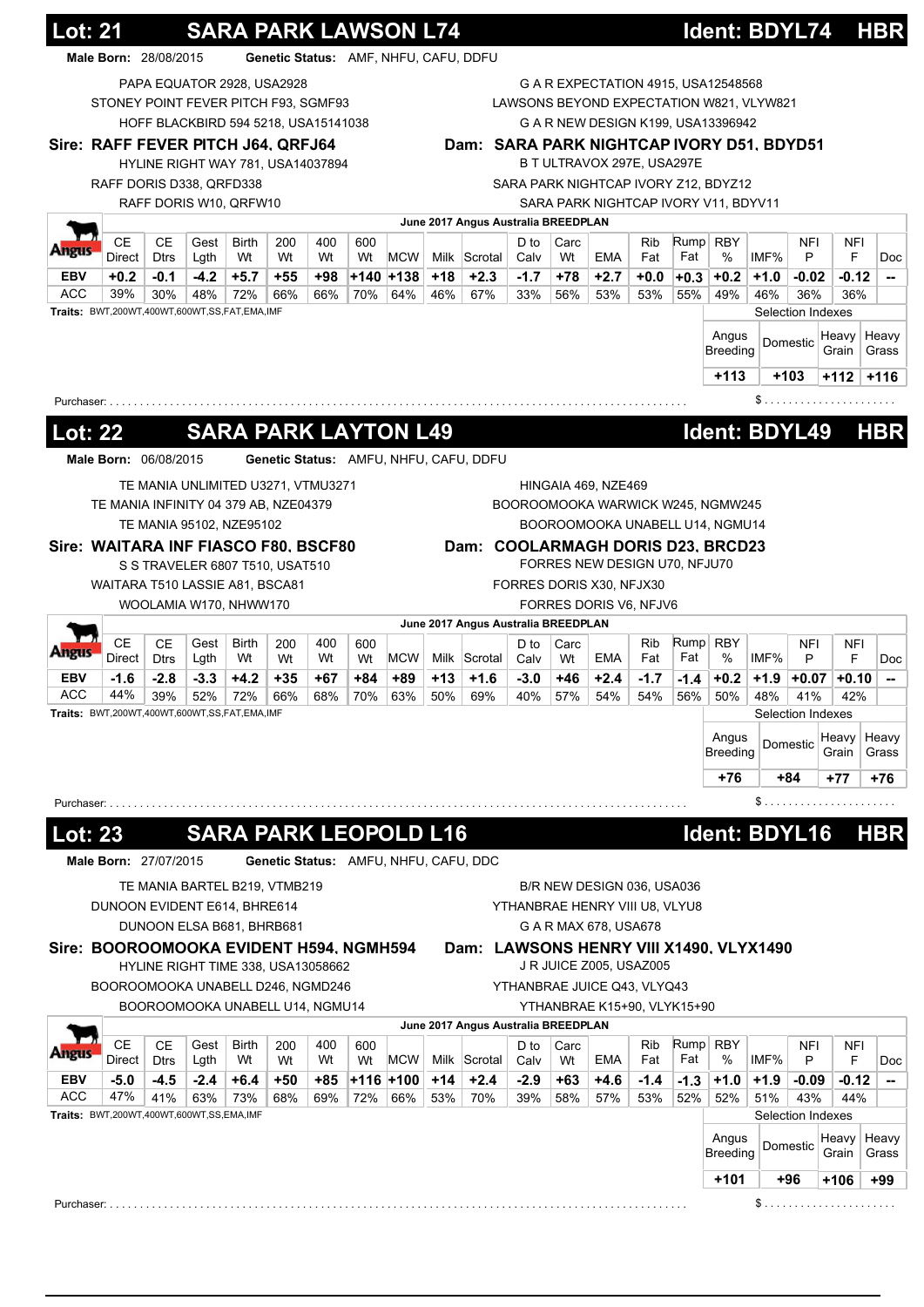|                               | Male Born: 27/08/2015                        |                   |              |                                       |           |           |           | Genetic Status: AMFU, NHFU, CAFU, DDFU |       |                                         |              |            |                                    |            |        |                                         |        |                   |          |                                                  |
|-------------------------------|----------------------------------------------|-------------------|--------------|---------------------------------------|-----------|-----------|-----------|----------------------------------------|-------|-----------------------------------------|--------------|------------|------------------------------------|------------|--------|-----------------------------------------|--------|-------------------|----------|--------------------------------------------------|
|                               |                                              |                   |              | TE MANIA BARTEL B219, VTMB219         |           |           |           |                                        |       |                                         |              |            | G A R PINNACLE, USA7708            |            |        |                                         |        |                   |          |                                                  |
|                               | DUNOON EVIDENT E614, BHRE614                 |                   |              |                                       |           |           |           |                                        |       |                                         |              |            | LAWSONS TANK X1235, VLYX1235       |            |        |                                         |        |                   |          |                                                  |
|                               |                                              |                   |              | DUNOON ELSA B681, BHRB681             |           |           |           |                                        |       |                                         |              |            |                                    |            |        | YTHANBRAE NEW DESIGN 036 U89, VLYU89    |        |                   |          |                                                  |
|                               | Sire: BOOROOMOOKA EVIDENT H594, NGMH594      |                   |              |                                       |           |           |           |                                        |       |                                         |              |            |                                    |            |        | Dam: LAWSONS TANK C8526, VLYC8526       |        |                   |          |                                                  |
|                               |                                              |                   |              | HYLINE RIGHT TIME 338, USA13058662    |           |           |           |                                        |       |                                         |              |            | YTHANBRAE HENRY VIII U8, VLYU8     |            |        |                                         |        |                   |          |                                                  |
|                               | BOOROOMOOKA UNABELL D246, NGMD246            |                   |              |                                       |           |           |           |                                        |       |                                         |              |            | LAWSONS HENRY VIII X1584, VLYX1584 |            |        |                                         |        |                   |          |                                                  |
|                               |                                              |                   |              | BOOROOMOOKA UNABELL U14, NGMU14       |           |           |           |                                        |       |                                         |              |            |                                    |            |        | YTHANBRAE TRUE BLUE N33 U351, VLYU351   |        |                   |          |                                                  |
|                               | <b>CE</b>                                    | <b>CE</b>         | Gest         | Birth                                 | 200       | 400       | 600       |                                        |       | June 2017 Angus Australia BREEDPLAN     | D to         | Carc       |                                    | <b>Rib</b> | Rump   | <b>RBY</b>                              |        | <b>NFI</b>        | NFI      |                                                  |
| ww                            | Direct                                       | <b>Dtrs</b>       | Lgth         | Wt                                    | Wt        | Wt        | Wt        | <b>MCW</b>                             |       | Milk Scrotal                            | Calv         | Wt         | <b>EMA</b>                         | Fat        | Fat    | $\%$                                    | IMF%   | P                 | F        | Doc                                              |
| <b>EBV</b>                    | $-7.0$                                       | $-3.6$            | $-1.2$       | $+6.2$                                | $+47$     | +87       | +111      | +98                                    | $+15$ | $+2.0$                                  | $-3.0$       | +66        | $+6.7$                             | $-2.7$     | $-3.1$ | $+2.2$                                  | $+1.8$ | $-0.21$           | $-0.17$  | --                                               |
| <b>ACC</b>                    | 46%                                          | 40%               | 62%          | 73%                                   | 67%       | 68%       | 70%       | 65%                                    | 51%   | 68%                                     | 39%          | 58%        | 54%                                | 55%        | 56%    | 51%                                     | 49%    | 42%               | 43%      |                                                  |
|                               | Traits: BWT,200WT,400WT,600WT,SS,FAT,EMA,IMF |                   |              |                                       |           |           |           |                                        |       |                                         |              |            |                                    |            |        |                                         |        | Selection Indexes |          |                                                  |
|                               |                                              |                   |              |                                       |           |           |           |                                        |       |                                         |              |            |                                    |            |        | Angus                                   |        | Domestic          | Heavy    | Heavy                                            |
|                               |                                              |                   |              |                                       |           |           |           |                                        |       |                                         |              |            |                                    |            |        | <b>Breeding</b>                         |        |                   | Grain    | Grass                                            |
|                               |                                              |                   |              |                                       |           |           |           |                                        |       |                                         |              |            |                                    |            |        | $+101$                                  |        | $+101$            | $+109$   | $+97$                                            |
| Purchaser:                    |                                              |                   |              |                                       |           |           |           |                                        |       |                                         |              |            |                                    |            |        |                                         |        |                   |          |                                                  |
| <b>Lot: 26</b>                |                                              |                   |              | <b>SARA PARK LACHLAN L18</b>          |           |           |           |                                        |       |                                         |              |            |                                    |            |        | Ident: BDYL18                           |        |                   |          | <b>HBR</b>                                       |
|                               |                                              |                   |              |                                       |           |           |           |                                        |       |                                         |              |            |                                    |            |        |                                         |        |                   |          |                                                  |
|                               | Male Born: 27/07/2015                        |                   |              |                                       |           |           |           |                                        |       | Genetic Status: AM25%, NHFU, CAFU, DDFU |              |            |                                    |            |        |                                         |        |                   |          |                                                  |
|                               |                                              |                   |              | PAPA EQUATOR 2928, USA2928            |           |           |           |                                        |       |                                         |              |            | S A F FAME, USA3107                |            |        |                                         |        |                   |          |                                                  |
|                               | STONEY POINT FEVER PITCH F93, SGMF93         |                   |              |                                       |           |           |           |                                        |       |                                         |              |            | RIPPLE VALE SCOOT S140, QRVS140    |            |        |                                         |        |                   |          |                                                  |
|                               |                                              |                   |              | HOFF BLACKBIRD 594 5218, USA15141038  |           |           |           |                                        |       |                                         |              |            |                                    |            |        | RIPPLE VALE LASSIE H65+88, QRVH65+88    |        |                   |          |                                                  |
|                               | Sire: RAFF FEVER PITCH J64, QRFJ64           |                   |              |                                       |           |           |           |                                        |       |                                         |              |            |                                    |            |        | Dam: SARA PARK NIGHTCAP IVORY B2, BDYB2 |        |                   |          |                                                  |
|                               |                                              |                   |              | HYLINE RIGHT WAY 781, USA14037894     |           |           |           |                                        |       |                                         |              |            | RIPPLE VALE SEISMIC S78, QRVS78    |            |        |                                         |        |                   |          |                                                  |
|                               | RAFF DORIS D338, QRFD338                     |                   |              |                                       |           |           |           |                                        |       |                                         |              |            |                                    |            |        | SARA PARK NIGHTCAP IVORY V11, BDYV11    |        |                   |          |                                                  |
|                               |                                              |                   |              | RAFF DORIS W10, QRFW10                |           |           |           |                                        |       |                                         |              |            |                                    |            |        | SARA PARK NIGHTCAP IVORY S1, BDYS1      |        |                   |          |                                                  |
|                               |                                              |                   |              |                                       |           |           |           |                                        |       |                                         |              |            |                                    |            |        |                                         |        |                   |          |                                                  |
|                               |                                              |                   |              |                                       |           |           |           |                                        |       | June 2017 Angus Australia BREEDPLAN     |              |            |                                    |            |        |                                         |        |                   |          |                                                  |
| Angus                         | <b>CE</b><br>Direct                          | CЕ<br><b>Dtrs</b> | Gest<br>Lgth | Birth<br>Wt                           | 200<br>Wt | 400<br>Wt | 600<br>Wt | <b>MCW</b>                             |       | Milk Scrotal                            | D to<br>Calv | Carc<br>Wt | EMA                                | Rib<br>Fat | Fat    | Rump RBY<br>$\%$                        | IMF%   | <b>NFI</b><br>P   | NFI<br>F | <b>Doc</b>                                       |
|                               | $-1.0$                                       | $+1.0$            | $-2.9$       | $+5.6$                                | $+47$     | +87       |           | +113 +112                              | $+16$ | $+0.5$                                  | $-2.0$       | +66        | $+1.7$                             | $+0.5$     | $+1.6$ | $-0.6$                                  | $+0.5$ | $+0.08$           | $-0.23$  |                                                  |
|                               | 38%                                          | 28%               | 41%          | 72%                                   | 66%       | 67%       | 71%       | 64%                                    | 47%   | 69%                                     | 33%          | 55%        | 54%                                | 55%        | 56%    | 50%                                     | 46%    | 36%               | 35%      |                                                  |
| <b>EBV</b><br>ACC             | Traits: BWT,200WT,400WT,600WT,SS,FAT,EMA,IMF |                   |              |                                       |           |           |           |                                        |       |                                         |              |            |                                    |            |        |                                         |        | Selection Indexes |          |                                                  |
|                               |                                              |                   |              |                                       |           |           |           |                                        |       |                                         |              |            |                                    |            |        | Angus                                   |        | Domestic          | Heavy    |                                                  |
|                               |                                              |                   |              |                                       |           |           |           |                                        |       |                                         |              |            |                                    |            |        | <b>Breeding</b>                         |        |                   | Grain    |                                                  |
|                               |                                              |                   |              |                                       |           |           |           |                                        |       |                                         |              |            |                                    |            |        | +84                                     |        | +91               | +71      |                                                  |
|                               |                                              |                   |              |                                       |           |           |           |                                        |       |                                         |              |            |                                    |            |        |                                         |        |                   |          |                                                  |
|                               |                                              |                   |              |                                       |           |           |           |                                        |       |                                         |              |            |                                    |            |        |                                         |        |                   |          |                                                  |
|                               |                                              |                   |              | <b>SARA PARK LYNDON L21 (AI)</b>      |           |           |           |                                        |       |                                         |              |            |                                    |            |        | Ident: BDYL21                           |        |                   |          |                                                  |
|                               | Male Born: 27/07/2015                        |                   |              |                                       |           |           |           | Genetic Status: AMFU, NHFU, CAF, DDFU  |       |                                         |              |            |                                    |            |        |                                         |        |                   |          |                                                  |
|                               |                                              |                   |              | CONNEALY CONSENSUS, USA15513367       |           |           |           |                                        |       |                                         |              |            |                                    |            |        | ARDROSSAN CONNECTION X15, NAQX15        |        |                   |          |                                                  |
|                               | CONNEALY CONSENSUS 7229, USA16447771         |                   |              |                                       |           |           |           |                                        |       |                                         |              |            | PEAKES DELMAR D96, EVTD96          |            |        |                                         |        |                   |          |                                                  |
|                               |                                              |                   |              | BLUE LILLY OF CONANGA 16, USA15804270 |           |           |           |                                        |       |                                         |              |            |                                    |            |        | ABBARINGA DIANA N2+93, NWDN2+93         |        |                   |          |                                                  |
|                               | Sire: CONNEALY UNITED 1116, USA17031441      |                   |              |                                       |           |           |           |                                        |       | Dam: SARA PARK SCAT H22, BDYH22         |              |            |                                    |            |        |                                         |        |                   |          |                                                  |
| Purchaser:<br><u> Lot: 27</u> |                                              |                   |              | G A R NEW DESIGN 5050, USA13728513    |           |           |           |                                        |       |                                         |              |            | RIPPLE VALE SCOOT S140, QRVS140    |            |        |                                         |        |                   |          |                                                  |
|                               | BREETA OF CONANGA 5403 985L, USA16468615     |                   |              |                                       |           |           |           |                                        |       |                                         |              |            | SARA PARK SCAT C3, BDYC3           |            |        |                                         |        |                   |          |                                                  |
|                               |                                              |                   |              | BREELA OF CONANGA 3991, USA15150701   |           |           |           |                                        |       |                                         |              |            | SARA PARK SCAT Y6, BDYY6           |            |        |                                         |        |                   |          |                                                  |
|                               |                                              |                   |              |                                       |           |           |           |                                        |       | June 2017 Angus Australia BREEDPLAN     |              |            |                                    |            |        |                                         |        |                   |          |                                                  |
|                               | <b>CE</b>                                    | <b>CE</b>         | Gest         | <b>Birth</b>                          | 200       | 400       | 600       |                                        |       |                                         | D to         | Carc       |                                    | <b>Rib</b> | Rump   | <b>RBY</b>                              |        | <b>NFI</b>        | NFI      |                                                  |
|                               | Direct                                       | <b>Dtrs</b>       | Lgth         | Wt                                    | Wt        | Wt        | Wt        | <b>MCW</b>                             |       | Milk Scrotal                            | Calv         | Wt         | <b>EMA</b>                         | Fat        | Fat    | %                                       | IMF%   | P                 | F        | --<br>Heavy<br>Grass<br>+93<br><b>HBR</b><br>Doc |
|                               | -0.9                                         | $+0.2$            | $-2.1$       | $+3.5$                                | $+35$     | +63       | +70       | +52                                    | $+17$ | $+0.7$                                  | $-3.8$       | +45        | $+7.0$                             | $+1.3$     | $+0.6$ | $+0.3$                                  | $+1.7$ | $+0.18$           | $+0.28$  | --                                               |
|                               | 39%                                          | 30%               | 54%          | 70%                                   | 66%       | 67%       | 70%       | 63%                                    | 47%   | 69%                                     | 31%          | 56%        | 55%                                | 56%        | 56%    | 51%                                     | 48%    | 36%               | 36%      |                                                  |
| <b>EBV</b><br><b>ACC</b>      | Traits: BWT,200WT,400WT,600WT,SS,FAT,EMA,IMF |                   |              |                                       |           |           |           |                                        |       |                                         |              |            |                                    |            |        |                                         |        | Selection Indexes |          |                                                  |
|                               |                                              |                   |              |                                       |           |           |           |                                        |       |                                         |              |            |                                    |            |        | Angus                                   |        | Domestic          | Heavy    |                                                  |
|                               |                                              |                   |              |                                       |           |           |           |                                        |       |                                         |              |            |                                    |            |        | Breeding                                |        |                   | Grain    | Heavy<br>Grass                                   |
|                               |                                              |                   |              |                                       |           |           |           |                                        |       |                                         |              |            |                                    |            |        | +80                                     |        | +93               | +71      | +83                                              |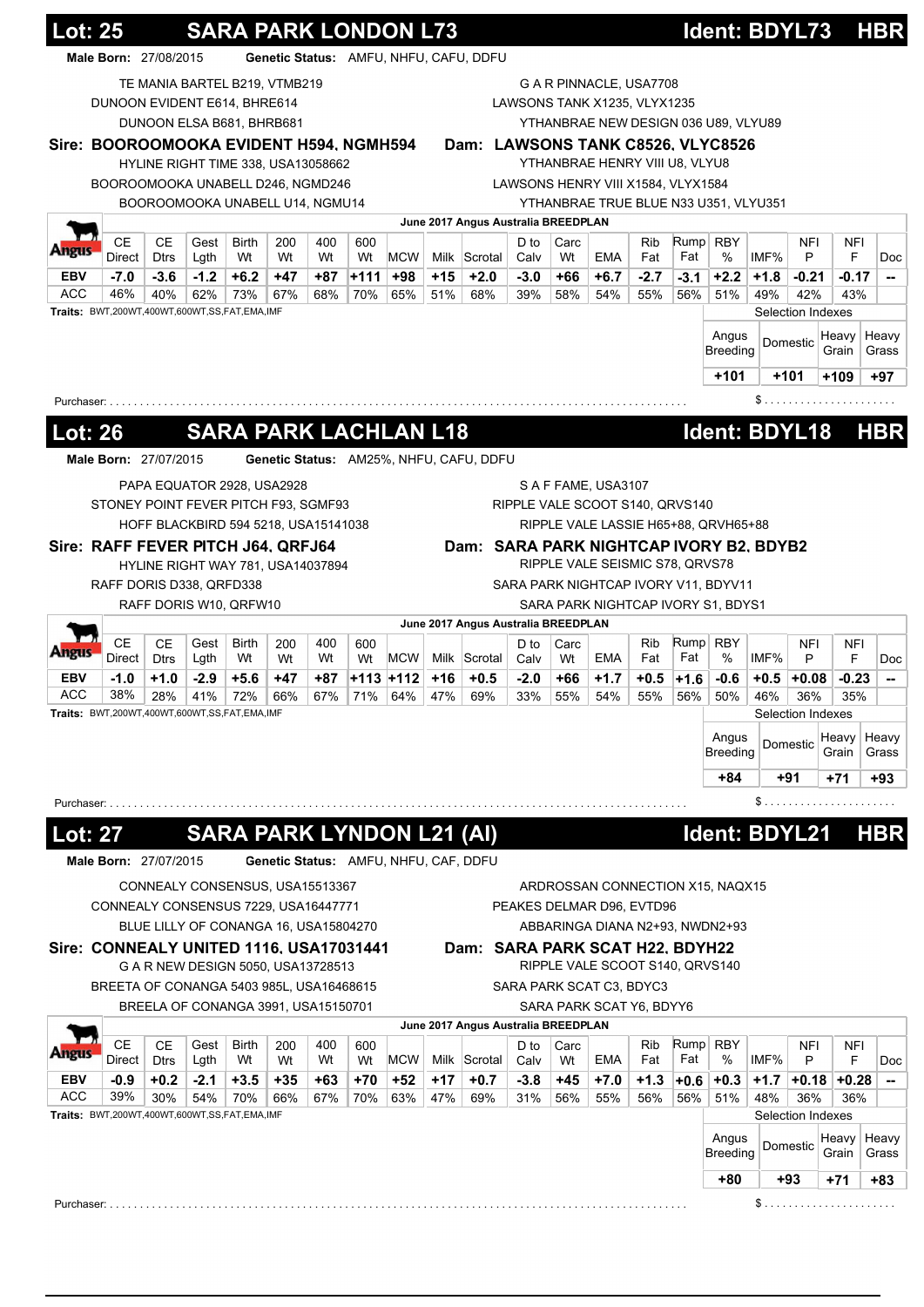| Male Born: 10/09/2015<br>Genetic Status: AMFU, NHFU, CAFU, DDFU<br>S A V FINAL ANSWER 0035, USA0035<br>BT RIGHT TIME 24J, USA24J<br>S A V PIONEER 7301, USA15688392<br>SARA PARK FAME F34, BDYF34<br>S A V BLACKBIRD 5297, USA15108071<br>FORRES ESTER X192, NFJX192<br>Sire: WAITARA PIO FEDERAL F73, BSCF73<br>Dam: SARA PARK EVARRA H74, BDYH74<br>BOOROOMOOKA THEO T030, NGMT30<br>BON VIEW NEW DESIGN 1407, USA1407<br>WAITARA 1407 PAGEANT Z66, BSCZ66<br>SARA PARK EVARRA A12, BDYA12<br>FORRES T34, NFJT34<br>SARA PARK EVARRA Y25, BDYY25<br>June 2017 Angus Australia BREEDPLAN<br><b>CE</b><br><b>CE</b><br>Rump RBY<br>Gest<br>400<br>Carc<br>Rib<br>NFI<br><b>Birth</b><br>200<br>600<br>D to<br><b>NFI</b><br>Fat<br>Wt<br><b>MCW</b><br>Fat<br>%<br>IMF%<br>P<br>F<br>Direct<br><b>Dtrs</b><br>Lgth<br>Wt<br>Wt<br>Milk Scrotal<br>EMA<br>Wt<br>Calv<br>Wt<br>$+1.2$<br>$-3.2$<br>$+3.2$<br>$+119$<br>$+73$<br>$+2.7$<br>$+1.9$<br>$+0.1$<br>+46<br>+91<br>+23<br>-5.1<br>+69<br>+4.7<br>$-0.4$<br>$+1.4$<br>EBV<br>$+1.8$<br>$+0.33$<br>$+0.55$<br>46%<br>56%<br>72%<br>39%<br>39%<br>65%<br>67%<br>69%<br>66%<br>52%<br>71%<br>61%<br>60%<br>61%<br>62%<br>56%<br>56%<br>46%<br>50%<br>Traits: BWT,200WT,400WT,600WT,SS,FAT,EMA,IMF<br>Selection Indexes<br>Angus<br>Heavy<br>Domestic<br>Breeding<br>Grain<br>$+122$<br>$+113$<br>+119<br>Purchaser: .<br><b>SARA PARK LAURENT L87</b><br>Ident: BDYL87<br><b>Lot: 29</b><br><b>HBR</b><br>Genetic Status: AMFU, NHFU, CAFU, DDFU<br>Male Born: 15/09/2015<br>PAPA EQUATOR 2928, USA2928<br>HINGAIA 469, NZE469<br>STONEY POINT FEVER PITCH F93, SGMF93<br>BOOROOMOOKA WARWICK W245, NGMW245<br>HOFF BLACKBIRD 594 5218, USA15141038<br>BOOROOMOOKA UNABELL U14, NGMU14<br>Sire: RAFF FEVER PITCH J64, QRFJ64<br>Dam: COOLARMAGH LIZ C54, BRCC54<br>COOLARMAGH VULCAN V15, BRCV15<br>HYLINE RIGHT WAY 781, USA14037894<br>RAFF DORIS D338, QRFD338<br>COOLARMAGH LIZ X64, BRCX64<br>RAFF DORIS W10, QRFW10<br>COOLARMAGH VIGNON V4, BRCV4<br>June 2017 Angus Australia BREEDPLAN<br><b>CE</b><br><b>CE</b><br>Rump<br><b>Birth</b><br><b>RBY</b><br>NFI<br>Gest<br>400<br>D to<br>Carc<br>Rib<br>200<br>600<br>NFI<br>Fat<br>%<br>IMF%<br>Direct<br><b>Dtrs</b><br>Wt<br>Wt<br><b>MCW</b><br>Milk Scrotal<br>EMA<br>Fat<br>P<br>F<br>Lgth<br>Wt<br>Wt<br>Calv<br>Wt<br>$+12$<br>$-0.5$<br>$+0.7$<br>$-4.0$<br>$+5.4$<br>+47<br>+82<br>+117 +113<br>$+1.6$<br>$-1.5$<br>$+63$<br>$+3.2$<br>$+0.4$<br>$-0.2$<br>$+0.8$<br>$+0.04$<br>$-0.01$<br>$+0.8$<br>40%<br>32%<br>42%<br>70%<br>65%<br>65%<br>69%<br>62%<br>46%<br>67%<br>34%<br>54%<br>52%<br>52%<br>54%<br>48%<br>44%<br>36%<br>36%<br><b>Traits:</b> BWT,200WT,400WT,600WT,SS,FAT,EMA,IMF<br>Selection Indexes<br>Angus<br>Heavy<br>Domestic<br><b>Breeding</b><br>Grain<br>$+93$<br>+91<br>+84<br>\$<br>Purchaser:<br>Ident: BDYL78<br><b>SARA PARK LARRY L78</b><br><b>HBR</b><br><b>Lot: 30</b> |                   | <u> Lot: 28</u>       |  |  | <b>SARA PARK LAUGHLIN L84</b> |  |  |  |  | Ident: BDYL84 |  | <b>HBR</b>                                           |
|-----------------------------------------------------------------------------------------------------------------------------------------------------------------------------------------------------------------------------------------------------------------------------------------------------------------------------------------------------------------------------------------------------------------------------------------------------------------------------------------------------------------------------------------------------------------------------------------------------------------------------------------------------------------------------------------------------------------------------------------------------------------------------------------------------------------------------------------------------------------------------------------------------------------------------------------------------------------------------------------------------------------------------------------------------------------------------------------------------------------------------------------------------------------------------------------------------------------------------------------------------------------------------------------------------------------------------------------------------------------------------------------------------------------------------------------------------------------------------------------------------------------------------------------------------------------------------------------------------------------------------------------------------------------------------------------------------------------------------------------------------------------------------------------------------------------------------------------------------------------------------------------------------------------------------------------------------------------------------------------------------------------------------------------------------------------------------------------------------------------------------------------------------------------------------------------------------------------------------------------------------------------------------------------------------------------------------------------------------------------------------------------------------------------------------------------------------------------------------------------------------------------------------------------------------------------------------------------------------------------------------------------------------------------------------------------------------------------------------------------------------------------------------------------------------------------------------------------------------------------------------------------------------------------------------|-------------------|-----------------------|--|--|-------------------------------|--|--|--|--|---------------|--|------------------------------------------------------|
|                                                                                                                                                                                                                                                                                                                                                                                                                                                                                                                                                                                                                                                                                                                                                                                                                                                                                                                                                                                                                                                                                                                                                                                                                                                                                                                                                                                                                                                                                                                                                                                                                                                                                                                                                                                                                                                                                                                                                                                                                                                                                                                                                                                                                                                                                                                                                                                                                                                                                                                                                                                                                                                                                                                                                                                                                                                                                                                             |                   |                       |  |  |                               |  |  |  |  |               |  |                                                      |
|                                                                                                                                                                                                                                                                                                                                                                                                                                                                                                                                                                                                                                                                                                                                                                                                                                                                                                                                                                                                                                                                                                                                                                                                                                                                                                                                                                                                                                                                                                                                                                                                                                                                                                                                                                                                                                                                                                                                                                                                                                                                                                                                                                                                                                                                                                                                                                                                                                                                                                                                                                                                                                                                                                                                                                                                                                                                                                                             |                   |                       |  |  |                               |  |  |  |  |               |  |                                                      |
|                                                                                                                                                                                                                                                                                                                                                                                                                                                                                                                                                                                                                                                                                                                                                                                                                                                                                                                                                                                                                                                                                                                                                                                                                                                                                                                                                                                                                                                                                                                                                                                                                                                                                                                                                                                                                                                                                                                                                                                                                                                                                                                                                                                                                                                                                                                                                                                                                                                                                                                                                                                                                                                                                                                                                                                                                                                                                                                             |                   |                       |  |  |                               |  |  |  |  |               |  |                                                      |
|                                                                                                                                                                                                                                                                                                                                                                                                                                                                                                                                                                                                                                                                                                                                                                                                                                                                                                                                                                                                                                                                                                                                                                                                                                                                                                                                                                                                                                                                                                                                                                                                                                                                                                                                                                                                                                                                                                                                                                                                                                                                                                                                                                                                                                                                                                                                                                                                                                                                                                                                                                                                                                                                                                                                                                                                                                                                                                                             |                   |                       |  |  |                               |  |  |  |  |               |  |                                                      |
|                                                                                                                                                                                                                                                                                                                                                                                                                                                                                                                                                                                                                                                                                                                                                                                                                                                                                                                                                                                                                                                                                                                                                                                                                                                                                                                                                                                                                                                                                                                                                                                                                                                                                                                                                                                                                                                                                                                                                                                                                                                                                                                                                                                                                                                                                                                                                                                                                                                                                                                                                                                                                                                                                                                                                                                                                                                                                                                             |                   |                       |  |  |                               |  |  |  |  |               |  |                                                      |
|                                                                                                                                                                                                                                                                                                                                                                                                                                                                                                                                                                                                                                                                                                                                                                                                                                                                                                                                                                                                                                                                                                                                                                                                                                                                                                                                                                                                                                                                                                                                                                                                                                                                                                                                                                                                                                                                                                                                                                                                                                                                                                                                                                                                                                                                                                                                                                                                                                                                                                                                                                                                                                                                                                                                                                                                                                                                                                                             |                   |                       |  |  |                               |  |  |  |  |               |  |                                                      |
|                                                                                                                                                                                                                                                                                                                                                                                                                                                                                                                                                                                                                                                                                                                                                                                                                                                                                                                                                                                                                                                                                                                                                                                                                                                                                                                                                                                                                                                                                                                                                                                                                                                                                                                                                                                                                                                                                                                                                                                                                                                                                                                                                                                                                                                                                                                                                                                                                                                                                                                                                                                                                                                                                                                                                                                                                                                                                                                             |                   |                       |  |  |                               |  |  |  |  |               |  |                                                      |
|                                                                                                                                                                                                                                                                                                                                                                                                                                                                                                                                                                                                                                                                                                                                                                                                                                                                                                                                                                                                                                                                                                                                                                                                                                                                                                                                                                                                                                                                                                                                                                                                                                                                                                                                                                                                                                                                                                                                                                                                                                                                                                                                                                                                                                                                                                                                                                                                                                                                                                                                                                                                                                                                                                                                                                                                                                                                                                                             |                   |                       |  |  |                               |  |  |  |  |               |  |                                                      |
|                                                                                                                                                                                                                                                                                                                                                                                                                                                                                                                                                                                                                                                                                                                                                                                                                                                                                                                                                                                                                                                                                                                                                                                                                                                                                                                                                                                                                                                                                                                                                                                                                                                                                                                                                                                                                                                                                                                                                                                                                                                                                                                                                                                                                                                                                                                                                                                                                                                                                                                                                                                                                                                                                                                                                                                                                                                                                                                             |                   |                       |  |  |                               |  |  |  |  |               |  |                                                      |
|                                                                                                                                                                                                                                                                                                                                                                                                                                                                                                                                                                                                                                                                                                                                                                                                                                                                                                                                                                                                                                                                                                                                                                                                                                                                                                                                                                                                                                                                                                                                                                                                                                                                                                                                                                                                                                                                                                                                                                                                                                                                                                                                                                                                                                                                                                                                                                                                                                                                                                                                                                                                                                                                                                                                                                                                                                                                                                                             |                   |                       |  |  |                               |  |  |  |  |               |  | Doc                                                  |
|                                                                                                                                                                                                                                                                                                                                                                                                                                                                                                                                                                                                                                                                                                                                                                                                                                                                                                                                                                                                                                                                                                                                                                                                                                                                                                                                                                                                                                                                                                                                                                                                                                                                                                                                                                                                                                                                                                                                                                                                                                                                                                                                                                                                                                                                                                                                                                                                                                                                                                                                                                                                                                                                                                                                                                                                                                                                                                                             | ACC               |                       |  |  |                               |  |  |  |  |               |  |                                                      |
|                                                                                                                                                                                                                                                                                                                                                                                                                                                                                                                                                                                                                                                                                                                                                                                                                                                                                                                                                                                                                                                                                                                                                                                                                                                                                                                                                                                                                                                                                                                                                                                                                                                                                                                                                                                                                                                                                                                                                                                                                                                                                                                                                                                                                                                                                                                                                                                                                                                                                                                                                                                                                                                                                                                                                                                                                                                                                                                             |                   |                       |  |  |                               |  |  |  |  |               |  |                                                      |
|                                                                                                                                                                                                                                                                                                                                                                                                                                                                                                                                                                                                                                                                                                                                                                                                                                                                                                                                                                                                                                                                                                                                                                                                                                                                                                                                                                                                                                                                                                                                                                                                                                                                                                                                                                                                                                                                                                                                                                                                                                                                                                                                                                                                                                                                                                                                                                                                                                                                                                                                                                                                                                                                                                                                                                                                                                                                                                                             |                   |                       |  |  |                               |  |  |  |  |               |  | Heavy                                                |
|                                                                                                                                                                                                                                                                                                                                                                                                                                                                                                                                                                                                                                                                                                                                                                                                                                                                                                                                                                                                                                                                                                                                                                                                                                                                                                                                                                                                                                                                                                                                                                                                                                                                                                                                                                                                                                                                                                                                                                                                                                                                                                                                                                                                                                                                                                                                                                                                                                                                                                                                                                                                                                                                                                                                                                                                                                                                                                                             |                   |                       |  |  |                               |  |  |  |  |               |  | Grass                                                |
|                                                                                                                                                                                                                                                                                                                                                                                                                                                                                                                                                                                                                                                                                                                                                                                                                                                                                                                                                                                                                                                                                                                                                                                                                                                                                                                                                                                                                                                                                                                                                                                                                                                                                                                                                                                                                                                                                                                                                                                                                                                                                                                                                                                                                                                                                                                                                                                                                                                                                                                                                                                                                                                                                                                                                                                                                                                                                                                             |                   |                       |  |  |                               |  |  |  |  |               |  | $+123$                                               |
|                                                                                                                                                                                                                                                                                                                                                                                                                                                                                                                                                                                                                                                                                                                                                                                                                                                                                                                                                                                                                                                                                                                                                                                                                                                                                                                                                                                                                                                                                                                                                                                                                                                                                                                                                                                                                                                                                                                                                                                                                                                                                                                                                                                                                                                                                                                                                                                                                                                                                                                                                                                                                                                                                                                                                                                                                                                                                                                             |                   |                       |  |  |                               |  |  |  |  |               |  |                                                      |
|                                                                                                                                                                                                                                                                                                                                                                                                                                                                                                                                                                                                                                                                                                                                                                                                                                                                                                                                                                                                                                                                                                                                                                                                                                                                                                                                                                                                                                                                                                                                                                                                                                                                                                                                                                                                                                                                                                                                                                                                                                                                                                                                                                                                                                                                                                                                                                                                                                                                                                                                                                                                                                                                                                                                                                                                                                                                                                                             |                   |                       |  |  |                               |  |  |  |  |               |  |                                                      |
|                                                                                                                                                                                                                                                                                                                                                                                                                                                                                                                                                                                                                                                                                                                                                                                                                                                                                                                                                                                                                                                                                                                                                                                                                                                                                                                                                                                                                                                                                                                                                                                                                                                                                                                                                                                                                                                                                                                                                                                                                                                                                                                                                                                                                                                                                                                                                                                                                                                                                                                                                                                                                                                                                                                                                                                                                                                                                                                             |                   |                       |  |  |                               |  |  |  |  |               |  |                                                      |
|                                                                                                                                                                                                                                                                                                                                                                                                                                                                                                                                                                                                                                                                                                                                                                                                                                                                                                                                                                                                                                                                                                                                                                                                                                                                                                                                                                                                                                                                                                                                                                                                                                                                                                                                                                                                                                                                                                                                                                                                                                                                                                                                                                                                                                                                                                                                                                                                                                                                                                                                                                                                                                                                                                                                                                                                                                                                                                                             |                   |                       |  |  |                               |  |  |  |  |               |  |                                                      |
|                                                                                                                                                                                                                                                                                                                                                                                                                                                                                                                                                                                                                                                                                                                                                                                                                                                                                                                                                                                                                                                                                                                                                                                                                                                                                                                                                                                                                                                                                                                                                                                                                                                                                                                                                                                                                                                                                                                                                                                                                                                                                                                                                                                                                                                                                                                                                                                                                                                                                                                                                                                                                                                                                                                                                                                                                                                                                                                             |                   |                       |  |  |                               |  |  |  |  |               |  |                                                      |
|                                                                                                                                                                                                                                                                                                                                                                                                                                                                                                                                                                                                                                                                                                                                                                                                                                                                                                                                                                                                                                                                                                                                                                                                                                                                                                                                                                                                                                                                                                                                                                                                                                                                                                                                                                                                                                                                                                                                                                                                                                                                                                                                                                                                                                                                                                                                                                                                                                                                                                                                                                                                                                                                                                                                                                                                                                                                                                                             |                   |                       |  |  |                               |  |  |  |  |               |  |                                                      |
|                                                                                                                                                                                                                                                                                                                                                                                                                                                                                                                                                                                                                                                                                                                                                                                                                                                                                                                                                                                                                                                                                                                                                                                                                                                                                                                                                                                                                                                                                                                                                                                                                                                                                                                                                                                                                                                                                                                                                                                                                                                                                                                                                                                                                                                                                                                                                                                                                                                                                                                                                                                                                                                                                                                                                                                                                                                                                                                             |                   |                       |  |  |                               |  |  |  |  |               |  |                                                      |
|                                                                                                                                                                                                                                                                                                                                                                                                                                                                                                                                                                                                                                                                                                                                                                                                                                                                                                                                                                                                                                                                                                                                                                                                                                                                                                                                                                                                                                                                                                                                                                                                                                                                                                                                                                                                                                                                                                                                                                                                                                                                                                                                                                                                                                                                                                                                                                                                                                                                                                                                                                                                                                                                                                                                                                                                                                                                                                                             |                   |                       |  |  |                               |  |  |  |  |               |  |                                                      |
|                                                                                                                                                                                                                                                                                                                                                                                                                                                                                                                                                                                                                                                                                                                                                                                                                                                                                                                                                                                                                                                                                                                                                                                                                                                                                                                                                                                                                                                                                                                                                                                                                                                                                                                                                                                                                                                                                                                                                                                                                                                                                                                                                                                                                                                                                                                                                                                                                                                                                                                                                                                                                                                                                                                                                                                                                                                                                                                             |                   |                       |  |  |                               |  |  |  |  |               |  |                                                      |
|                                                                                                                                                                                                                                                                                                                                                                                                                                                                                                                                                                                                                                                                                                                                                                                                                                                                                                                                                                                                                                                                                                                                                                                                                                                                                                                                                                                                                                                                                                                                                                                                                                                                                                                                                                                                                                                                                                                                                                                                                                                                                                                                                                                                                                                                                                                                                                                                                                                                                                                                                                                                                                                                                                                                                                                                                                                                                                                             |                   |                       |  |  |                               |  |  |  |  |               |  |                                                      |
|                                                                                                                                                                                                                                                                                                                                                                                                                                                                                                                                                                                                                                                                                                                                                                                                                                                                                                                                                                                                                                                                                                                                                                                                                                                                                                                                                                                                                                                                                                                                                                                                                                                                                                                                                                                                                                                                                                                                                                                                                                                                                                                                                                                                                                                                                                                                                                                                                                                                                                                                                                                                                                                                                                                                                                                                                                                                                                                             |                   |                       |  |  |                               |  |  |  |  |               |  |                                                      |
|                                                                                                                                                                                                                                                                                                                                                                                                                                                                                                                                                                                                                                                                                                                                                                                                                                                                                                                                                                                                                                                                                                                                                                                                                                                                                                                                                                                                                                                                                                                                                                                                                                                                                                                                                                                                                                                                                                                                                                                                                                                                                                                                                                                                                                                                                                                                                                                                                                                                                                                                                                                                                                                                                                                                                                                                                                                                                                                             |                   |                       |  |  |                               |  |  |  |  |               |  |                                                      |
|                                                                                                                                                                                                                                                                                                                                                                                                                                                                                                                                                                                                                                                                                                                                                                                                                                                                                                                                                                                                                                                                                                                                                                                                                                                                                                                                                                                                                                                                                                                                                                                                                                                                                                                                                                                                                                                                                                                                                                                                                                                                                                                                                                                                                                                                                                                                                                                                                                                                                                                                                                                                                                                                                                                                                                                                                                                                                                                             |                   |                       |  |  |                               |  |  |  |  |               |  |                                                      |
|                                                                                                                                                                                                                                                                                                                                                                                                                                                                                                                                                                                                                                                                                                                                                                                                                                                                                                                                                                                                                                                                                                                                                                                                                                                                                                                                                                                                                                                                                                                                                                                                                                                                                                                                                                                                                                                                                                                                                                                                                                                                                                                                                                                                                                                                                                                                                                                                                                                                                                                                                                                                                                                                                                                                                                                                                                                                                                                             |                   |                       |  |  |                               |  |  |  |  |               |  |                                                      |
|                                                                                                                                                                                                                                                                                                                                                                                                                                                                                                                                                                                                                                                                                                                                                                                                                                                                                                                                                                                                                                                                                                                                                                                                                                                                                                                                                                                                                                                                                                                                                                                                                                                                                                                                                                                                                                                                                                                                                                                                                                                                                                                                                                                                                                                                                                                                                                                                                                                                                                                                                                                                                                                                                                                                                                                                                                                                                                                             |                   |                       |  |  |                               |  |  |  |  |               |  |                                                      |
|                                                                                                                                                                                                                                                                                                                                                                                                                                                                                                                                                                                                                                                                                                                                                                                                                                                                                                                                                                                                                                                                                                                                                                                                                                                                                                                                                                                                                                                                                                                                                                                                                                                                                                                                                                                                                                                                                                                                                                                                                                                                                                                                                                                                                                                                                                                                                                                                                                                                                                                                                                                                                                                                                                                                                                                                                                                                                                                             |                   |                       |  |  |                               |  |  |  |  |               |  |                                                      |
|                                                                                                                                                                                                                                                                                                                                                                                                                                                                                                                                                                                                                                                                                                                                                                                                                                                                                                                                                                                                                                                                                                                                                                                                                                                                                                                                                                                                                                                                                                                                                                                                                                                                                                                                                                                                                                                                                                                                                                                                                                                                                                                                                                                                                                                                                                                                                                                                                                                                                                                                                                                                                                                                                                                                                                                                                                                                                                                             |                   |                       |  |  |                               |  |  |  |  |               |  |                                                      |
|                                                                                                                                                                                                                                                                                                                                                                                                                                                                                                                                                                                                                                                                                                                                                                                                                                                                                                                                                                                                                                                                                                                                                                                                                                                                                                                                                                                                                                                                                                                                                                                                                                                                                                                                                                                                                                                                                                                                                                                                                                                                                                                                                                                                                                                                                                                                                                                                                                                                                                                                                                                                                                                                                                                                                                                                                                                                                                                             | EBV<br><b>ACC</b> |                       |  |  |                               |  |  |  |  |               |  |                                                      |
|                                                                                                                                                                                                                                                                                                                                                                                                                                                                                                                                                                                                                                                                                                                                                                                                                                                                                                                                                                                                                                                                                                                                                                                                                                                                                                                                                                                                                                                                                                                                                                                                                                                                                                                                                                                                                                                                                                                                                                                                                                                                                                                                                                                                                                                                                                                                                                                                                                                                                                                                                                                                                                                                                                                                                                                                                                                                                                                             |                   |                       |  |  |                               |  |  |  |  |               |  |                                                      |
|                                                                                                                                                                                                                                                                                                                                                                                                                                                                                                                                                                                                                                                                                                                                                                                                                                                                                                                                                                                                                                                                                                                                                                                                                                                                                                                                                                                                                                                                                                                                                                                                                                                                                                                                                                                                                                                                                                                                                                                                                                                                                                                                                                                                                                                                                                                                                                                                                                                                                                                                                                                                                                                                                                                                                                                                                                                                                                                             |                   |                       |  |  |                               |  |  |  |  |               |  |                                                      |
|                                                                                                                                                                                                                                                                                                                                                                                                                                                                                                                                                                                                                                                                                                                                                                                                                                                                                                                                                                                                                                                                                                                                                                                                                                                                                                                                                                                                                                                                                                                                                                                                                                                                                                                                                                                                                                                                                                                                                                                                                                                                                                                                                                                                                                                                                                                                                                                                                                                                                                                                                                                                                                                                                                                                                                                                                                                                                                                             |                   |                       |  |  |                               |  |  |  |  |               |  |                                                      |
|                                                                                                                                                                                                                                                                                                                                                                                                                                                                                                                                                                                                                                                                                                                                                                                                                                                                                                                                                                                                                                                                                                                                                                                                                                                                                                                                                                                                                                                                                                                                                                                                                                                                                                                                                                                                                                                                                                                                                                                                                                                                                                                                                                                                                                                                                                                                                                                                                                                                                                                                                                                                                                                                                                                                                                                                                                                                                                                             |                   |                       |  |  |                               |  |  |  |  |               |  |                                                      |
|                                                                                                                                                                                                                                                                                                                                                                                                                                                                                                                                                                                                                                                                                                                                                                                                                                                                                                                                                                                                                                                                                                                                                                                                                                                                                                                                                                                                                                                                                                                                                                                                                                                                                                                                                                                                                                                                                                                                                                                                                                                                                                                                                                                                                                                                                                                                                                                                                                                                                                                                                                                                                                                                                                                                                                                                                                                                                                                             |                   |                       |  |  |                               |  |  |  |  |               |  |                                                      |
| Genetic Status: AMFU, NHFU, CAFU, DDFU                                                                                                                                                                                                                                                                                                                                                                                                                                                                                                                                                                                                                                                                                                                                                                                                                                                                                                                                                                                                                                                                                                                                                                                                                                                                                                                                                                                                                                                                                                                                                                                                                                                                                                                                                                                                                                                                                                                                                                                                                                                                                                                                                                                                                                                                                                                                                                                                                                                                                                                                                                                                                                                                                                                                                                                                                                                                                      |                   | Male Born: 05/09/2015 |  |  |                               |  |  |  |  |               |  |                                                      |
| PAPA EQUATOR 2928, USA2928<br>TEHAMA BANDO 155, USA9891499                                                                                                                                                                                                                                                                                                                                                                                                                                                                                                                                                                                                                                                                                                                                                                                                                                                                                                                                                                                                                                                                                                                                                                                                                                                                                                                                                                                                                                                                                                                                                                                                                                                                                                                                                                                                                                                                                                                                                                                                                                                                                                                                                                                                                                                                                                                                                                                                                                                                                                                                                                                                                                                                                                                                                                                                                                                                  |                   |                       |  |  |                               |  |  |  |  |               |  |                                                      |
| STONEY POINT FEVER PITCH F93, SGMF93<br>BON VIEW BANDO 598, USA598                                                                                                                                                                                                                                                                                                                                                                                                                                                                                                                                                                                                                                                                                                                                                                                                                                                                                                                                                                                                                                                                                                                                                                                                                                                                                                                                                                                                                                                                                                                                                                                                                                                                                                                                                                                                                                                                                                                                                                                                                                                                                                                                                                                                                                                                                                                                                                                                                                                                                                                                                                                                                                                                                                                                                                                                                                                          |                   |                       |  |  |                               |  |  |  |  |               |  |                                                      |
| HOFF BLACKBIRD 594 5218, USA15141038<br>BON VIEW DORA 56, USA792795                                                                                                                                                                                                                                                                                                                                                                                                                                                                                                                                                                                                                                                                                                                                                                                                                                                                                                                                                                                                                                                                                                                                                                                                                                                                                                                                                                                                                                                                                                                                                                                                                                                                                                                                                                                                                                                                                                                                                                                                                                                                                                                                                                                                                                                                                                                                                                                                                                                                                                                                                                                                                                                                                                                                                                                                                                                         |                   |                       |  |  |                               |  |  |  |  |               |  |                                                      |
| Sire: RAFF FEVER PITCH J64, QRFJ64<br>Dam: COOLARMAGH SALLY A52, BRCA52                                                                                                                                                                                                                                                                                                                                                                                                                                                                                                                                                                                                                                                                                                                                                                                                                                                                                                                                                                                                                                                                                                                                                                                                                                                                                                                                                                                                                                                                                                                                                                                                                                                                                                                                                                                                                                                                                                                                                                                                                                                                                                                                                                                                                                                                                                                                                                                                                                                                                                                                                                                                                                                                                                                                                                                                                                                     |                   |                       |  |  |                               |  |  |  |  |               |  |                                                      |
| MERRIGRANGE R154, VMGR154<br>HYLINE RIGHT WAY 781, USA14037894                                                                                                                                                                                                                                                                                                                                                                                                                                                                                                                                                                                                                                                                                                                                                                                                                                                                                                                                                                                                                                                                                                                                                                                                                                                                                                                                                                                                                                                                                                                                                                                                                                                                                                                                                                                                                                                                                                                                                                                                                                                                                                                                                                                                                                                                                                                                                                                                                                                                                                                                                                                                                                                                                                                                                                                                                                                              |                   |                       |  |  |                               |  |  |  |  |               |  |                                                      |
| RAFF DORIS D338, QRFD338<br>COOLARMAGH WRANGLER W2, BRCW2                                                                                                                                                                                                                                                                                                                                                                                                                                                                                                                                                                                                                                                                                                                                                                                                                                                                                                                                                                                                                                                                                                                                                                                                                                                                                                                                                                                                                                                                                                                                                                                                                                                                                                                                                                                                                                                                                                                                                                                                                                                                                                                                                                                                                                                                                                                                                                                                                                                                                                                                                                                                                                                                                                                                                                                                                                                                   |                   |                       |  |  |                               |  |  |  |  |               |  |                                                      |
| RAFF DORIS W10, QRFW10<br>PEN-KERRI SALLY S33, NPES33                                                                                                                                                                                                                                                                                                                                                                                                                                                                                                                                                                                                                                                                                                                                                                                                                                                                                                                                                                                                                                                                                                                                                                                                                                                                                                                                                                                                                                                                                                                                                                                                                                                                                                                                                                                                                                                                                                                                                                                                                                                                                                                                                                                                                                                                                                                                                                                                                                                                                                                                                                                                                                                                                                                                                                                                                                                                       |                   |                       |  |  |                               |  |  |  |  |               |  |                                                      |
| June 2017 Angus Australia BREEDPLAN                                                                                                                                                                                                                                                                                                                                                                                                                                                                                                                                                                                                                                                                                                                                                                                                                                                                                                                                                                                                                                                                                                                                                                                                                                                                                                                                                                                                                                                                                                                                                                                                                                                                                                                                                                                                                                                                                                                                                                                                                                                                                                                                                                                                                                                                                                                                                                                                                                                                                                                                                                                                                                                                                                                                                                                                                                                                                         |                   |                       |  |  |                               |  |  |  |  |               |  |                                                      |
| <b>CE</b><br><b>CE</b><br>Rump<br><b>RBY</b><br>NFI<br>Gest<br>Birth<br>200<br>400<br>600<br>D to<br>Carc<br>Rib<br><b>NFI</b><br>Direct<br><b>MCW</b><br>Fat<br>%<br>IMF%<br>F<br><b>Dtrs</b><br>Wt<br>Wt<br>Wt<br>Milk Scrotal<br>EMA<br>Fat<br>P<br>Lgth<br>Wt<br>Calv<br>Wt                                                                                                                                                                                                                                                                                                                                                                                                                                                                                                                                                                                                                                                                                                                                                                                                                                                                                                                                                                                                                                                                                                                                                                                                                                                                                                                                                                                                                                                                                                                                                                                                                                                                                                                                                                                                                                                                                                                                                                                                                                                                                                                                                                                                                                                                                                                                                                                                                                                                                                                                                                                                                                             |                   |                       |  |  |                               |  |  |  |  |               |  |                                                      |
| $+1.2$<br>+130 +116<br>$+17$<br>$+3.2$<br>$-0.5$<br>$-3.0$<br>$+5.4$<br>+52<br>+95<br>$-1.1$<br>$+74$<br>$+0.7$<br>$-1.9$<br>$+1.0$<br>$+0.8$<br>$-2.0$<br>$-0.09$<br>$+0.02$                                                                                                                                                                                                                                                                                                                                                                                                                                                                                                                                                                                                                                                                                                                                                                                                                                                                                                                                                                                                                                                                                                                                                                                                                                                                                                                                                                                                                                                                                                                                                                                                                                                                                                                                                                                                                                                                                                                                                                                                                                                                                                                                                                                                                                                                                                                                                                                                                                                                                                                                                                                                                                                                                                                                               |                   |                       |  |  |                               |  |  |  |  |               |  |                                                      |
| 42%<br>34%<br>63%<br>46%<br>52%<br>52%<br>45%<br>43%<br>70%<br>65%<br>66%<br>70%<br>68%<br>36%<br>55%<br>54%<br>48%<br>38%<br>38%                                                                                                                                                                                                                                                                                                                                                                                                                                                                                                                                                                                                                                                                                                                                                                                                                                                                                                                                                                                                                                                                                                                                                                                                                                                                                                                                                                                                                                                                                                                                                                                                                                                                                                                                                                                                                                                                                                                                                                                                                                                                                                                                                                                                                                                                                                                                                                                                                                                                                                                                                                                                                                                                                                                                                                                           |                   |                       |  |  |                               |  |  |  |  |               |  |                                                      |
| Traits: BWT,200WT,400WT,600WT,SS,FAT,EMA,IMF<br>Selection Indexes                                                                                                                                                                                                                                                                                                                                                                                                                                                                                                                                                                                                                                                                                                                                                                                                                                                                                                                                                                                                                                                                                                                                                                                                                                                                                                                                                                                                                                                                                                                                                                                                                                                                                                                                                                                                                                                                                                                                                                                                                                                                                                                                                                                                                                                                                                                                                                                                                                                                                                                                                                                                                                                                                                                                                                                                                                                           | EBV<br>ACC        |                       |  |  |                               |  |  |  |  |               |  |                                                      |
| Heavy   Heavy<br>Angus                                                                                                                                                                                                                                                                                                                                                                                                                                                                                                                                                                                                                                                                                                                                                                                                                                                                                                                                                                                                                                                                                                                                                                                                                                                                                                                                                                                                                                                                                                                                                                                                                                                                                                                                                                                                                                                                                                                                                                                                                                                                                                                                                                                                                                                                                                                                                                                                                                                                                                                                                                                                                                                                                                                                                                                                                                                                                                      |                   |                       |  |  |                               |  |  |  |  |               |  |                                                      |
| Domestic<br><b>Breeding</b><br>Grain                                                                                                                                                                                                                                                                                                                                                                                                                                                                                                                                                                                                                                                                                                                                                                                                                                                                                                                                                                                                                                                                                                                                                                                                                                                                                                                                                                                                                                                                                                                                                                                                                                                                                                                                                                                                                                                                                                                                                                                                                                                                                                                                                                                                                                                                                                                                                                                                                                                                                                                                                                                                                                                                                                                                                                                                                                                                                        |                   |                       |  |  |                               |  |  |  |  |               |  |                                                      |
| +103<br>$+103$<br>+100 ∣                                                                                                                                                                                                                                                                                                                                                                                                                                                                                                                                                                                                                                                                                                                                                                                                                                                                                                                                                                                                                                                                                                                                                                                                                                                                                                                                                                                                                                                                                                                                                                                                                                                                                                                                                                                                                                                                                                                                                                                                                                                                                                                                                                                                                                                                                                                                                                                                                                                                                                                                                                                                                                                                                                                                                                                                                                                                                                    |                   |                       |  |  |                               |  |  |  |  |               |  | Doc<br>Heavy<br>Grass<br>+99<br>Doc<br>Grass<br>+107 |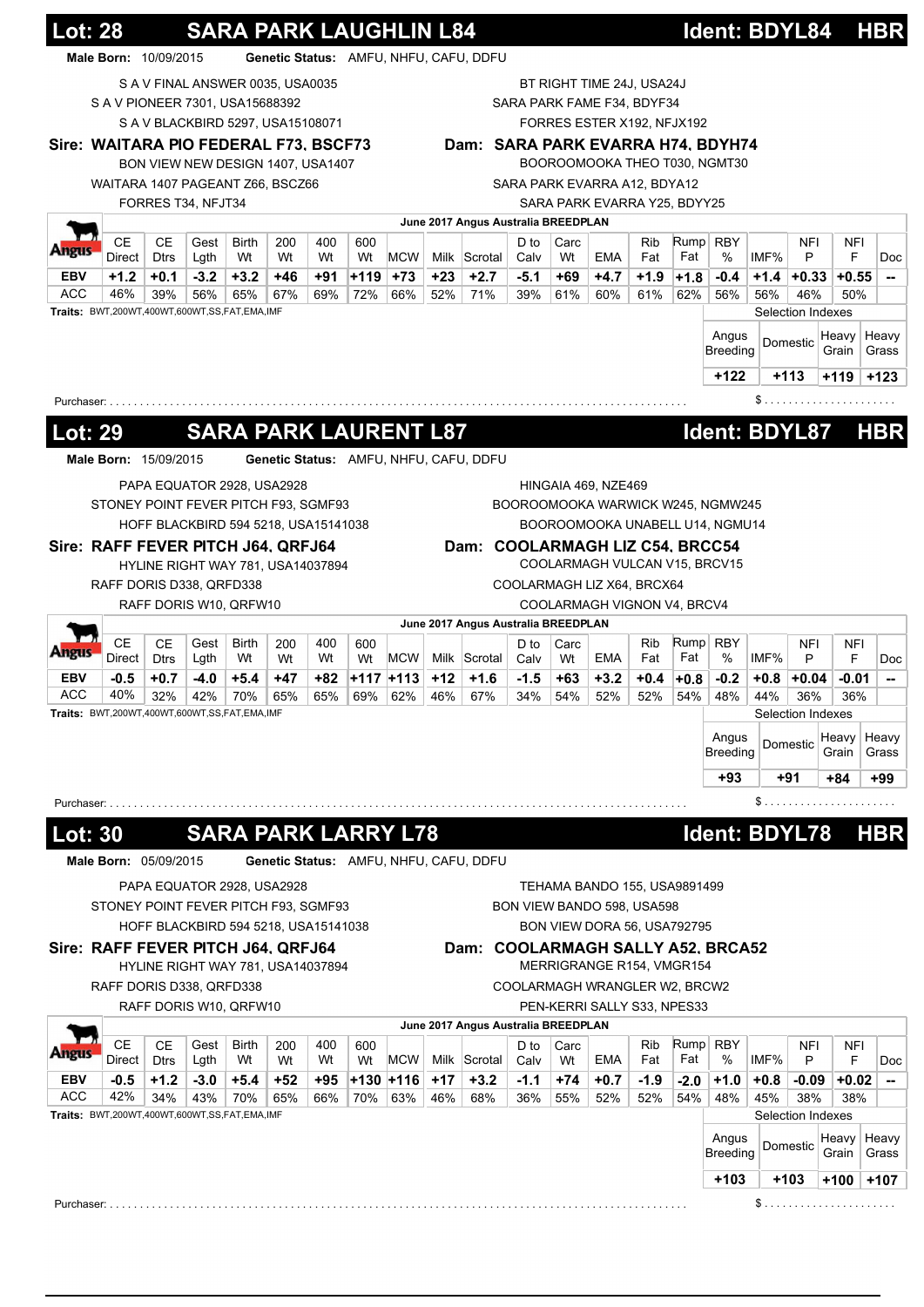|                                                            | <b>Lot: 31</b><br>Male Born: 17/08/2015             |               |               |                                    | Genetic Status: AMFU, NHFU, CAFU, DDF |            | <b>SARA PARK LEETON L56</b> |                  |              |                                         |               |              |                                                                |               |             | Ident: BDYL56                         |               |                   |                | <b>HBR</b>                                                   |
|------------------------------------------------------------|-----------------------------------------------------|---------------|---------------|------------------------------------|---------------------------------------|------------|-----------------------------|------------------|--------------|-----------------------------------------|---------------|--------------|----------------------------------------------------------------|---------------|-------------|---------------------------------------|---------------|-------------------|----------------|--------------------------------------------------------------|
|                                                            |                                                     |               |               |                                    |                                       |            |                             |                  |              |                                         |               |              |                                                                |               |             |                                       |               |                   |                |                                                              |
|                                                            | TE MANIA INFINITY 04 379 AB, NZE04379               |               |               | TE MANIA UNLIMITED U3271, VTMU3271 |                                       |            |                             |                  |              |                                         |               |              | L T 598 BANDO 9074, USA9074<br>BOOROOMOOKA BANDO C415, NGMC415 |               |             |                                       |               |                   |                |                                                              |
|                                                            |                                                     |               |               | TE MANIA 95102, NZE95102           |                                       |            |                             |                  |              |                                         |               |              |                                                                |               |             | BOOROOMOOKA UNKA A335, NGMA335        |               |                   |                |                                                              |
|                                                            | Sire: WAITARA INF FIASCO F80, BSCF80                |               |               |                                    |                                       |            |                             |                  |              | Dam: SARA PARK HENRYG44, BDYG44         |               |              |                                                                |               |             |                                       |               |                   |                |                                                              |
|                                                            |                                                     |               |               | S S TRAVELER 6807 T510, USAT510    |                                       |            |                             |                  |              |                                         |               |              | YTHANBRAE HENRY VIII U8, VLYU8                                 |               |             |                                       |               |                   |                |                                                              |
|                                                            | WAITARA T510 LASSIE A81, BSCA81                     |               |               |                                    |                                       |            |                             |                  |              |                                         |               |              | LAWSONS HENRY VIII X1078, VLYX1078                             |               |             |                                       |               |                   |                |                                                              |
|                                                            |                                                     |               |               | WOOLAMIA W170, NHWW170             |                                       |            |                             |                  |              |                                         |               |              |                                                                |               |             | YTHANBRAE TRUE BLUE N33 U289, VLYU289 |               |                   |                |                                                              |
|                                                            |                                                     |               |               |                                    |                                       |            |                             |                  |              | June 2017 Angus Australia BREEDPLAN     |               |              |                                                                |               |             |                                       |               |                   |                |                                                              |
|                                                            | <b>CE</b>                                           | <b>CE</b>     | Gest          | <b>Birth</b>                       | 200                                   | 400        | 600                         |                  |              |                                         | D to          | Carc         |                                                                | <b>Rib</b>    |             | $Rump$ RBY                            |               | <b>NFI</b>        | <b>NFI</b>     |                                                              |
| meus                                                       | Direct                                              | <b>Dtrs</b>   | Lgth          | Wt                                 | Wt                                    | Wt         | Wt                          | <b>MCW</b>       |              | Milk Scrotal                            | Calv          | Wt           | <b>EMA</b>                                                     | Fat           | Fat         | %                                     | IMF%          | P                 | F              |                                                              |
| <b>EBV</b>                                                 | $-1.6$                                              | $-2.3$        | $-3.4$        | $+4.2$                             | $+44$                                 | $+82$      | $+117$                      | +93              | +16          | $+0.8$                                  | $-2.8$        | +59          | $+3.0$                                                         | $-1.6$        | $-1.3$      | $-0.2$                                | $+2.1$        | +0.18             | $+0.08$        |                                                              |
| <b>ACC</b>                                                 | 43%                                                 | 37%           | 56%           | 73%                                | 67%                                   | 69%        | 71%                         | 66%              | 49%          | 69%                                     | 39%           | 57%          | 56%                                                            | 57%           | 58%         | 52%                                   | 50%           | 42%               | 41%            |                                                              |
|                                                            | Traits: BWT,200WT,400WT,600WT,SS,FAT,EMA,IMF        |               |               |                                    |                                       |            |                             |                  |              |                                         |               |              |                                                                |               |             |                                       |               | Selection Indexes |                |                                                              |
|                                                            |                                                     |               |               |                                    |                                       |            |                             |                  |              |                                         |               |              |                                                                |               |             | Angus<br><b>Breeding</b>              |               | Domestic          | Heavy          | Heavy                                                        |
|                                                            |                                                     |               |               |                                    |                                       |            |                             |                  |              |                                         |               |              |                                                                |               |             |                                       |               |                   | Grain          | Grass                                                        |
|                                                            |                                                     |               |               |                                    |                                       |            |                             |                  |              |                                         |               |              |                                                                |               |             | $+104$                                |               | +95               | +111           | $+103$                                                       |
| Purchaser: .                                               |                                                     |               |               |                                    |                                       |            |                             |                  |              |                                         |               |              |                                                                |               |             |                                       | \$            |                   |                |                                                              |
|                                                            |                                                     |               |               |                                    |                                       |            |                             |                  |              |                                         |               |              |                                                                |               |             |                                       |               |                   |                |                                                              |
| Lot: 32                                                    |                                                     |               |               | <b>SARA PARK LUKAS L51</b>         |                                       |            |                             |                  |              |                                         |               |              |                                                                |               |             | Ident: BDYL51                         |               |                   |                | <b>HBR</b>                                                   |
|                                                            | Male Born: 12/08/2015                               |               |               |                                    |                                       |            |                             |                  |              | Genetic Status: AMFU, NHFU, CAFU, DDFU  |               |              |                                                                |               |             |                                       |               |                   |                |                                                              |
|                                                            |                                                     |               |               | TE MANIA UNLIMITED U3271, VTMU3271 |                                       |            |                             |                  |              |                                         |               |              |                                                                |               |             | BALDRIDGE NEBRASKA 901, USA13412671   |               |                   |                |                                                              |
|                                                            | TE MANIA INFINITY 04 379 AB, NZE04379               |               |               |                                    |                                       |            |                             |                  |              |                                         |               |              | SARA PARK BENEDICT B5, BDYB5                                   |               |             |                                       |               |                   |                |                                                              |
|                                                            |                                                     |               |               | TE MANIA 95102, NZE95102           |                                       |            |                             |                  |              |                                         |               |              | TIMBARRA EVEL P19, NJJP19                                      |               |             |                                       |               |                   |                |                                                              |
|                                                            | Sire: WAITARA INF FIASCO F80, BSCF80                |               |               |                                    |                                       |            |                             |                  |              |                                         |               |              |                                                                |               |             | Dam: SARA PARK EVISION G40, BDYG40    |               |                   |                |                                                              |
|                                                            |                                                     |               |               | S S TRAVELER 6807 T510, USAT510    |                                       |            |                             |                  |              |                                         |               |              |                                                                |               |             | BON VIEW NEW DESIGN 1407, USA1407     |               |                   |                |                                                              |
|                                                            | WAITARA T510 LASSIE A81, BSCA81                     |               |               |                                    |                                       |            |                             |                  |              |                                         |               |              | SARA PARK EVISION C6, BDYC6                                    |               |             |                                       |               |                   |                |                                                              |
|                                                            |                                                     |               |               | WOOLAMIA W170, NHWW170             |                                       |            |                             |                  |              |                                         |               |              | SARA PARK EVISION T11, BDYT11                                  |               |             |                                       |               |                   |                |                                                              |
|                                                            |                                                     |               |               |                                    |                                       |            |                             |                  |              | June 2017 Angus Australia BREEDPLAN     |               |              |                                                                |               |             |                                       |               |                   |                |                                                              |
|                                                            | <b>CE</b>                                           | <b>CE</b>     | Gest          | <b>Birth</b>                       | 200                                   | 400        | 600                         |                  |              |                                         | D to          | Carc         |                                                                | Rib           | Rump        | <b>RBY</b>                            |               | <b>NFI</b>        | NFI            |                                                              |
|                                                            | Direct                                              | <b>Dtrs</b>   | Lgth          | Wt                                 | Wt                                    | Wt         | Wt                          | <b>MCW</b>       |              | Milk Scrotal                            | Calv          | Wt           | <b>EMA</b>                                                     | Fat           | Fat         | %                                     | IMF%          | P                 | F              |                                                              |
|                                                            |                                                     |               | $-3.9$        | $+3.4$                             | +39                                   | +72        |                             | +102 +100        | $+14$        | $+1.9$                                  | -2.4          | $+51$        | $+2.8$                                                         | $-1.2$        | $-0.7$      | $+0.1$                                | $+1.7$        | +0.14             | $+0.20$        |                                                              |
|                                                            | $+1.5$                                              | $-1.1$        |               |                                    |                                       |            | 72%                         | 66%              | 48%          | 70%                                     | 38%           | 57%          | 56%                                                            | 57%           | 58%         | 52%                                   | 50%           | 41%               | 41%            |                                                              |
|                                                            | 42%                                                 | 36%           | 54%           | 72%                                | 67%                                   | 68%        |                             |                  |              |                                         |               |              |                                                                |               |             |                                       |               |                   |                |                                                              |
|                                                            | <b>Traits:</b> BWT,200WT,400WT,600WT,SS,FAT,EMA,IMF |               |               |                                    |                                       |            |                             |                  |              |                                         |               |              |                                                                |               |             |                                       |               | Selection Indexes |                |                                                              |
|                                                            |                                                     |               |               |                                    |                                       |            |                             |                  |              |                                         |               |              |                                                                |               |             | Angus                                 |               |                   | Heavy          |                                                              |
|                                                            |                                                     |               |               |                                    |                                       |            |                             |                  |              |                                         |               |              |                                                                |               |             | <b>Breeding</b>                       |               | Domestic          | Grain          |                                                              |
|                                                            |                                                     |               |               |                                    |                                       |            |                             |                  |              |                                         |               |              |                                                                |               |             | +94                                   |               | +91               | +95            |                                                              |
|                                                            |                                                     |               |               |                                    |                                       |            |                             |                  |              |                                         |               |              |                                                                |               |             |                                       | \$            |                   |                |                                                              |
|                                                            |                                                     |               |               |                                    |                                       |            |                             |                  |              |                                         |               |              |                                                                |               |             |                                       |               |                   |                |                                                              |
|                                                            |                                                     |               |               |                                    |                                       |            |                             |                  |              | <b>SARA PARK LAKEWOOD L32 (TW)</b>      |               |              |                                                                |               |             | Ident: BDYL32                         |               |                   |                |                                                              |
|                                                            | Male Born: 01/08/2015                               |               |               |                                    |                                       |            |                             |                  |              | Genetic Status: AMFU, NHFU, CA10%, DDFU |               |              |                                                                |               |             |                                       |               |                   |                |                                                              |
|                                                            |                                                     |               |               |                                    |                                       |            |                             |                  |              |                                         |               |              |                                                                |               |             |                                       |               |                   |                |                                                              |
|                                                            |                                                     |               |               | TE MANIA BARTEL B219, VTMB219      |                                       |            |                             |                  |              |                                         |               |              | S V F HI ROAD, USA956                                          |               |             |                                       |               |                   |                |                                                              |
|                                                            | DUNOON EVIDENT E614, BHRE614                        |               |               |                                    |                                       |            |                             |                  |              |                                         |               |              | PALES HR UNEXPLORED U56, NJUU56                                |               |             |                                       |               |                   |                |                                                              |
|                                                            |                                                     |               |               | DUNOON ELSA B681, BHRB681          |                                       |            |                             |                  |              |                                         |               |              | CALLEEN ABIGAIL G57, NBMG57+87                                 |               |             |                                       |               |                   |                |                                                              |
|                                                            | Sire: BOOROOMOOKA EVIDENT H594, NGMH594             |               |               |                                    |                                       |            |                             |                  |              | Dam: SARA PARK EVEL Y15, BDYY15         |               |              |                                                                |               |             |                                       |               |                   |                |                                                              |
|                                                            |                                                     |               |               | HYLINE RIGHT TIME 338, USA13058662 |                                       |            |                             |                  |              |                                         |               |              | FARRER PREMIER P65, NFSP65                                     |               |             |                                       |               |                   |                |                                                              |
|                                                            | BOOROOMOOKA UNABELL D246, NGMD246                   |               |               |                                    |                                       |            |                             |                  |              |                                         |               |              | SARA PARK EVEL S10, BDYS10                                     |               |             |                                       |               |                   |                |                                                              |
|                                                            |                                                     |               |               | BOOROOMOOKA UNABELL U14, NGMU14    |                                       |            |                             |                  |              |                                         |               |              |                                                                |               |             | NARANGHI EVEL H104+88, VBNH104+88     |               |                   |                |                                                              |
|                                                            |                                                     |               |               |                                    |                                       |            |                             |                  |              | June 2017 Angus Australia BREEDPLAN     |               |              |                                                                |               |             |                                       |               |                   |                |                                                              |
|                                                            | <b>CE</b>                                           | <b>CE</b>     | Gest          | Birth                              | 200                                   | 400        | 600                         |                  |              |                                         | D to          | Carc         |                                                                | Rib           |             | Rump RBY                              |               | <b>NFI</b>        | NFI            |                                                              |
|                                                            | Direct                                              | <b>Dtrs</b>   | Lgth          | Wt                                 | Wt                                    | Wt         | Wt                          | <b>MCW</b>       |              | Milk Scrotal                            | Calv          | Wt           | EMA                                                            | Fat           | Fat         | %                                     | IMF%          | P                 | F              |                                                              |
|                                                            | $-4.1$<br>42%                                       | $-2.6$<br>34% | $-1.6$<br>56% | $+6.5$<br>68%                      | +45<br>64%                            | +76<br>65% | 64%                         | +104 +113<br>60% | $+10$<br>51% | $+2.0$<br>54%                           | $-2.5$<br>35% | $+55$<br>54% | $+6.0$<br>46%                                                  | $-1.3$<br>49% | -0.7<br>49% | $+1.4$<br>45%                         | $+1.4$<br>44% | -0.11<br>35%      | $-0.04$<br>36% |                                                              |
|                                                            | Traits: BWT,200WT,400WT,600WT,SS,FAT,EMA,IMF        |               |               |                                    |                                       |            |                             |                  |              |                                         |               |              |                                                                |               |             |                                       |               | Selection Indexes |                |                                                              |
| EBV<br>ACC<br>Purchaser: .<br><b>Lot: 33</b><br>EBV<br>ACC |                                                     |               |               |                                    |                                       |            |                             |                  |              |                                         |               |              |                                                                |               |             |                                       |               |                   |                |                                                              |
|                                                            |                                                     |               |               |                                    |                                       |            |                             |                  |              |                                         |               |              |                                                                |               |             | Angus<br>Breeding                     |               | Domestic          | Heavy<br>Grain |                                                              |
|                                                            |                                                     |               |               |                                    |                                       |            |                             |                  |              |                                         |               |              |                                                                |               |             | +92                                   |               | +91               | +92            | Heavy<br>Grass<br>+95<br><b>HBR</b><br>Heavy<br>Grass<br>+92 |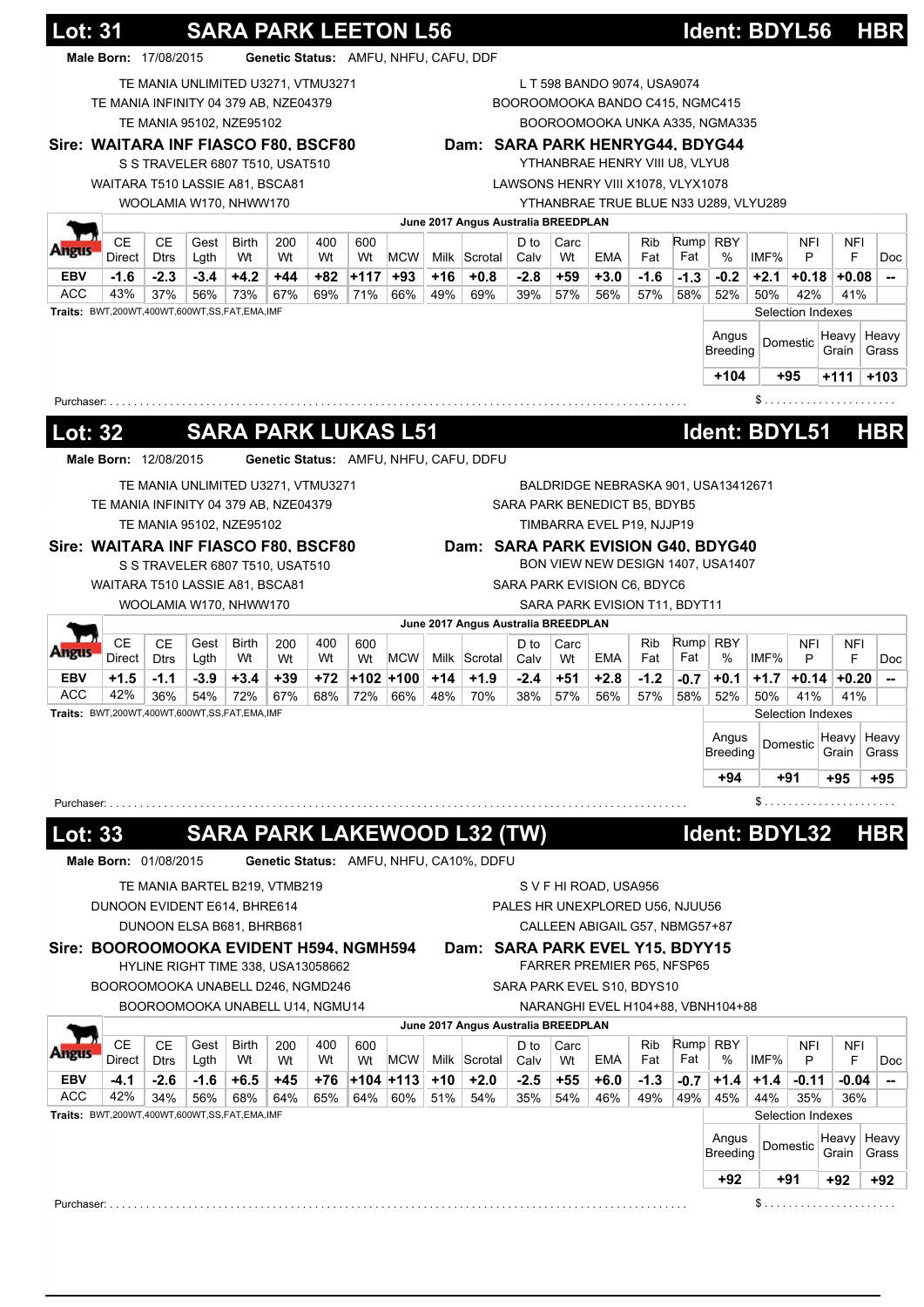|                                            | <b>Lot: 34</b>                                  |                          |               |                                       |              |              | <b>SARA PARK LENNON L28 (AI)</b> |                                       |            |                                           |               |              |                                    |               |               | Ident: BDYL28                        |               |                          |                 | <b>HBR</b>                          |
|--------------------------------------------|-------------------------------------------------|--------------------------|---------------|---------------------------------------|--------------|--------------|----------------------------------|---------------------------------------|------------|-------------------------------------------|---------------|--------------|------------------------------------|---------------|---------------|--------------------------------------|---------------|--------------------------|-----------------|-------------------------------------|
|                                            | Male Born: 30/07/2015                           |                          |               |                                       |              |              |                                  |                                       |            | Genetic Status: AMFU, NHFU, CAFU, DDFU    |               |              |                                    |               |               |                                      |               |                          |                 |                                     |
|                                            |                                                 |                          |               | CONNEALY CONSENSUS, USA15513367       |              |              |                                  |                                       |            |                                           |               |              |                                    |               |               | BALDRIDGE NEBRASKA 901, USA13412671  |               |                          |                 |                                     |
|                                            | CONNEALY CONSENSUS 7229, USA16447771            |                          |               |                                       |              |              |                                  |                                       |            |                                           |               |              | SARA PARK BENEDICT B5, BDYB5       |               |               |                                      |               |                          |                 |                                     |
|                                            |                                                 |                          |               | BLUE LILLY OF CONANGA 16, USA15804270 |              |              |                                  |                                       |            |                                           |               |              | TIMBARRA EVEL P19, NJJP19          |               |               |                                      |               |                          |                 |                                     |
|                                            | Sire: CONNEALY UNITED 1116, USA17031441         |                          |               |                                       |              |              |                                  |                                       |            | Dam: SARA PARK NIGHTCAP IVORY E18, BDYE18 |               |              |                                    |               |               |                                      |               |                          |                 |                                     |
|                                            |                                                 |                          |               | G A R NEW DESIGN 5050, USA13728513    |              |              |                                  |                                       |            |                                           |               |              | RIPPLE VALE SCOOT S140, QRVS140    |               |               |                                      |               |                          |                 |                                     |
|                                            | BREETA OF CONANGA 5403 985L, USA16468615        |                          |               |                                       |              |              |                                  |                                       |            |                                           |               |              | SARA PARK NIGHTCAP IVORY B6, BDYB6 |               |               |                                      |               |                          |                 |                                     |
|                                            |                                                 |                          |               | BREELA OF CONANGA 3991, USA15150701   |              |              |                                  |                                       |            |                                           |               |              |                                    |               |               | SARA PARK NIGHTCAP IVORY X20, BDYX20 |               |                          |                 |                                     |
|                                            |                                                 |                          |               |                                       |              |              |                                  |                                       |            | June 2017 Angus Australia BREEDPLAN       |               |              |                                    |               |               |                                      |               |                          |                 |                                     |
|                                            | <b>CE</b>                                       | <b>CE</b>                | Gest          | Birth                                 | 200          | 400          | 600                              |                                       |            |                                           | D to          | Carc         |                                    | Rib           |               | $Rump$ RBY                           |               | NFI                      | <b>NFI</b>      | Doc                                 |
|                                            | Direct                                          | <b>Dtrs</b>              | Lgth          | Wt                                    | Wt           | Wt           | Wt                               | <b>MCW</b>                            |            | Milk Scrotal                              | Calv          | Wt           | <b>EMA</b>                         | Fat           | Fat           | %                                    | IMF%          | P                        | F               |                                     |
| <b>EBV</b><br><b>ACC</b>                   | $+0.8$<br>41%                                   | $+0.8$<br>30%            | $-1.8$<br>83% | $+3.0$<br>73%                         | $+33$<br>67% | $+57$<br>68% | +65<br>71%                       | +44<br>64%                            | +15<br>51% | $+1.6$<br>69%                             | $-4.5$<br>31% | $+39$<br>57% | $+5.9$<br>55%                      | $+2.1$<br>57% | $+1.5$<br>57% | $-0.5$                               | $+2.0$<br>49% | $+0.40$                  | $+0.49$         |                                     |
|                                            | Traits: GL,BWT,200WT,400WT,600WT,SS,FAT,EMA,IMF |                          |               |                                       |              |              |                                  |                                       |            |                                           |               |              |                                    |               |               | 51%                                  |               | 36%<br>Selection Indexes | 36%             |                                     |
|                                            |                                                 |                          |               |                                       |              |              |                                  |                                       |            |                                           |               |              |                                    |               |               |                                      |               |                          |                 |                                     |
|                                            |                                                 |                          |               |                                       |              |              |                                  |                                       |            |                                           |               |              |                                    |               |               | Angus<br>Breeding                    |               | Domestic                 | Heavy<br>Grain  | Heavy<br>Grass                      |
|                                            |                                                 |                          |               |                                       |              |              |                                  |                                       |            |                                           |               |              |                                    |               |               |                                      |               |                          |                 |                                     |
|                                            |                                                 |                          |               |                                       |              |              |                                  |                                       |            |                                           |               |              |                                    |               |               | +80                                  |               | +91                      | +72             | +83                                 |
|                                            | Purchaser:                                      |                          |               |                                       |              |              |                                  |                                       |            |                                           |               |              |                                    |               |               |                                      |               |                          |                 |                                     |
| <b>Lot: 35</b>                             |                                                 |                          |               |                                       |              |              |                                  | <b>SARA PARK LANE L104</b>            |            |                                           |               |              |                                    |               |               | Ident: BDYL104                       |               |                          |                 | <b>HBR</b>                          |
|                                            |                                                 |                          |               |                                       |              |              |                                  |                                       |            |                                           |               |              |                                    |               |               |                                      |               |                          |                 |                                     |
|                                            | Male Born: 02/11/2015                           |                          |               |                                       |              |              |                                  |                                       |            | Genetic Status: AMFU, NHFU, CAFU, DDFU    |               |              |                                    |               |               |                                      |               |                          |                 |                                     |
|                                            |                                                 |                          |               | S A V FINAL ANSWER 0035, USA0035      |              |              |                                  |                                       |            |                                           |               |              | LEACHMAN RIGHT TIME, USA2700       |               |               |                                      |               |                          |                 |                                     |
|                                            | S A V PIONEER 7301, USA15688392                 |                          |               |                                       |              |              |                                  |                                       |            |                                           |               |              | BT RIGHT TIME 24J, USA24J          |               |               |                                      |               |                          |                 |                                     |
|                                            |                                                 |                          |               | S A V BLACKBIRD 5297, USA15108071     |              |              |                                  |                                       |            |                                           |               |              |                                    |               |               | SITZ EVERELDA ENTENSE 1905, USA1905  |               |                          |                 |                                     |
|                                            | Sire: WAITARA PIO FEDERAL F73, BSCF73           |                          |               |                                       |              |              |                                  |                                       |            | Dam: SARA PARK TOQUE H14, BDYH14          |               |              |                                    |               |               |                                      |               |                          |                 |                                     |
|                                            |                                                 |                          |               | BON VIEW NEW DESIGN 1407, USA1407     |              |              |                                  |                                       |            |                                           |               |              | TE MANIA ADA A149, VTMA149         |               |               |                                      |               |                          |                 |                                     |
|                                            | WAITARA 1407 PAGEANT Z66, BSCZ66                |                          |               |                                       |              |              |                                  |                                       |            |                                           |               |              | TEXAS TOQUE F063, DXTF063          |               |               |                                      |               |                          |                 |                                     |
|                                            |                                                 | FORRES T34, NFJT34       |               |                                       |              |              |                                  |                                       |            |                                           |               |              | TEXAS TOQUE B145, DXTB145          |               |               |                                      |               |                          |                 |                                     |
|                                            |                                                 |                          |               |                                       |              |              |                                  |                                       |            | June 2017 Angus Australia BREEDPLAN       |               |              |                                    |               |               |                                      |               |                          |                 |                                     |
|                                            | CЕ<br>Direct                                    | CЕ<br><b>Dtrs</b>        | Gest<br>Lgth  | Birth<br>Wt                           | 200<br>Wt    | 400<br>Wt    | 600<br>Wt                        | MCW                                   |            | Milk Scrotal                              | D to<br>Calv  | Carc<br>Wt   | EMA                                | Rib<br>Fat    | Fat           | Rump RBY<br>%                        | IMF%          | NFI<br>P                 | <b>NFI</b><br>F |                                     |
| <b>EBV</b>                                 | $+0.1$                                          | $+0.6$                   | $-4.1$        | $+3.8$                                | +51          | +94          | $+124$                           | $+98$                                 | +20        | $+1.9$                                    | $-5.7$        | $+74$        | $+4.2$                             | $+1.3$        | $+1.5$        | $-0.3$                               | $+1.2$        |                          | $+0.14$ +0.17   |                                     |
| <b>ACC</b>                                 | 49%                                             | 44%                      | 59%           | 64%                                   | 66%          | 67%          | 69%                              | 64%                                   | 53%        | 68%                                       | 42%           | 61%          | 60%                                | 60%           | 59%           | 55%                                  | 56%           | 48%                      | 52%             |                                     |
|                                            | Traits: BWT,200WT,400WT,600WT,SS,FAT,EMA,IMF    |                          |               |                                       |              |              |                                  |                                       |            |                                           |               |              |                                    |               |               |                                      |               | Selection Indexes        |                 |                                     |
|                                            |                                                 |                          |               |                                       |              |              |                                  |                                       |            |                                           |               |              |                                    |               |               | Angus                                |               |                          | Heavy           | Heavy                               |
|                                            |                                                 |                          |               |                                       |              |              |                                  |                                       |            |                                           |               |              |                                    |               |               | <b>Breeding</b>                      |               | Domestic                 | Grain           | Grass                               |
|                                            |                                                 |                          |               |                                       |              |              |                                  |                                       |            |                                           |               |              |                                    |               |               | +121                                 |               | $+111$                   | +118            | $+121$                              |
|                                            |                                                 |                          |               |                                       |              |              |                                  |                                       |            |                                           |               |              |                                    |               |               |                                      |               | \$                       |                 |                                     |
|                                            |                                                 |                          |               |                                       |              |              |                                  |                                       |            |                                           |               |              |                                    |               |               |                                      |               |                          |                 |                                     |
|                                            | Purchaser: $\ldots \ldots \ldots \ldots$        |                          |               |                                       |              |              |                                  |                                       |            |                                           |               |              |                                    |               |               |                                      |               |                          |                 |                                     |
|                                            |                                                 |                          |               |                                       |              |              |                                  | <b>SARA PARK LUXLEY L27 (AI)</b>      |            |                                           |               |              |                                    |               |               | Ident: BDYL27                        |               |                          |                 |                                     |
|                                            |                                                 |                          |               |                                       |              |              |                                  |                                       |            |                                           |               |              |                                    |               |               |                                      |               |                          |                 |                                     |
|                                            | Male Born: 30/07/2015                           |                          |               |                                       |              |              |                                  | Genetic Status: AMFU, NHFU, CAFU, DDF |            |                                           |               |              |                                    |               |               |                                      |               |                          |                 |                                     |
|                                            |                                                 |                          |               | CONNEALY CONSENSUS, USA15513367       |              |              |                                  |                                       |            |                                           |               |              | L T 598 BANDO 9074, USA9074        |               |               |                                      |               |                          |                 |                                     |
|                                            | CONNEALY CONSENSUS 7229, USA16447771            |                          |               |                                       |              |              |                                  |                                       |            |                                           |               |              | BOOROOMOOKA BANDO C415, NGMC415    |               |               |                                      |               |                          |                 |                                     |
|                                            |                                                 |                          |               | BLUE LILLY OF CONANGA 16, USA15804270 |              |              |                                  |                                       |            |                                           |               |              |                                    |               |               | BOOROOMOOKA UNKA A335, NGMA335       |               |                          |                 |                                     |
|                                            | Sire: CONNEALY UNITED 1116, USA17031441         |                          |               |                                       |              |              |                                  |                                       |            | Dam: SARA PARK YTHANBRAE F65, BDYF65      |               |              |                                    |               |               |                                      |               |                          |                 |                                     |
|                                            |                                                 |                          |               | G A R NEW DESIGN 5050, USA13728513    |              |              |                                  |                                       |            |                                           |               |              | YTHANBRAE HENRY VIII U8, VLYU8     |               |               |                                      |               |                          |                 |                                     |
|                                            | BREETA OF CONANGA 5403 985L, USA16468615        |                          |               |                                       |              |              |                                  |                                       |            |                                           |               |              | LAWSONS HENRY VIII X1490, VLYX1490 |               |               |                                      |               |                          |                 |                                     |
|                                            |                                                 |                          |               | BREELA OF CONANGA 3991, USA15150701   |              |              |                                  |                                       |            |                                           |               |              | YTHANBRAE JUICE Q43, VLYQ43        |               |               |                                      |               |                          |                 |                                     |
|                                            |                                                 |                          |               |                                       |              |              |                                  |                                       |            | June 2017 Angus Australia BREEDPLAN       |               |              |                                    |               |               |                                      |               |                          |                 |                                     |
|                                            | <b>CE</b><br>Direct                             | <b>CE</b><br><b>Dtrs</b> | Gest<br>Lgth  | <b>Birth</b><br>Wt                    | 200<br>Wt    | 400<br>Wt    | 600<br>Wt                        | <b>MCW</b>                            |            | Milk Scrotal                              | D to<br>Calv  | Carc<br>Wt   | EMA                                | Rib<br>Fat    | Rump<br>Fat   | <b>RBY</b><br>%                      | IMF%          | <b>NFI</b><br>P          | <b>NFI</b><br>F |                                     |
|                                            | $-0.3$                                          | $+0.3$                   | $-2.1$        | $+3.2$                                | $+39$        | +62          | +78                              | +48                                   | $+14$      | $+1.2$                                    | $-5.6$        | $+43$        | $+6.4$                             | $+2.0$        | $+1.1$        | $-0.3$                               | $+2.3$        | $+0.29$                  | $+0.37$         |                                     |
|                                            | 43%                                             | 33%                      | 83%           | 73%                                   | 68%          | 69%          | 71%                              | 65%                                   | 51%        | 70%                                       | 33%           | 58%          | 56%                                | 58%           | 58%           | 52%                                  | 50%           | 38%                      | 39%             |                                     |
|                                            | Traits: GL,BWT,200WT,400WT,600WT,SS,FAT,EMA,IMF |                          |               |                                       |              |              |                                  |                                       |            |                                           |               |              |                                    |               |               |                                      |               | Selection Indexes        |                 |                                     |
|                                            |                                                 |                          |               |                                       |              |              |                                  |                                       |            |                                           |               |              |                                    |               |               | Angus                                |               |                          | Heavy           |                                     |
|                                            |                                                 |                          |               |                                       |              |              |                                  |                                       |            |                                           |               |              |                                    |               |               | Breeding                             |               | Domestic                 | Grain           |                                     |
| <b>Lot: 36</b><br><b>EBV</b><br><b>ACC</b> |                                                 |                          |               |                                       |              |              |                                  |                                       |            |                                           |               |              |                                    |               |               | +96                                  |               | +97                      | $+94$           | <b>HBR</b><br>Heavy<br>Grass<br>+96 |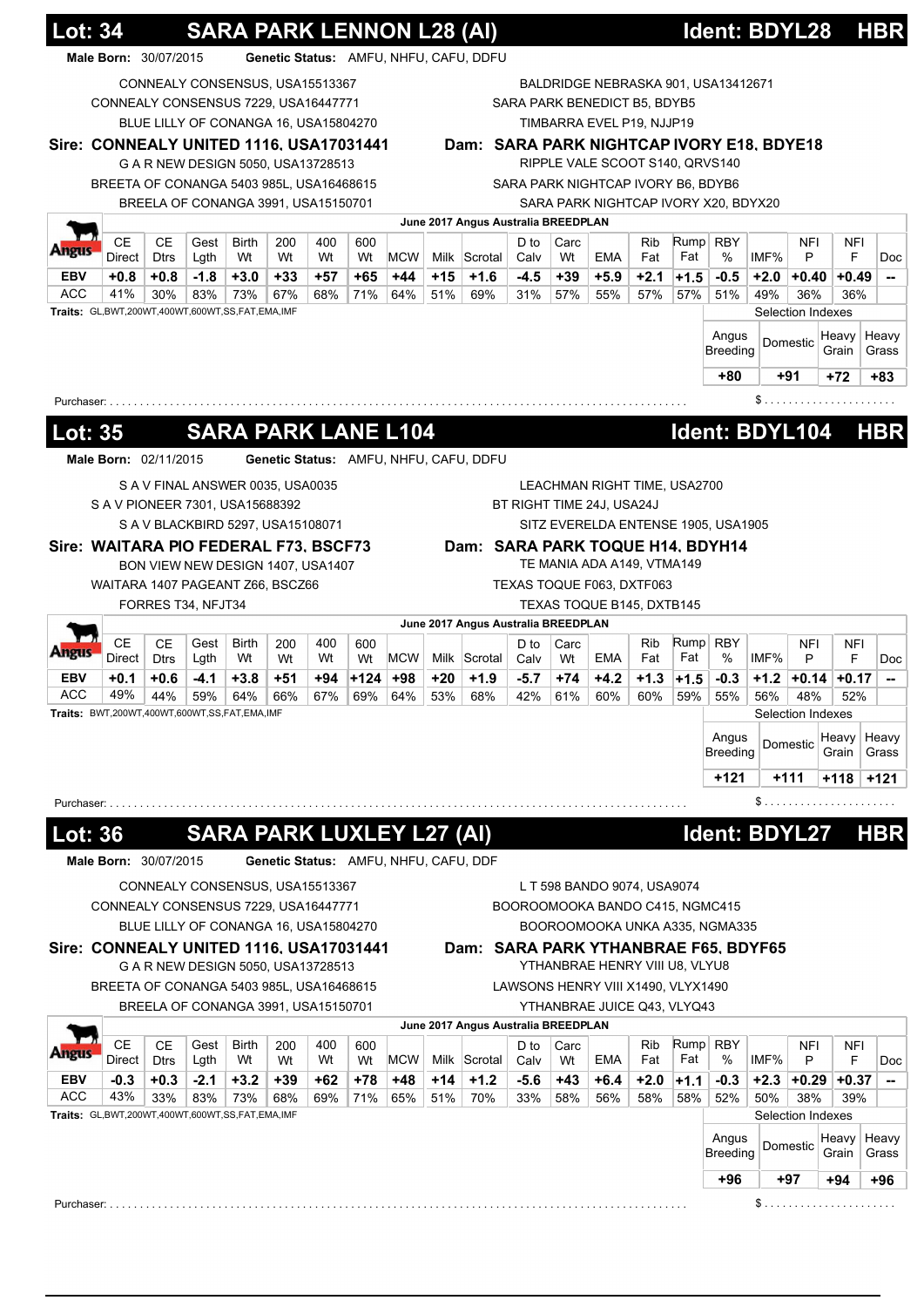| Genetic Status: AMFU, NHFU, CAFU, DDFU<br>Male Born: 01/09/2015<br>S A V FINAL ANSWER 0035, USA0035<br>L T 598 BANDO 9074, USA9074<br>S A V PIONEER 7301, USA15688392<br>BOOROOMOOKA BANDO C415, NGMC415<br>S A V BLACKBIRD 5297, USA15108071<br>BOOROOMOOKA UNKA A335, NGMA335<br>Sire: WAITARA PIO FEDERAL F73, BSCF73<br>Dam: SARA PARK TRAVELER H73, BDYH73<br>S S TRAVELER 6807 T510, USAT510<br>BON VIEW NEW DESIGN 1407, USA1407<br>WAITARA 1407 PAGEANT Z66, BSCZ66<br>LAWSONS GAR TRAVELER T510 X657, VLYX657<br>FORRES T34, NFJT34<br>G A R PRECISION 4580, USA13884245<br>June 2017 Angus Australia BREEDPLAN<br><b>CE</b><br>Rump RBY<br>CЕ<br><b>Birth</b><br>200<br>400<br>Gest<br>600<br>D to<br>Carc<br>Rib<br>NFI<br>NFI<br>полк<br>IMF%<br>Direct<br>Wt<br><b>MCW</b><br>Milk Scrotal<br>EMA<br>Fat<br>Fat<br>%<br>F<br><b>Dtrs</b><br>Lgth<br>Wt<br>Wt<br>P<br>Wt<br>Calv<br>Wt<br><b>EBV</b><br>$+2.0$<br>$+2.2$<br>$-3.8$<br>$+2.3$<br>$+48$<br>+88<br>1116⊧<br>+79<br>+20<br>$+2.5$<br>-6.0<br>$+3.6$<br>$+0.5$<br>-0.1<br>$+1.8$ +0.30<br>$+0.50$<br>+67<br>$+0.2$<br>ACC<br>47%<br>40%<br>54%<br>61%<br>58%<br>70%<br>68%<br>70%<br>71%<br>66%<br>69%<br>39%<br>61%<br>59%<br>61%<br>56%<br>56%<br>46%<br>50%<br>Traits: BWT,200WT,400WT,600WT,SS,FAT,EMA,IMF<br>Selection Indexes<br>Angus<br>Heavy<br>Heavy<br>Domestic<br><b>Breeding</b><br>Grain<br>$+126$<br>$+116$<br>$+129$<br>$+124$<br>Purchaser:<br>Ident: BDYL45<br><b>SARA PARK LORCAN L45 (TW)</b><br><b>HBR</b><br><b>Lot: 38</b><br>Male Born: 04/08/2015<br>Genetic Status: AMFU, NHFU, CAFU, DDFU<br>TE MANIA BARTEL B219, VTMB219<br>L T 598 BANDO 9074, USA9074<br>DUNOON EVIDENT E614, BHRE614<br>BOOROOMOOKA BANDO C415, NGMC415<br>DUNOON ELSA B681, BHRB681<br>BOOROOMOOKA UNKA A335, NGMA335<br>Dam: SARA PARK WATTLETOP G20, BDYG20<br>Sire: BOOROOMOOKA EVIDENT H594, NGMH594<br>ROCKN D AMBUSH 1531, USA1531<br>HYLINE RIGHT TIME 338, USA13058662<br>BOOROOMOOKA UNABELL D246, NGMD246<br>WATTLETOP Y083, NWPY083<br>BOOROOMOOKA UNABELL U14, NGMU14<br>WATTLETOP V3, NWPV3<br>June 2017 Angus Australia BREEDPLAN<br>Rump<br>CЕ<br>CЕ<br><b>RBY</b><br>Gest<br>Birth<br>200<br>400<br>600<br>D to<br>Carc<br>Rib<br><b>NFI</b><br>NFI<br>ungus<br>Fat<br>$\%$<br>IMF%<br>P<br>F<br>Direct<br><b>Dtrs</b><br>Lgth<br>Wt<br>Wt<br>Wt<br>Wt<br>MCW<br>Milk Scrotal<br>EMA<br>Fat<br>Calv<br>Wt<br>EBV<br>$-3.8$<br>-0.6<br>$-3.5$<br>$+4.5$<br>$+43$<br>+81<br>$+106$<br>+88<br>+15<br>$+2.1$<br>$-5.0$<br>$+4.9$<br>$+0.7$<br>$+1.8$<br>+56<br>-0.4<br>$+0.3$<br>$-0.01$<br>$+0.11$<br>ACC<br>41%<br>54%<br>61%<br>36%<br>60%<br>63%<br>61%<br>57%<br>46%<br>52%<br>35%<br>53%<br>46%<br>49%<br>48%<br>45%<br>44%<br>37%<br>37%<br>Traits: BWT,200WT,400WT,600WT,SS,FAT,EMA,IMF<br>Selection Indexes<br>Angus<br>Heavy<br>Domestic<br>Breeding<br>Grain<br>$+109$<br>+103<br>$+113$<br>+106<br>\$<br>Purchaser:<br>SARA PARK LORENZO L39 (APR) (AI)<br>Ident: BDYL39<br><u> Lot: 39</u><br>APR<br>Male Born: 03/08/2015<br>Genetic Status: AMFU, NHFU, CAFU, DDFU<br>RANGATIRA ZODIAC, NZE15819000700<br>L T 598 BANDO 9074, USA9074<br>RANGATIRO GERONIMO 843, NZE15819003843<br>BOOROOMOOKA BANDO C415, NGMC415<br>RANGATIRA 143, NZE15819196143<br>BOOROOMOOKA UNKA A335, NGMA335<br>Sire: KAHARAU PRINCE 354, NZE17683006354<br>Dam: SARA PARK TANK F4, BDYF4<br>LAWSONS TANK X1235, VLYX1235<br>KAHARAU CRESCENDO 792, NZE17683000792<br>KAHARAU 7124, NZE176831037124<br>LAWSONS TANK C8655, VLYC8655<br>LAWSONS HENRY VIII X1455, VLYX1455<br>KAHARAU 5859, NZE176831975859<br>June 2017 Angus Australia BREEDPLAN<br><b>CE</b><br><b>CE</b><br>Rump<br>Gest<br><b>Birth</b><br>400<br>Carc<br><b>RBY</b><br>NFI<br>200<br>D to<br>Rib<br>NFI<br>600<br><b>MCW</b><br>%<br>IMF%<br>F<br>Direct<br><b>Dtrs</b><br>Wt<br>Milk Scrotal<br>EMA<br>Fat<br>Fat<br>P<br>Lgth<br>Wt<br>Wt<br>Wt<br>Calv<br>Wt<br>+0.6<br>-0.4<br>$-2.7$<br>$+2.6$<br>$+34$<br>+87<br>+79<br>+10<br>$+1.7$<br>$+2.9$<br>$+0.9$<br>EBV<br>+65<br>$-3.0$<br>+43<br>-0.6<br>$+0.9$ +0.03 +0.03<br>$+0.5$<br>ACC<br>48%<br>38%<br>36%<br>60%<br>53%<br>83%<br>74%<br>69%<br>69%<br>72%<br>67%<br>58%<br>69%<br>60%<br>58%<br>59%<br>55%<br>42%<br>42%<br>Traits: GL,BWT,200WT,400WT,600WT,SS,FAT,EMA,IMF<br>Selection Indexes<br>Angus<br>Heavy<br>Domestic<br><b>Breeding</b><br>Grain<br>+76<br>+83<br>$+64$<br>$+83$ | <b>Lot: 37</b> |  |  |  | <b>SARA PARK LEEROY L75</b> |  |  |  | <b>Ident: BDYL75</b> |  | <b>HBR</b>                         |
|-------------------------------------------------------------------------------------------------------------------------------------------------------------------------------------------------------------------------------------------------------------------------------------------------------------------------------------------------------------------------------------------------------------------------------------------------------------------------------------------------------------------------------------------------------------------------------------------------------------------------------------------------------------------------------------------------------------------------------------------------------------------------------------------------------------------------------------------------------------------------------------------------------------------------------------------------------------------------------------------------------------------------------------------------------------------------------------------------------------------------------------------------------------------------------------------------------------------------------------------------------------------------------------------------------------------------------------------------------------------------------------------------------------------------------------------------------------------------------------------------------------------------------------------------------------------------------------------------------------------------------------------------------------------------------------------------------------------------------------------------------------------------------------------------------------------------------------------------------------------------------------------------------------------------------------------------------------------------------------------------------------------------------------------------------------------------------------------------------------------------------------------------------------------------------------------------------------------------------------------------------------------------------------------------------------------------------------------------------------------------------------------------------------------------------------------------------------------------------------------------------------------------------------------------------------------------------------------------------------------------------------------------------------------------------------------------------------------------------------------------------------------------------------------------------------------------------------------------------------------------------------------------------------------------------------------------------------------------------------------------------------------------------------------------------------------------------------------------------------------------------------------------------------------------------------------------------------------------------------------------------------------------------------------------------------------------------------------------------------------------------------------------------------------------------------------------------------------------------------------------------------------------------------------------------------------------------------------------------------------------------------------------------------------------------------------------------------------------------------------------------------------------------------------------------------------------------------------------------------------------------------------------------------------------------------------------------------------------------------------------------------------------------------------------------------------------------------------------------------------------------------------------------------------------------------------------------------------------------------------------------------------------------------------------------------------------------------------------------------------------------------------------------|----------------|--|--|--|-----------------------------|--|--|--|----------------------|--|------------------------------------|
|                                                                                                                                                                                                                                                                                                                                                                                                                                                                                                                                                                                                                                                                                                                                                                                                                                                                                                                                                                                                                                                                                                                                                                                                                                                                                                                                                                                                                                                                                                                                                                                                                                                                                                                                                                                                                                                                                                                                                                                                                                                                                                                                                                                                                                                                                                                                                                                                                                                                                                                                                                                                                                                                                                                                                                                                                                                                                                                                                                                                                                                                                                                                                                                                                                                                                                                                                                                                                                                                                                                                                                                                                                                                                                                                                                                                                                                                                                                                                                                                                                                                                                                                                                                                                                                                                                                                                                                                       |                |  |  |  |                             |  |  |  |                      |  |                                    |
|                                                                                                                                                                                                                                                                                                                                                                                                                                                                                                                                                                                                                                                                                                                                                                                                                                                                                                                                                                                                                                                                                                                                                                                                                                                                                                                                                                                                                                                                                                                                                                                                                                                                                                                                                                                                                                                                                                                                                                                                                                                                                                                                                                                                                                                                                                                                                                                                                                                                                                                                                                                                                                                                                                                                                                                                                                                                                                                                                                                                                                                                                                                                                                                                                                                                                                                                                                                                                                                                                                                                                                                                                                                                                                                                                                                                                                                                                                                                                                                                                                                                                                                                                                                                                                                                                                                                                                                                       |                |  |  |  |                             |  |  |  |                      |  |                                    |
|                                                                                                                                                                                                                                                                                                                                                                                                                                                                                                                                                                                                                                                                                                                                                                                                                                                                                                                                                                                                                                                                                                                                                                                                                                                                                                                                                                                                                                                                                                                                                                                                                                                                                                                                                                                                                                                                                                                                                                                                                                                                                                                                                                                                                                                                                                                                                                                                                                                                                                                                                                                                                                                                                                                                                                                                                                                                                                                                                                                                                                                                                                                                                                                                                                                                                                                                                                                                                                                                                                                                                                                                                                                                                                                                                                                                                                                                                                                                                                                                                                                                                                                                                                                                                                                                                                                                                                                                       |                |  |  |  |                             |  |  |  |                      |  |                                    |
|                                                                                                                                                                                                                                                                                                                                                                                                                                                                                                                                                                                                                                                                                                                                                                                                                                                                                                                                                                                                                                                                                                                                                                                                                                                                                                                                                                                                                                                                                                                                                                                                                                                                                                                                                                                                                                                                                                                                                                                                                                                                                                                                                                                                                                                                                                                                                                                                                                                                                                                                                                                                                                                                                                                                                                                                                                                                                                                                                                                                                                                                                                                                                                                                                                                                                                                                                                                                                                                                                                                                                                                                                                                                                                                                                                                                                                                                                                                                                                                                                                                                                                                                                                                                                                                                                                                                                                                                       |                |  |  |  |                             |  |  |  |                      |  |                                    |
|                                                                                                                                                                                                                                                                                                                                                                                                                                                                                                                                                                                                                                                                                                                                                                                                                                                                                                                                                                                                                                                                                                                                                                                                                                                                                                                                                                                                                                                                                                                                                                                                                                                                                                                                                                                                                                                                                                                                                                                                                                                                                                                                                                                                                                                                                                                                                                                                                                                                                                                                                                                                                                                                                                                                                                                                                                                                                                                                                                                                                                                                                                                                                                                                                                                                                                                                                                                                                                                                                                                                                                                                                                                                                                                                                                                                                                                                                                                                                                                                                                                                                                                                                                                                                                                                                                                                                                                                       |                |  |  |  |                             |  |  |  |                      |  |                                    |
|                                                                                                                                                                                                                                                                                                                                                                                                                                                                                                                                                                                                                                                                                                                                                                                                                                                                                                                                                                                                                                                                                                                                                                                                                                                                                                                                                                                                                                                                                                                                                                                                                                                                                                                                                                                                                                                                                                                                                                                                                                                                                                                                                                                                                                                                                                                                                                                                                                                                                                                                                                                                                                                                                                                                                                                                                                                                                                                                                                                                                                                                                                                                                                                                                                                                                                                                                                                                                                                                                                                                                                                                                                                                                                                                                                                                                                                                                                                                                                                                                                                                                                                                                                                                                                                                                                                                                                                                       |                |  |  |  |                             |  |  |  |                      |  |                                    |
|                                                                                                                                                                                                                                                                                                                                                                                                                                                                                                                                                                                                                                                                                                                                                                                                                                                                                                                                                                                                                                                                                                                                                                                                                                                                                                                                                                                                                                                                                                                                                                                                                                                                                                                                                                                                                                                                                                                                                                                                                                                                                                                                                                                                                                                                                                                                                                                                                                                                                                                                                                                                                                                                                                                                                                                                                                                                                                                                                                                                                                                                                                                                                                                                                                                                                                                                                                                                                                                                                                                                                                                                                                                                                                                                                                                                                                                                                                                                                                                                                                                                                                                                                                                                                                                                                                                                                                                                       |                |  |  |  |                             |  |  |  |                      |  |                                    |
|                                                                                                                                                                                                                                                                                                                                                                                                                                                                                                                                                                                                                                                                                                                                                                                                                                                                                                                                                                                                                                                                                                                                                                                                                                                                                                                                                                                                                                                                                                                                                                                                                                                                                                                                                                                                                                                                                                                                                                                                                                                                                                                                                                                                                                                                                                                                                                                                                                                                                                                                                                                                                                                                                                                                                                                                                                                                                                                                                                                                                                                                                                                                                                                                                                                                                                                                                                                                                                                                                                                                                                                                                                                                                                                                                                                                                                                                                                                                                                                                                                                                                                                                                                                                                                                                                                                                                                                                       |                |  |  |  |                             |  |  |  |                      |  |                                    |
|                                                                                                                                                                                                                                                                                                                                                                                                                                                                                                                                                                                                                                                                                                                                                                                                                                                                                                                                                                                                                                                                                                                                                                                                                                                                                                                                                                                                                                                                                                                                                                                                                                                                                                                                                                                                                                                                                                                                                                                                                                                                                                                                                                                                                                                                                                                                                                                                                                                                                                                                                                                                                                                                                                                                                                                                                                                                                                                                                                                                                                                                                                                                                                                                                                                                                                                                                                                                                                                                                                                                                                                                                                                                                                                                                                                                                                                                                                                                                                                                                                                                                                                                                                                                                                                                                                                                                                                                       |                |  |  |  |                             |  |  |  |                      |  |                                    |
|                                                                                                                                                                                                                                                                                                                                                                                                                                                                                                                                                                                                                                                                                                                                                                                                                                                                                                                                                                                                                                                                                                                                                                                                                                                                                                                                                                                                                                                                                                                                                                                                                                                                                                                                                                                                                                                                                                                                                                                                                                                                                                                                                                                                                                                                                                                                                                                                                                                                                                                                                                                                                                                                                                                                                                                                                                                                                                                                                                                                                                                                                                                                                                                                                                                                                                                                                                                                                                                                                                                                                                                                                                                                                                                                                                                                                                                                                                                                                                                                                                                                                                                                                                                                                                                                                                                                                                                                       |                |  |  |  |                             |  |  |  |                      |  | <b>Doc</b>                         |
|                                                                                                                                                                                                                                                                                                                                                                                                                                                                                                                                                                                                                                                                                                                                                                                                                                                                                                                                                                                                                                                                                                                                                                                                                                                                                                                                                                                                                                                                                                                                                                                                                                                                                                                                                                                                                                                                                                                                                                                                                                                                                                                                                                                                                                                                                                                                                                                                                                                                                                                                                                                                                                                                                                                                                                                                                                                                                                                                                                                                                                                                                                                                                                                                                                                                                                                                                                                                                                                                                                                                                                                                                                                                                                                                                                                                                                                                                                                                                                                                                                                                                                                                                                                                                                                                                                                                                                                                       |                |  |  |  |                             |  |  |  |                      |  | --                                 |
|                                                                                                                                                                                                                                                                                                                                                                                                                                                                                                                                                                                                                                                                                                                                                                                                                                                                                                                                                                                                                                                                                                                                                                                                                                                                                                                                                                                                                                                                                                                                                                                                                                                                                                                                                                                                                                                                                                                                                                                                                                                                                                                                                                                                                                                                                                                                                                                                                                                                                                                                                                                                                                                                                                                                                                                                                                                                                                                                                                                                                                                                                                                                                                                                                                                                                                                                                                                                                                                                                                                                                                                                                                                                                                                                                                                                                                                                                                                                                                                                                                                                                                                                                                                                                                                                                                                                                                                                       |                |  |  |  |                             |  |  |  |                      |  |                                    |
|                                                                                                                                                                                                                                                                                                                                                                                                                                                                                                                                                                                                                                                                                                                                                                                                                                                                                                                                                                                                                                                                                                                                                                                                                                                                                                                                                                                                                                                                                                                                                                                                                                                                                                                                                                                                                                                                                                                                                                                                                                                                                                                                                                                                                                                                                                                                                                                                                                                                                                                                                                                                                                                                                                                                                                                                                                                                                                                                                                                                                                                                                                                                                                                                                                                                                                                                                                                                                                                                                                                                                                                                                                                                                                                                                                                                                                                                                                                                                                                                                                                                                                                                                                                                                                                                                                                                                                                                       |                |  |  |  |                             |  |  |  |                      |  |                                    |
|                                                                                                                                                                                                                                                                                                                                                                                                                                                                                                                                                                                                                                                                                                                                                                                                                                                                                                                                                                                                                                                                                                                                                                                                                                                                                                                                                                                                                                                                                                                                                                                                                                                                                                                                                                                                                                                                                                                                                                                                                                                                                                                                                                                                                                                                                                                                                                                                                                                                                                                                                                                                                                                                                                                                                                                                                                                                                                                                                                                                                                                                                                                                                                                                                                                                                                                                                                                                                                                                                                                                                                                                                                                                                                                                                                                                                                                                                                                                                                                                                                                                                                                                                                                                                                                                                                                                                                                                       |                |  |  |  |                             |  |  |  |                      |  |                                    |
|                                                                                                                                                                                                                                                                                                                                                                                                                                                                                                                                                                                                                                                                                                                                                                                                                                                                                                                                                                                                                                                                                                                                                                                                                                                                                                                                                                                                                                                                                                                                                                                                                                                                                                                                                                                                                                                                                                                                                                                                                                                                                                                                                                                                                                                                                                                                                                                                                                                                                                                                                                                                                                                                                                                                                                                                                                                                                                                                                                                                                                                                                                                                                                                                                                                                                                                                                                                                                                                                                                                                                                                                                                                                                                                                                                                                                                                                                                                                                                                                                                                                                                                                                                                                                                                                                                                                                                                                       |                |  |  |  |                             |  |  |  |                      |  | Grass                              |
|                                                                                                                                                                                                                                                                                                                                                                                                                                                                                                                                                                                                                                                                                                                                                                                                                                                                                                                                                                                                                                                                                                                                                                                                                                                                                                                                                                                                                                                                                                                                                                                                                                                                                                                                                                                                                                                                                                                                                                                                                                                                                                                                                                                                                                                                                                                                                                                                                                                                                                                                                                                                                                                                                                                                                                                                                                                                                                                                                                                                                                                                                                                                                                                                                                                                                                                                                                                                                                                                                                                                                                                                                                                                                                                                                                                                                                                                                                                                                                                                                                                                                                                                                                                                                                                                                                                                                                                                       |                |  |  |  |                             |  |  |  |                      |  |                                    |
|                                                                                                                                                                                                                                                                                                                                                                                                                                                                                                                                                                                                                                                                                                                                                                                                                                                                                                                                                                                                                                                                                                                                                                                                                                                                                                                                                                                                                                                                                                                                                                                                                                                                                                                                                                                                                                                                                                                                                                                                                                                                                                                                                                                                                                                                                                                                                                                                                                                                                                                                                                                                                                                                                                                                                                                                                                                                                                                                                                                                                                                                                                                                                                                                                                                                                                                                                                                                                                                                                                                                                                                                                                                                                                                                                                                                                                                                                                                                                                                                                                                                                                                                                                                                                                                                                                                                                                                                       |                |  |  |  |                             |  |  |  |                      |  |                                    |
|                                                                                                                                                                                                                                                                                                                                                                                                                                                                                                                                                                                                                                                                                                                                                                                                                                                                                                                                                                                                                                                                                                                                                                                                                                                                                                                                                                                                                                                                                                                                                                                                                                                                                                                                                                                                                                                                                                                                                                                                                                                                                                                                                                                                                                                                                                                                                                                                                                                                                                                                                                                                                                                                                                                                                                                                                                                                                                                                                                                                                                                                                                                                                                                                                                                                                                                                                                                                                                                                                                                                                                                                                                                                                                                                                                                                                                                                                                                                                                                                                                                                                                                                                                                                                                                                                                                                                                                                       |                |  |  |  |                             |  |  |  |                      |  |                                    |
|                                                                                                                                                                                                                                                                                                                                                                                                                                                                                                                                                                                                                                                                                                                                                                                                                                                                                                                                                                                                                                                                                                                                                                                                                                                                                                                                                                                                                                                                                                                                                                                                                                                                                                                                                                                                                                                                                                                                                                                                                                                                                                                                                                                                                                                                                                                                                                                                                                                                                                                                                                                                                                                                                                                                                                                                                                                                                                                                                                                                                                                                                                                                                                                                                                                                                                                                                                                                                                                                                                                                                                                                                                                                                                                                                                                                                                                                                                                                                                                                                                                                                                                                                                                                                                                                                                                                                                                                       |                |  |  |  |                             |  |  |  |                      |  |                                    |
|                                                                                                                                                                                                                                                                                                                                                                                                                                                                                                                                                                                                                                                                                                                                                                                                                                                                                                                                                                                                                                                                                                                                                                                                                                                                                                                                                                                                                                                                                                                                                                                                                                                                                                                                                                                                                                                                                                                                                                                                                                                                                                                                                                                                                                                                                                                                                                                                                                                                                                                                                                                                                                                                                                                                                                                                                                                                                                                                                                                                                                                                                                                                                                                                                                                                                                                                                                                                                                                                                                                                                                                                                                                                                                                                                                                                                                                                                                                                                                                                                                                                                                                                                                                                                                                                                                                                                                                                       |                |  |  |  |                             |  |  |  |                      |  |                                    |
|                                                                                                                                                                                                                                                                                                                                                                                                                                                                                                                                                                                                                                                                                                                                                                                                                                                                                                                                                                                                                                                                                                                                                                                                                                                                                                                                                                                                                                                                                                                                                                                                                                                                                                                                                                                                                                                                                                                                                                                                                                                                                                                                                                                                                                                                                                                                                                                                                                                                                                                                                                                                                                                                                                                                                                                                                                                                                                                                                                                                                                                                                                                                                                                                                                                                                                                                                                                                                                                                                                                                                                                                                                                                                                                                                                                                                                                                                                                                                                                                                                                                                                                                                                                                                                                                                                                                                                                                       |                |  |  |  |                             |  |  |  |                      |  |                                    |
|                                                                                                                                                                                                                                                                                                                                                                                                                                                                                                                                                                                                                                                                                                                                                                                                                                                                                                                                                                                                                                                                                                                                                                                                                                                                                                                                                                                                                                                                                                                                                                                                                                                                                                                                                                                                                                                                                                                                                                                                                                                                                                                                                                                                                                                                                                                                                                                                                                                                                                                                                                                                                                                                                                                                                                                                                                                                                                                                                                                                                                                                                                                                                                                                                                                                                                                                                                                                                                                                                                                                                                                                                                                                                                                                                                                                                                                                                                                                                                                                                                                                                                                                                                                                                                                                                                                                                                                                       |                |  |  |  |                             |  |  |  |                      |  |                                    |
|                                                                                                                                                                                                                                                                                                                                                                                                                                                                                                                                                                                                                                                                                                                                                                                                                                                                                                                                                                                                                                                                                                                                                                                                                                                                                                                                                                                                                                                                                                                                                                                                                                                                                                                                                                                                                                                                                                                                                                                                                                                                                                                                                                                                                                                                                                                                                                                                                                                                                                                                                                                                                                                                                                                                                                                                                                                                                                                                                                                                                                                                                                                                                                                                                                                                                                                                                                                                                                                                                                                                                                                                                                                                                                                                                                                                                                                                                                                                                                                                                                                                                                                                                                                                                                                                                                                                                                                                       |                |  |  |  |                             |  |  |  |                      |  |                                    |
|                                                                                                                                                                                                                                                                                                                                                                                                                                                                                                                                                                                                                                                                                                                                                                                                                                                                                                                                                                                                                                                                                                                                                                                                                                                                                                                                                                                                                                                                                                                                                                                                                                                                                                                                                                                                                                                                                                                                                                                                                                                                                                                                                                                                                                                                                                                                                                                                                                                                                                                                                                                                                                                                                                                                                                                                                                                                                                                                                                                                                                                                                                                                                                                                                                                                                                                                                                                                                                                                                                                                                                                                                                                                                                                                                                                                                                                                                                                                                                                                                                                                                                                                                                                                                                                                                                                                                                                                       |                |  |  |  |                             |  |  |  |                      |  |                                    |
|                                                                                                                                                                                                                                                                                                                                                                                                                                                                                                                                                                                                                                                                                                                                                                                                                                                                                                                                                                                                                                                                                                                                                                                                                                                                                                                                                                                                                                                                                                                                                                                                                                                                                                                                                                                                                                                                                                                                                                                                                                                                                                                                                                                                                                                                                                                                                                                                                                                                                                                                                                                                                                                                                                                                                                                                                                                                                                                                                                                                                                                                                                                                                                                                                                                                                                                                                                                                                                                                                                                                                                                                                                                                                                                                                                                                                                                                                                                                                                                                                                                                                                                                                                                                                                                                                                                                                                                                       |                |  |  |  |                             |  |  |  |                      |  |                                    |
|                                                                                                                                                                                                                                                                                                                                                                                                                                                                                                                                                                                                                                                                                                                                                                                                                                                                                                                                                                                                                                                                                                                                                                                                                                                                                                                                                                                                                                                                                                                                                                                                                                                                                                                                                                                                                                                                                                                                                                                                                                                                                                                                                                                                                                                                                                                                                                                                                                                                                                                                                                                                                                                                                                                                                                                                                                                                                                                                                                                                                                                                                                                                                                                                                                                                                                                                                                                                                                                                                                                                                                                                                                                                                                                                                                                                                                                                                                                                                                                                                                                                                                                                                                                                                                                                                                                                                                                                       |                |  |  |  |                             |  |  |  |                      |  |                                    |
|                                                                                                                                                                                                                                                                                                                                                                                                                                                                                                                                                                                                                                                                                                                                                                                                                                                                                                                                                                                                                                                                                                                                                                                                                                                                                                                                                                                                                                                                                                                                                                                                                                                                                                                                                                                                                                                                                                                                                                                                                                                                                                                                                                                                                                                                                                                                                                                                                                                                                                                                                                                                                                                                                                                                                                                                                                                                                                                                                                                                                                                                                                                                                                                                                                                                                                                                                                                                                                                                                                                                                                                                                                                                                                                                                                                                                                                                                                                                                                                                                                                                                                                                                                                                                                                                                                                                                                                                       |                |  |  |  |                             |  |  |  |                      |  |                                    |
|                                                                                                                                                                                                                                                                                                                                                                                                                                                                                                                                                                                                                                                                                                                                                                                                                                                                                                                                                                                                                                                                                                                                                                                                                                                                                                                                                                                                                                                                                                                                                                                                                                                                                                                                                                                                                                                                                                                                                                                                                                                                                                                                                                                                                                                                                                                                                                                                                                                                                                                                                                                                                                                                                                                                                                                                                                                                                                                                                                                                                                                                                                                                                                                                                                                                                                                                                                                                                                                                                                                                                                                                                                                                                                                                                                                                                                                                                                                                                                                                                                                                                                                                                                                                                                                                                                                                                                                                       |                |  |  |  |                             |  |  |  |                      |  |                                    |
|                                                                                                                                                                                                                                                                                                                                                                                                                                                                                                                                                                                                                                                                                                                                                                                                                                                                                                                                                                                                                                                                                                                                                                                                                                                                                                                                                                                                                                                                                                                                                                                                                                                                                                                                                                                                                                                                                                                                                                                                                                                                                                                                                                                                                                                                                                                                                                                                                                                                                                                                                                                                                                                                                                                                                                                                                                                                                                                                                                                                                                                                                                                                                                                                                                                                                                                                                                                                                                                                                                                                                                                                                                                                                                                                                                                                                                                                                                                                                                                                                                                                                                                                                                                                                                                                                                                                                                                                       |                |  |  |  |                             |  |  |  |                      |  |                                    |
|                                                                                                                                                                                                                                                                                                                                                                                                                                                                                                                                                                                                                                                                                                                                                                                                                                                                                                                                                                                                                                                                                                                                                                                                                                                                                                                                                                                                                                                                                                                                                                                                                                                                                                                                                                                                                                                                                                                                                                                                                                                                                                                                                                                                                                                                                                                                                                                                                                                                                                                                                                                                                                                                                                                                                                                                                                                                                                                                                                                                                                                                                                                                                                                                                                                                                                                                                                                                                                                                                                                                                                                                                                                                                                                                                                                                                                                                                                                                                                                                                                                                                                                                                                                                                                                                                                                                                                                                       |                |  |  |  |                             |  |  |  |                      |  |                                    |
|                                                                                                                                                                                                                                                                                                                                                                                                                                                                                                                                                                                                                                                                                                                                                                                                                                                                                                                                                                                                                                                                                                                                                                                                                                                                                                                                                                                                                                                                                                                                                                                                                                                                                                                                                                                                                                                                                                                                                                                                                                                                                                                                                                                                                                                                                                                                                                                                                                                                                                                                                                                                                                                                                                                                                                                                                                                                                                                                                                                                                                                                                                                                                                                                                                                                                                                                                                                                                                                                                                                                                                                                                                                                                                                                                                                                                                                                                                                                                                                                                                                                                                                                                                                                                                                                                                                                                                                                       |                |  |  |  |                             |  |  |  |                      |  | <b>Doc</b>                         |
|                                                                                                                                                                                                                                                                                                                                                                                                                                                                                                                                                                                                                                                                                                                                                                                                                                                                                                                                                                                                                                                                                                                                                                                                                                                                                                                                                                                                                                                                                                                                                                                                                                                                                                                                                                                                                                                                                                                                                                                                                                                                                                                                                                                                                                                                                                                                                                                                                                                                                                                                                                                                                                                                                                                                                                                                                                                                                                                                                                                                                                                                                                                                                                                                                                                                                                                                                                                                                                                                                                                                                                                                                                                                                                                                                                                                                                                                                                                                                                                                                                                                                                                                                                                                                                                                                                                                                                                                       |                |  |  |  |                             |  |  |  |                      |  |                                    |
|                                                                                                                                                                                                                                                                                                                                                                                                                                                                                                                                                                                                                                                                                                                                                                                                                                                                                                                                                                                                                                                                                                                                                                                                                                                                                                                                                                                                                                                                                                                                                                                                                                                                                                                                                                                                                                                                                                                                                                                                                                                                                                                                                                                                                                                                                                                                                                                                                                                                                                                                                                                                                                                                                                                                                                                                                                                                                                                                                                                                                                                                                                                                                                                                                                                                                                                                                                                                                                                                                                                                                                                                                                                                                                                                                                                                                                                                                                                                                                                                                                                                                                                                                                                                                                                                                                                                                                                                       |                |  |  |  |                             |  |  |  |                      |  |                                    |
|                                                                                                                                                                                                                                                                                                                                                                                                                                                                                                                                                                                                                                                                                                                                                                                                                                                                                                                                                                                                                                                                                                                                                                                                                                                                                                                                                                                                                                                                                                                                                                                                                                                                                                                                                                                                                                                                                                                                                                                                                                                                                                                                                                                                                                                                                                                                                                                                                                                                                                                                                                                                                                                                                                                                                                                                                                                                                                                                                                                                                                                                                                                                                                                                                                                                                                                                                                                                                                                                                                                                                                                                                                                                                                                                                                                                                                                                                                                                                                                                                                                                                                                                                                                                                                                                                                                                                                                                       |                |  |  |  |                             |  |  |  |                      |  |                                    |
|                                                                                                                                                                                                                                                                                                                                                                                                                                                                                                                                                                                                                                                                                                                                                                                                                                                                                                                                                                                                                                                                                                                                                                                                                                                                                                                                                                                                                                                                                                                                                                                                                                                                                                                                                                                                                                                                                                                                                                                                                                                                                                                                                                                                                                                                                                                                                                                                                                                                                                                                                                                                                                                                                                                                                                                                                                                                                                                                                                                                                                                                                                                                                                                                                                                                                                                                                                                                                                                                                                                                                                                                                                                                                                                                                                                                                                                                                                                                                                                                                                                                                                                                                                                                                                                                                                                                                                                                       |                |  |  |  |                             |  |  |  |                      |  | Heavy                              |
|                                                                                                                                                                                                                                                                                                                                                                                                                                                                                                                                                                                                                                                                                                                                                                                                                                                                                                                                                                                                                                                                                                                                                                                                                                                                                                                                                                                                                                                                                                                                                                                                                                                                                                                                                                                                                                                                                                                                                                                                                                                                                                                                                                                                                                                                                                                                                                                                                                                                                                                                                                                                                                                                                                                                                                                                                                                                                                                                                                                                                                                                                                                                                                                                                                                                                                                                                                                                                                                                                                                                                                                                                                                                                                                                                                                                                                                                                                                                                                                                                                                                                                                                                                                                                                                                                                                                                                                                       |                |  |  |  |                             |  |  |  |                      |  | Grass                              |
|                                                                                                                                                                                                                                                                                                                                                                                                                                                                                                                                                                                                                                                                                                                                                                                                                                                                                                                                                                                                                                                                                                                                                                                                                                                                                                                                                                                                                                                                                                                                                                                                                                                                                                                                                                                                                                                                                                                                                                                                                                                                                                                                                                                                                                                                                                                                                                                                                                                                                                                                                                                                                                                                                                                                                                                                                                                                                                                                                                                                                                                                                                                                                                                                                                                                                                                                                                                                                                                                                                                                                                                                                                                                                                                                                                                                                                                                                                                                                                                                                                                                                                                                                                                                                                                                                                                                                                                                       |                |  |  |  |                             |  |  |  |                      |  |                                    |
|                                                                                                                                                                                                                                                                                                                                                                                                                                                                                                                                                                                                                                                                                                                                                                                                                                                                                                                                                                                                                                                                                                                                                                                                                                                                                                                                                                                                                                                                                                                                                                                                                                                                                                                                                                                                                                                                                                                                                                                                                                                                                                                                                                                                                                                                                                                                                                                                                                                                                                                                                                                                                                                                                                                                                                                                                                                                                                                                                                                                                                                                                                                                                                                                                                                                                                                                                                                                                                                                                                                                                                                                                                                                                                                                                                                                                                                                                                                                                                                                                                                                                                                                                                                                                                                                                                                                                                                                       |                |  |  |  |                             |  |  |  |                      |  |                                    |
|                                                                                                                                                                                                                                                                                                                                                                                                                                                                                                                                                                                                                                                                                                                                                                                                                                                                                                                                                                                                                                                                                                                                                                                                                                                                                                                                                                                                                                                                                                                                                                                                                                                                                                                                                                                                                                                                                                                                                                                                                                                                                                                                                                                                                                                                                                                                                                                                                                                                                                                                                                                                                                                                                                                                                                                                                                                                                                                                                                                                                                                                                                                                                                                                                                                                                                                                                                                                                                                                                                                                                                                                                                                                                                                                                                                                                                                                                                                                                                                                                                                                                                                                                                                                                                                                                                                                                                                                       |                |  |  |  |                             |  |  |  |                      |  |                                    |
|                                                                                                                                                                                                                                                                                                                                                                                                                                                                                                                                                                                                                                                                                                                                                                                                                                                                                                                                                                                                                                                                                                                                                                                                                                                                                                                                                                                                                                                                                                                                                                                                                                                                                                                                                                                                                                                                                                                                                                                                                                                                                                                                                                                                                                                                                                                                                                                                                                                                                                                                                                                                                                                                                                                                                                                                                                                                                                                                                                                                                                                                                                                                                                                                                                                                                                                                                                                                                                                                                                                                                                                                                                                                                                                                                                                                                                                                                                                                                                                                                                                                                                                                                                                                                                                                                                                                                                                                       |                |  |  |  |                             |  |  |  |                      |  |                                    |
|                                                                                                                                                                                                                                                                                                                                                                                                                                                                                                                                                                                                                                                                                                                                                                                                                                                                                                                                                                                                                                                                                                                                                                                                                                                                                                                                                                                                                                                                                                                                                                                                                                                                                                                                                                                                                                                                                                                                                                                                                                                                                                                                                                                                                                                                                                                                                                                                                                                                                                                                                                                                                                                                                                                                                                                                                                                                                                                                                                                                                                                                                                                                                                                                                                                                                                                                                                                                                                                                                                                                                                                                                                                                                                                                                                                                                                                                                                                                                                                                                                                                                                                                                                                                                                                                                                                                                                                                       |                |  |  |  |                             |  |  |  |                      |  |                                    |
|                                                                                                                                                                                                                                                                                                                                                                                                                                                                                                                                                                                                                                                                                                                                                                                                                                                                                                                                                                                                                                                                                                                                                                                                                                                                                                                                                                                                                                                                                                                                                                                                                                                                                                                                                                                                                                                                                                                                                                                                                                                                                                                                                                                                                                                                                                                                                                                                                                                                                                                                                                                                                                                                                                                                                                                                                                                                                                                                                                                                                                                                                                                                                                                                                                                                                                                                                                                                                                                                                                                                                                                                                                                                                                                                                                                                                                                                                                                                                                                                                                                                                                                                                                                                                                                                                                                                                                                                       |                |  |  |  |                             |  |  |  |                      |  |                                    |
|                                                                                                                                                                                                                                                                                                                                                                                                                                                                                                                                                                                                                                                                                                                                                                                                                                                                                                                                                                                                                                                                                                                                                                                                                                                                                                                                                                                                                                                                                                                                                                                                                                                                                                                                                                                                                                                                                                                                                                                                                                                                                                                                                                                                                                                                                                                                                                                                                                                                                                                                                                                                                                                                                                                                                                                                                                                                                                                                                                                                                                                                                                                                                                                                                                                                                                                                                                                                                                                                                                                                                                                                                                                                                                                                                                                                                                                                                                                                                                                                                                                                                                                                                                                                                                                                                                                                                                                                       |                |  |  |  |                             |  |  |  |                      |  |                                    |
|                                                                                                                                                                                                                                                                                                                                                                                                                                                                                                                                                                                                                                                                                                                                                                                                                                                                                                                                                                                                                                                                                                                                                                                                                                                                                                                                                                                                                                                                                                                                                                                                                                                                                                                                                                                                                                                                                                                                                                                                                                                                                                                                                                                                                                                                                                                                                                                                                                                                                                                                                                                                                                                                                                                                                                                                                                                                                                                                                                                                                                                                                                                                                                                                                                                                                                                                                                                                                                                                                                                                                                                                                                                                                                                                                                                                                                                                                                                                                                                                                                                                                                                                                                                                                                                                                                                                                                                                       |                |  |  |  |                             |  |  |  |                      |  |                                    |
|                                                                                                                                                                                                                                                                                                                                                                                                                                                                                                                                                                                                                                                                                                                                                                                                                                                                                                                                                                                                                                                                                                                                                                                                                                                                                                                                                                                                                                                                                                                                                                                                                                                                                                                                                                                                                                                                                                                                                                                                                                                                                                                                                                                                                                                                                                                                                                                                                                                                                                                                                                                                                                                                                                                                                                                                                                                                                                                                                                                                                                                                                                                                                                                                                                                                                                                                                                                                                                                                                                                                                                                                                                                                                                                                                                                                                                                                                                                                                                                                                                                                                                                                                                                                                                                                                                                                                                                                       |                |  |  |  |                             |  |  |  |                      |  |                                    |
|                                                                                                                                                                                                                                                                                                                                                                                                                                                                                                                                                                                                                                                                                                                                                                                                                                                                                                                                                                                                                                                                                                                                                                                                                                                                                                                                                                                                                                                                                                                                                                                                                                                                                                                                                                                                                                                                                                                                                                                                                                                                                                                                                                                                                                                                                                                                                                                                                                                                                                                                                                                                                                                                                                                                                                                                                                                                                                                                                                                                                                                                                                                                                                                                                                                                                                                                                                                                                                                                                                                                                                                                                                                                                                                                                                                                                                                                                                                                                                                                                                                                                                                                                                                                                                                                                                                                                                                                       |                |  |  |  |                             |  |  |  |                      |  |                                    |
|                                                                                                                                                                                                                                                                                                                                                                                                                                                                                                                                                                                                                                                                                                                                                                                                                                                                                                                                                                                                                                                                                                                                                                                                                                                                                                                                                                                                                                                                                                                                                                                                                                                                                                                                                                                                                                                                                                                                                                                                                                                                                                                                                                                                                                                                                                                                                                                                                                                                                                                                                                                                                                                                                                                                                                                                                                                                                                                                                                                                                                                                                                                                                                                                                                                                                                                                                                                                                                                                                                                                                                                                                                                                                                                                                                                                                                                                                                                                                                                                                                                                                                                                                                                                                                                                                                                                                                                                       |                |  |  |  |                             |  |  |  |                      |  |                                    |
|                                                                                                                                                                                                                                                                                                                                                                                                                                                                                                                                                                                                                                                                                                                                                                                                                                                                                                                                                                                                                                                                                                                                                                                                                                                                                                                                                                                                                                                                                                                                                                                                                                                                                                                                                                                                                                                                                                                                                                                                                                                                                                                                                                                                                                                                                                                                                                                                                                                                                                                                                                                                                                                                                                                                                                                                                                                                                                                                                                                                                                                                                                                                                                                                                                                                                                                                                                                                                                                                                                                                                                                                                                                                                                                                                                                                                                                                                                                                                                                                                                                                                                                                                                                                                                                                                                                                                                                                       |                |  |  |  |                             |  |  |  |                      |  |                                    |
|                                                                                                                                                                                                                                                                                                                                                                                                                                                                                                                                                                                                                                                                                                                                                                                                                                                                                                                                                                                                                                                                                                                                                                                                                                                                                                                                                                                                                                                                                                                                                                                                                                                                                                                                                                                                                                                                                                                                                                                                                                                                                                                                                                                                                                                                                                                                                                                                                                                                                                                                                                                                                                                                                                                                                                                                                                                                                                                                                                                                                                                                                                                                                                                                                                                                                                                                                                                                                                                                                                                                                                                                                                                                                                                                                                                                                                                                                                                                                                                                                                                                                                                                                                                                                                                                                                                                                                                                       |                |  |  |  |                             |  |  |  |                      |  |                                    |
|                                                                                                                                                                                                                                                                                                                                                                                                                                                                                                                                                                                                                                                                                                                                                                                                                                                                                                                                                                                                                                                                                                                                                                                                                                                                                                                                                                                                                                                                                                                                                                                                                                                                                                                                                                                                                                                                                                                                                                                                                                                                                                                                                                                                                                                                                                                                                                                                                                                                                                                                                                                                                                                                                                                                                                                                                                                                                                                                                                                                                                                                                                                                                                                                                                                                                                                                                                                                                                                                                                                                                                                                                                                                                                                                                                                                                                                                                                                                                                                                                                                                                                                                                                                                                                                                                                                                                                                                       |                |  |  |  |                             |  |  |  |                      |  |                                    |
|                                                                                                                                                                                                                                                                                                                                                                                                                                                                                                                                                                                                                                                                                                                                                                                                                                                                                                                                                                                                                                                                                                                                                                                                                                                                                                                                                                                                                                                                                                                                                                                                                                                                                                                                                                                                                                                                                                                                                                                                                                                                                                                                                                                                                                                                                                                                                                                                                                                                                                                                                                                                                                                                                                                                                                                                                                                                                                                                                                                                                                                                                                                                                                                                                                                                                                                                                                                                                                                                                                                                                                                                                                                                                                                                                                                                                                                                                                                                                                                                                                                                                                                                                                                                                                                                                                                                                                                                       |                |  |  |  |                             |  |  |  |                      |  |                                    |
|                                                                                                                                                                                                                                                                                                                                                                                                                                                                                                                                                                                                                                                                                                                                                                                                                                                                                                                                                                                                                                                                                                                                                                                                                                                                                                                                                                                                                                                                                                                                                                                                                                                                                                                                                                                                                                                                                                                                                                                                                                                                                                                                                                                                                                                                                                                                                                                                                                                                                                                                                                                                                                                                                                                                                                                                                                                                                                                                                                                                                                                                                                                                                                                                                                                                                                                                                                                                                                                                                                                                                                                                                                                                                                                                                                                                                                                                                                                                                                                                                                                                                                                                                                                                                                                                                                                                                                                                       |                |  |  |  |                             |  |  |  |                      |  |                                    |
|                                                                                                                                                                                                                                                                                                                                                                                                                                                                                                                                                                                                                                                                                                                                                                                                                                                                                                                                                                                                                                                                                                                                                                                                                                                                                                                                                                                                                                                                                                                                                                                                                                                                                                                                                                                                                                                                                                                                                                                                                                                                                                                                                                                                                                                                                                                                                                                                                                                                                                                                                                                                                                                                                                                                                                                                                                                                                                                                                                                                                                                                                                                                                                                                                                                                                                                                                                                                                                                                                                                                                                                                                                                                                                                                                                                                                                                                                                                                                                                                                                                                                                                                                                                                                                                                                                                                                                                                       |                |  |  |  |                             |  |  |  |                      |  |                                    |
|                                                                                                                                                                                                                                                                                                                                                                                                                                                                                                                                                                                                                                                                                                                                                                                                                                                                                                                                                                                                                                                                                                                                                                                                                                                                                                                                                                                                                                                                                                                                                                                                                                                                                                                                                                                                                                                                                                                                                                                                                                                                                                                                                                                                                                                                                                                                                                                                                                                                                                                                                                                                                                                                                                                                                                                                                                                                                                                                                                                                                                                                                                                                                                                                                                                                                                                                                                                                                                                                                                                                                                                                                                                                                                                                                                                                                                                                                                                                                                                                                                                                                                                                                                                                                                                                                                                                                                                                       |                |  |  |  |                             |  |  |  |                      |  |                                    |
|                                                                                                                                                                                                                                                                                                                                                                                                                                                                                                                                                                                                                                                                                                                                                                                                                                                                                                                                                                                                                                                                                                                                                                                                                                                                                                                                                                                                                                                                                                                                                                                                                                                                                                                                                                                                                                                                                                                                                                                                                                                                                                                                                                                                                                                                                                                                                                                                                                                                                                                                                                                                                                                                                                                                                                                                                                                                                                                                                                                                                                                                                                                                                                                                                                                                                                                                                                                                                                                                                                                                                                                                                                                                                                                                                                                                                                                                                                                                                                                                                                                                                                                                                                                                                                                                                                                                                                                                       |                |  |  |  |                             |  |  |  |                      |  |                                    |
|                                                                                                                                                                                                                                                                                                                                                                                                                                                                                                                                                                                                                                                                                                                                                                                                                                                                                                                                                                                                                                                                                                                                                                                                                                                                                                                                                                                                                                                                                                                                                                                                                                                                                                                                                                                                                                                                                                                                                                                                                                                                                                                                                                                                                                                                                                                                                                                                                                                                                                                                                                                                                                                                                                                                                                                                                                                                                                                                                                                                                                                                                                                                                                                                                                                                                                                                                                                                                                                                                                                                                                                                                                                                                                                                                                                                                                                                                                                                                                                                                                                                                                                                                                                                                                                                                                                                                                                                       |                |  |  |  |                             |  |  |  |                      |  |                                    |
|                                                                                                                                                                                                                                                                                                                                                                                                                                                                                                                                                                                                                                                                                                                                                                                                                                                                                                                                                                                                                                                                                                                                                                                                                                                                                                                                                                                                                                                                                                                                                                                                                                                                                                                                                                                                                                                                                                                                                                                                                                                                                                                                                                                                                                                                                                                                                                                                                                                                                                                                                                                                                                                                                                                                                                                                                                                                                                                                                                                                                                                                                                                                                                                                                                                                                                                                                                                                                                                                                                                                                                                                                                                                                                                                                                                                                                                                                                                                                                                                                                                                                                                                                                                                                                                                                                                                                                                                       |                |  |  |  |                             |  |  |  |                      |  |                                    |
|                                                                                                                                                                                                                                                                                                                                                                                                                                                                                                                                                                                                                                                                                                                                                                                                                                                                                                                                                                                                                                                                                                                                                                                                                                                                                                                                                                                                                                                                                                                                                                                                                                                                                                                                                                                                                                                                                                                                                                                                                                                                                                                                                                                                                                                                                                                                                                                                                                                                                                                                                                                                                                                                                                                                                                                                                                                                                                                                                                                                                                                                                                                                                                                                                                                                                                                                                                                                                                                                                                                                                                                                                                                                                                                                                                                                                                                                                                                                                                                                                                                                                                                                                                                                                                                                                                                                                                                                       |                |  |  |  |                             |  |  |  |                      |  |                                    |
|                                                                                                                                                                                                                                                                                                                                                                                                                                                                                                                                                                                                                                                                                                                                                                                                                                                                                                                                                                                                                                                                                                                                                                                                                                                                                                                                                                                                                                                                                                                                                                                                                                                                                                                                                                                                                                                                                                                                                                                                                                                                                                                                                                                                                                                                                                                                                                                                                                                                                                                                                                                                                                                                                                                                                                                                                                                                                                                                                                                                                                                                                                                                                                                                                                                                                                                                                                                                                                                                                                                                                                                                                                                                                                                                                                                                                                                                                                                                                                                                                                                                                                                                                                                                                                                                                                                                                                                                       |                |  |  |  |                             |  |  |  |                      |  | <b>Doc</b><br>--<br>Heavy<br>Grass |